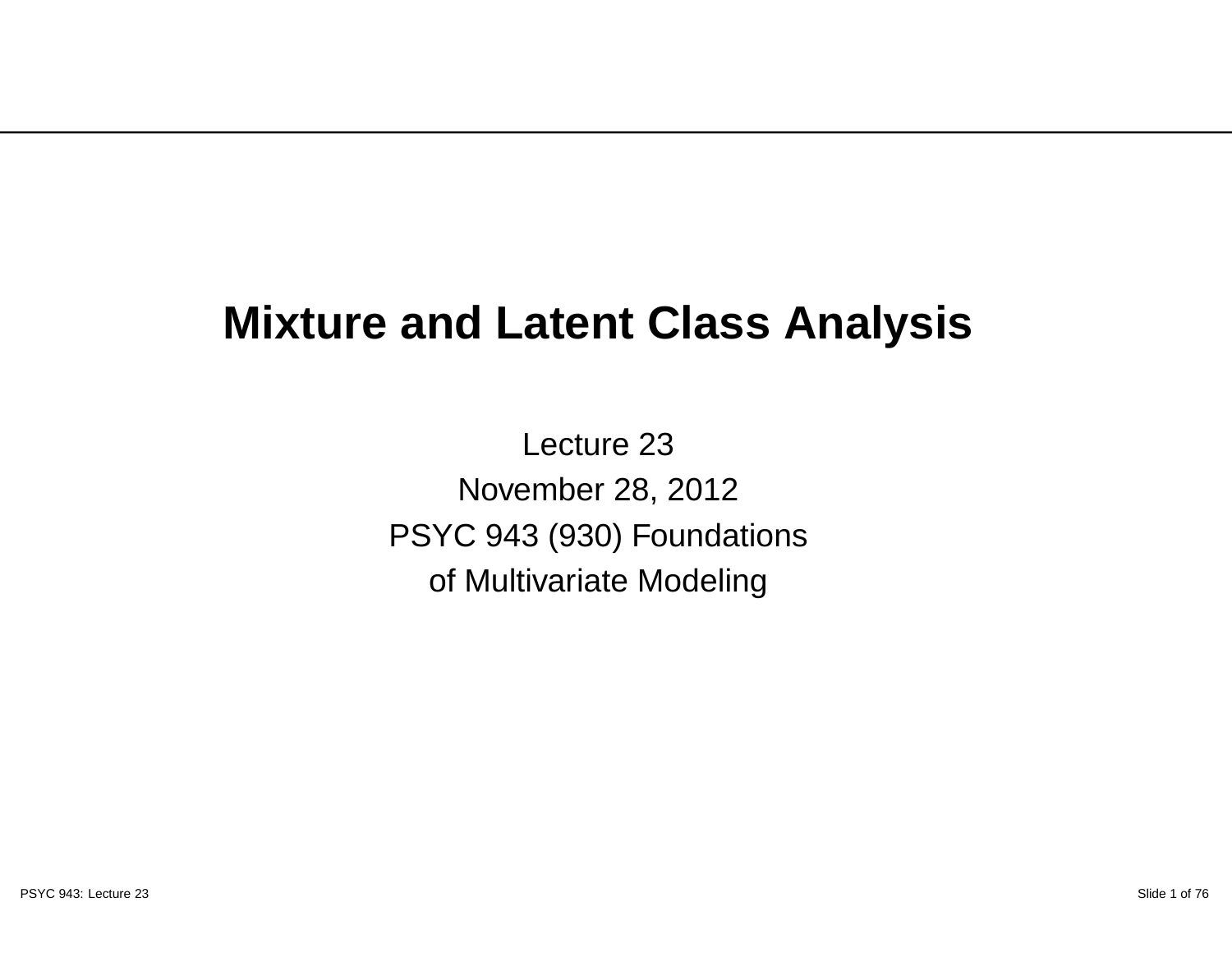#### **Lecture Outline**

- Latent Class Analysis (LCA)
	- ◆ Underlying theory (general contexts)
	- ◆ Example analysis (and how to get estimates)
	- ◆ Interpretation of model parameters
	- ◆ Investigating model fit
- Extensions of the Technique:
	- ◆ Latent Profile Analysis (LPA)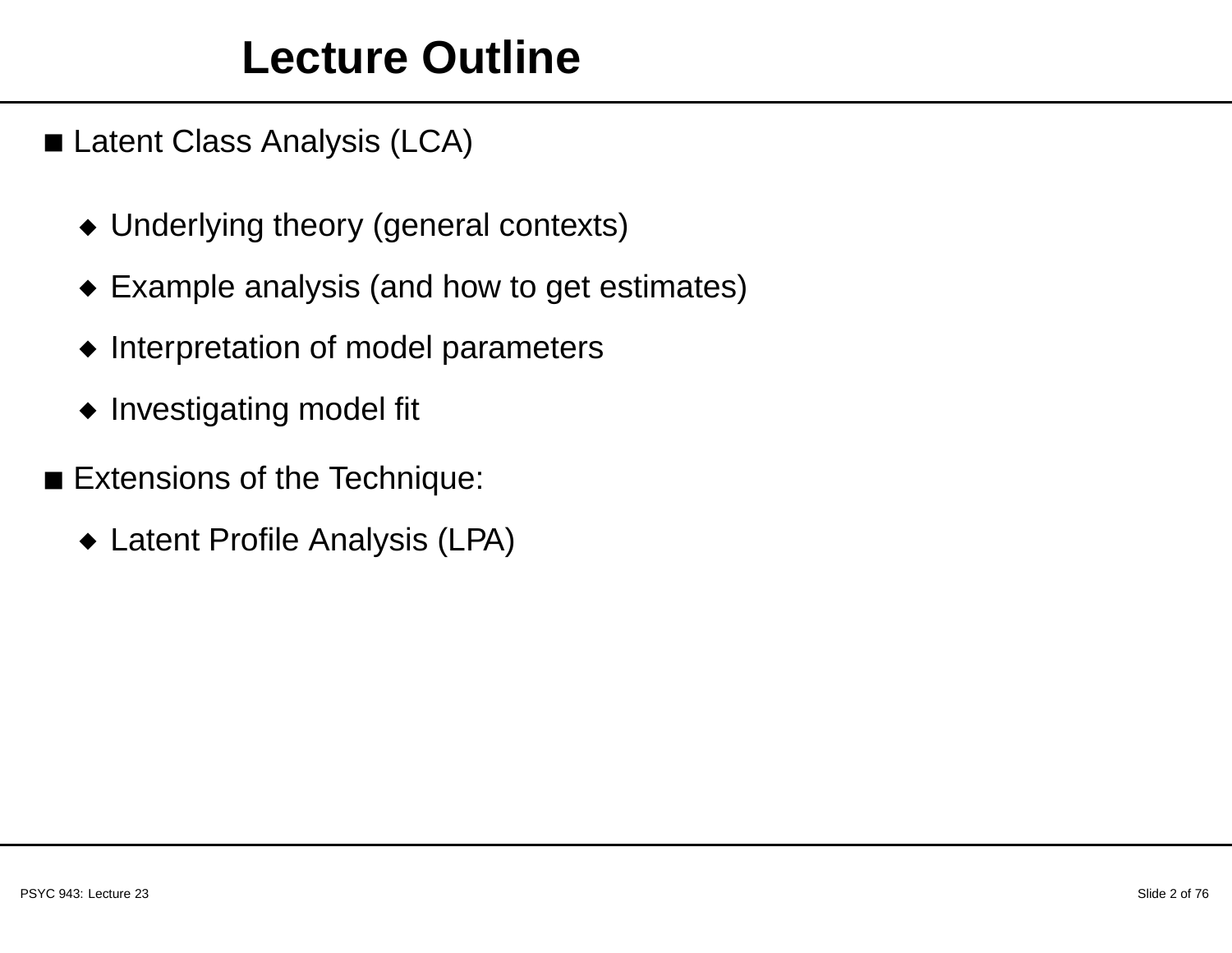#### **Clusters Versus Classes**

- $\blacksquare$  When a researcher mentions they are going to be using cluster analysis, they are most likely referring to one of the following:
	- ◆ K-means clustering
	- $\blacklozenge$  Hierarchical clustering using distance methods
	- ◆ Discriminant analysis
	- ◆ Taxometrics
- $\blacksquare$  Much less often, latent class analysis is included in the group
	- ◆ Although it too is useful for detecting clusters of observations
- $\blacksquare$  For today's lecture, we will consider clusters to be synonymous with classes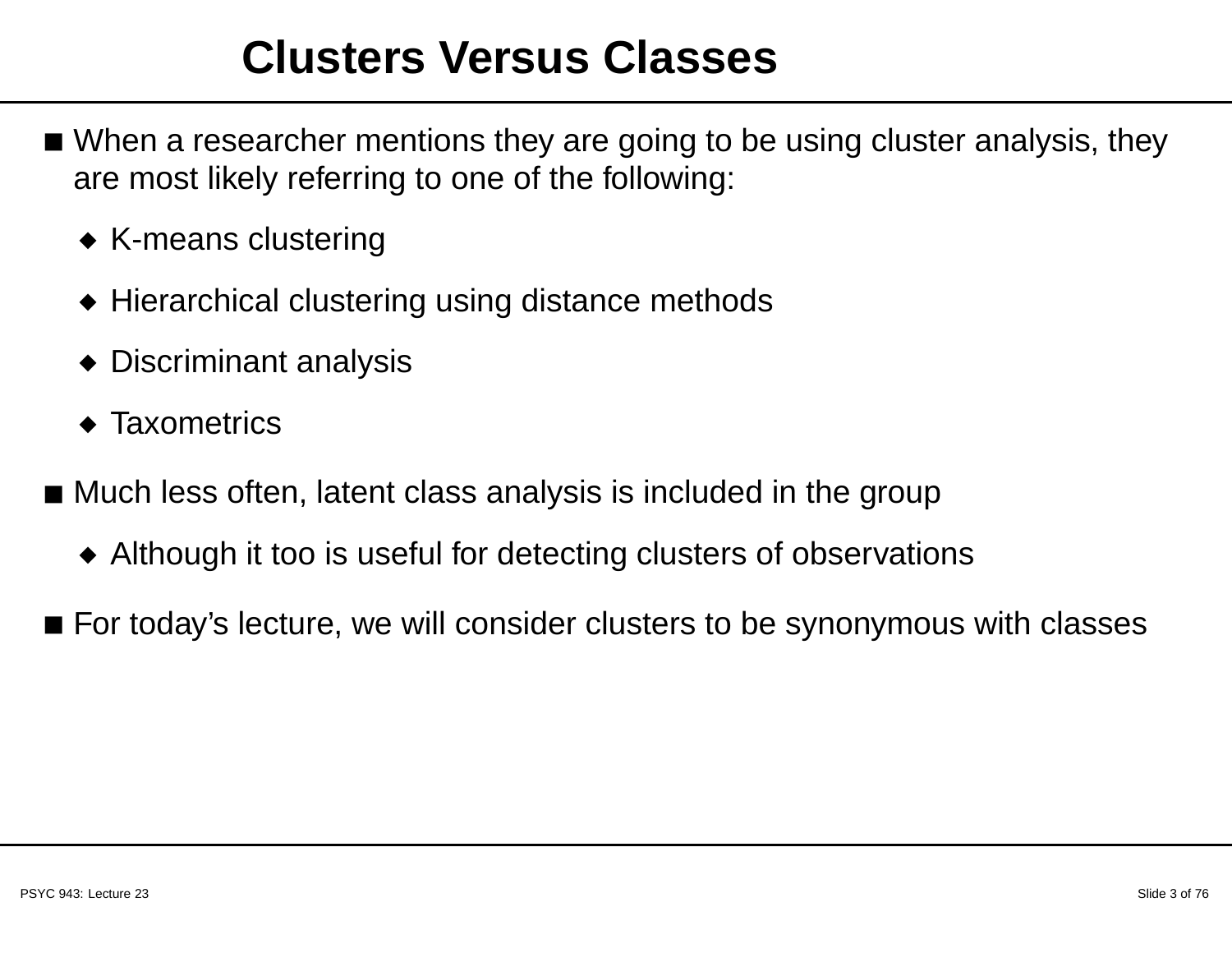#### **LCA Versus Other Methods**

- Although <sup>I</sup> am using the terms classes and clusters synonymously, the general approach of LCA differs from that of the other methods previouslydiscussed
- LCA is <sup>a</sup> model-based method for clustering (or classification)
	- $\bullet$  LCA fits a statistical model to the data in an attempt to determine classes
- $\blacksquare$  The other methods listed on the previous slide do not explicitly state a statistical model
- $\blacksquare$  By being model based, we are making very explicit assumptions about our data
	- ◆ Assumptions that can be tested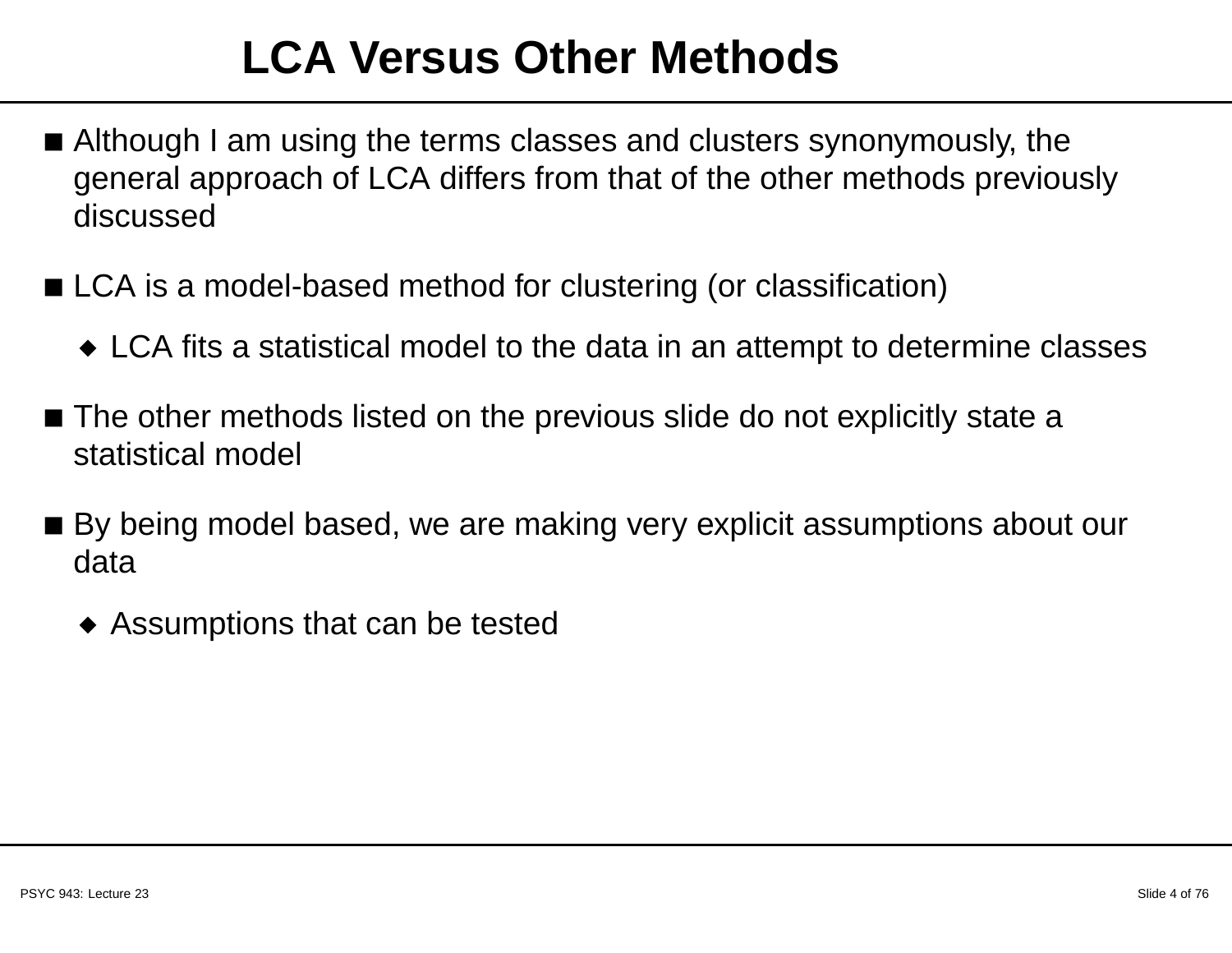## Latent Class Analysis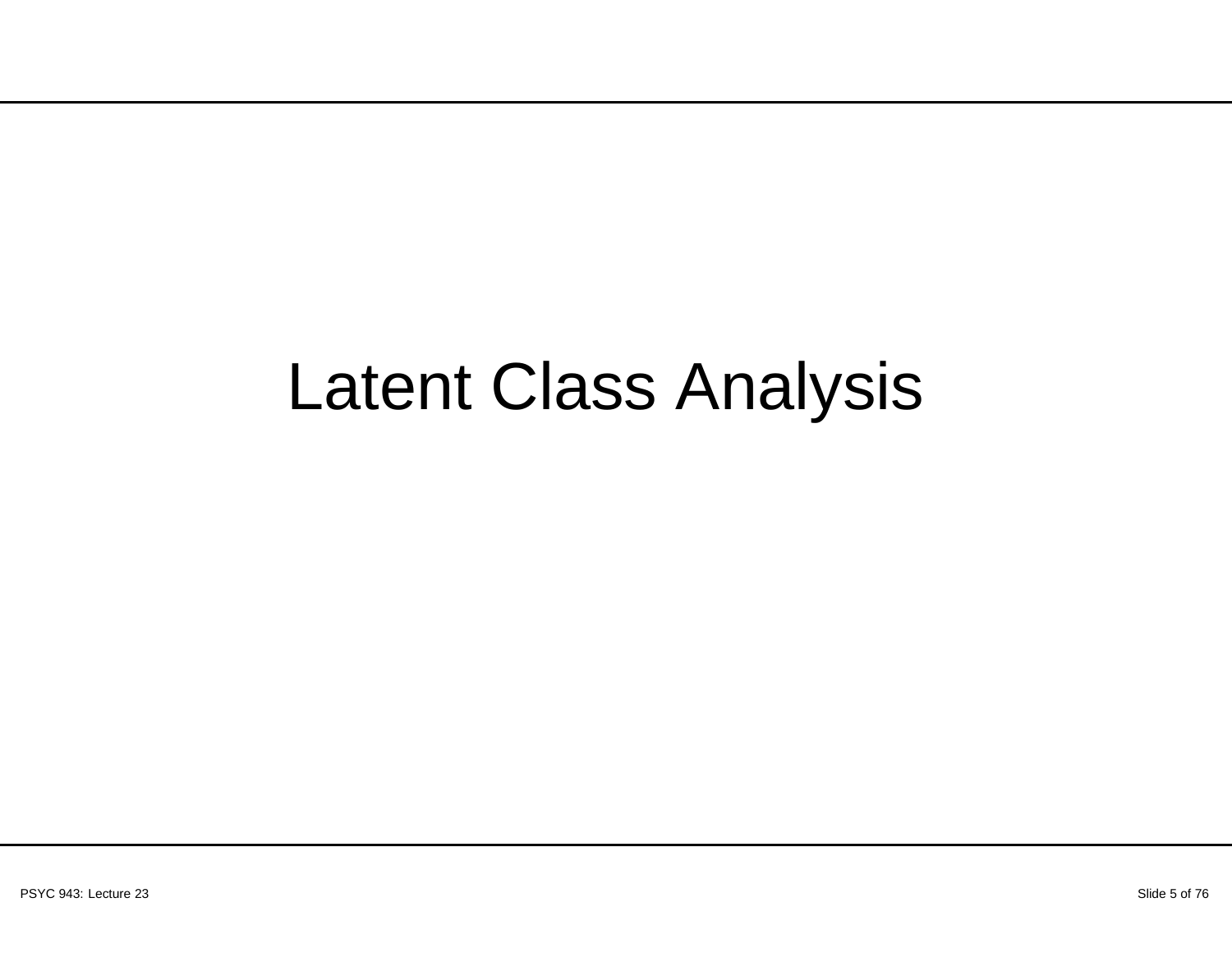#### **LCA Introduction**

- Latent class models are commonly attributed to Lazarsfeld and Henry (1968)
- $\blacksquare$  The final number of classes is not usually predetermined prior to analysis with LCA
	- $\blacklozenge$  The number of classes is determined through comparison of posterior fit statistics
	- $\blacklozenge$  The characteristics of each class is also determined following the analysis
	- $\blacklozenge$  Similar to K-means and hierarchical clustering techniques in this respect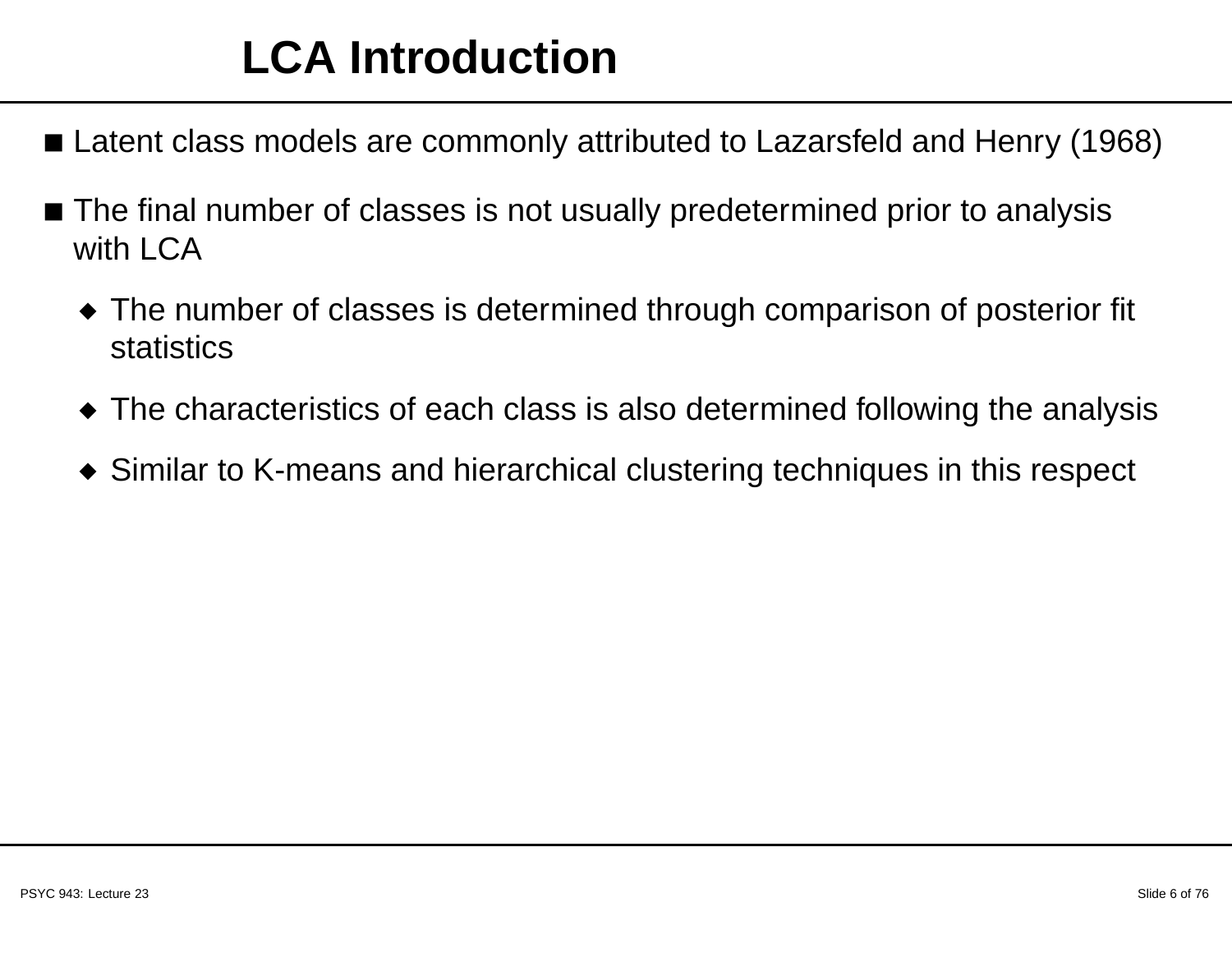#### **Variable Types Used in LCA**

- $\blacksquare$  As it was originally conceived, LCA is an analysis that uses:
	- ◆ A set of binary-outcome variables values coded as zero or one Examples include:
		- Test items scored correct or incorrect
		- True/false questions
		- Gender
		- Anything else that has two possible outcomes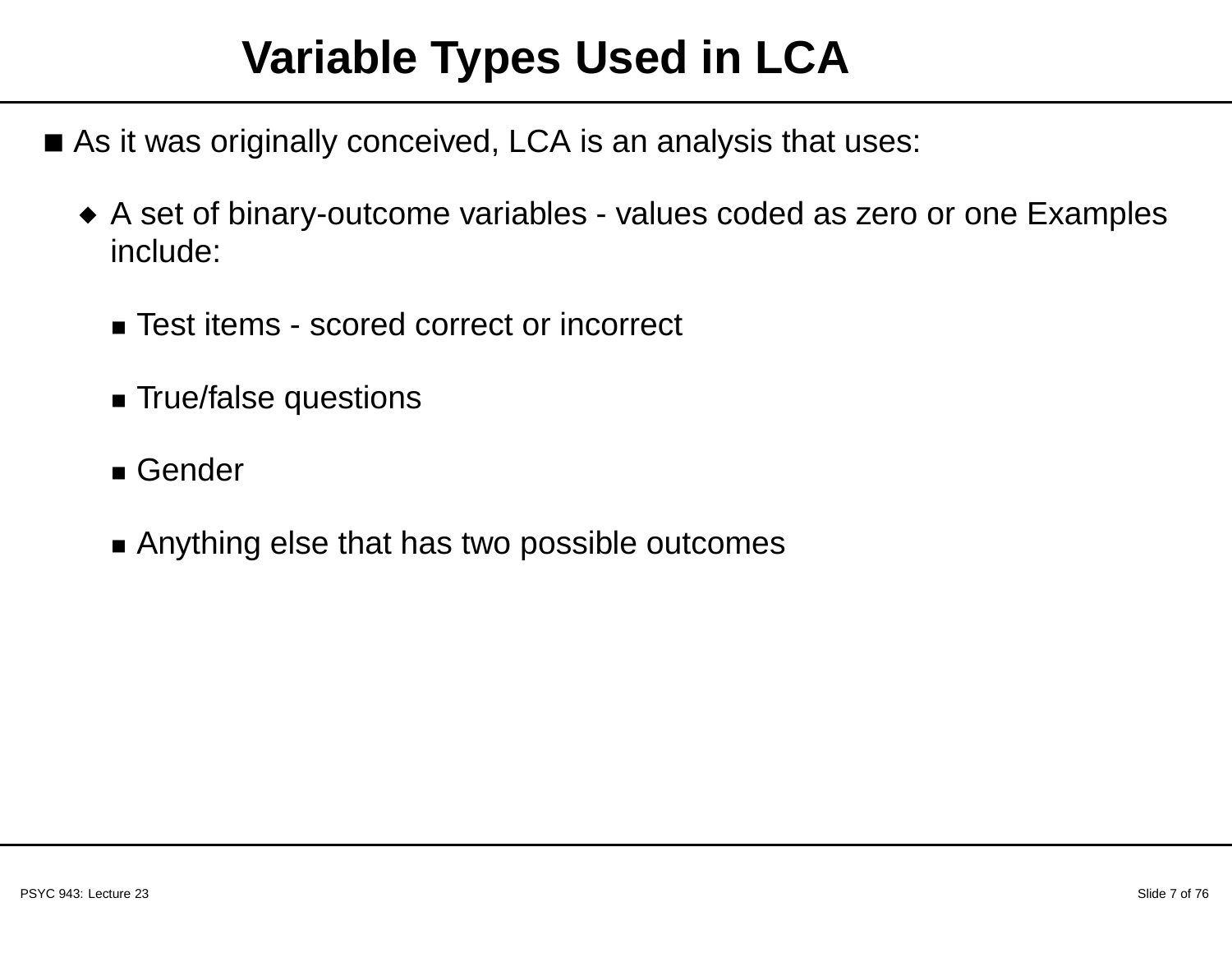#### **LCA Process**

- For <sup>a</sup> specified number of classes, LCA attempts to:
	- $\bullet\,$  For each class, estimate the probability that each variable is equal to one
	- $\bullet\,$  Estimate the probability that each observation falls into each class
		- $\textcolor{red}{\bullet}$  For each observation, the sum of these probabilities across classes equals one
		- $\blacksquare$  This is different from K-means where an observation is a member of a class with certainty
	- $\blacklozenge$  Across all observations, estimate the probability that any observation falls into <sup>a</sup> class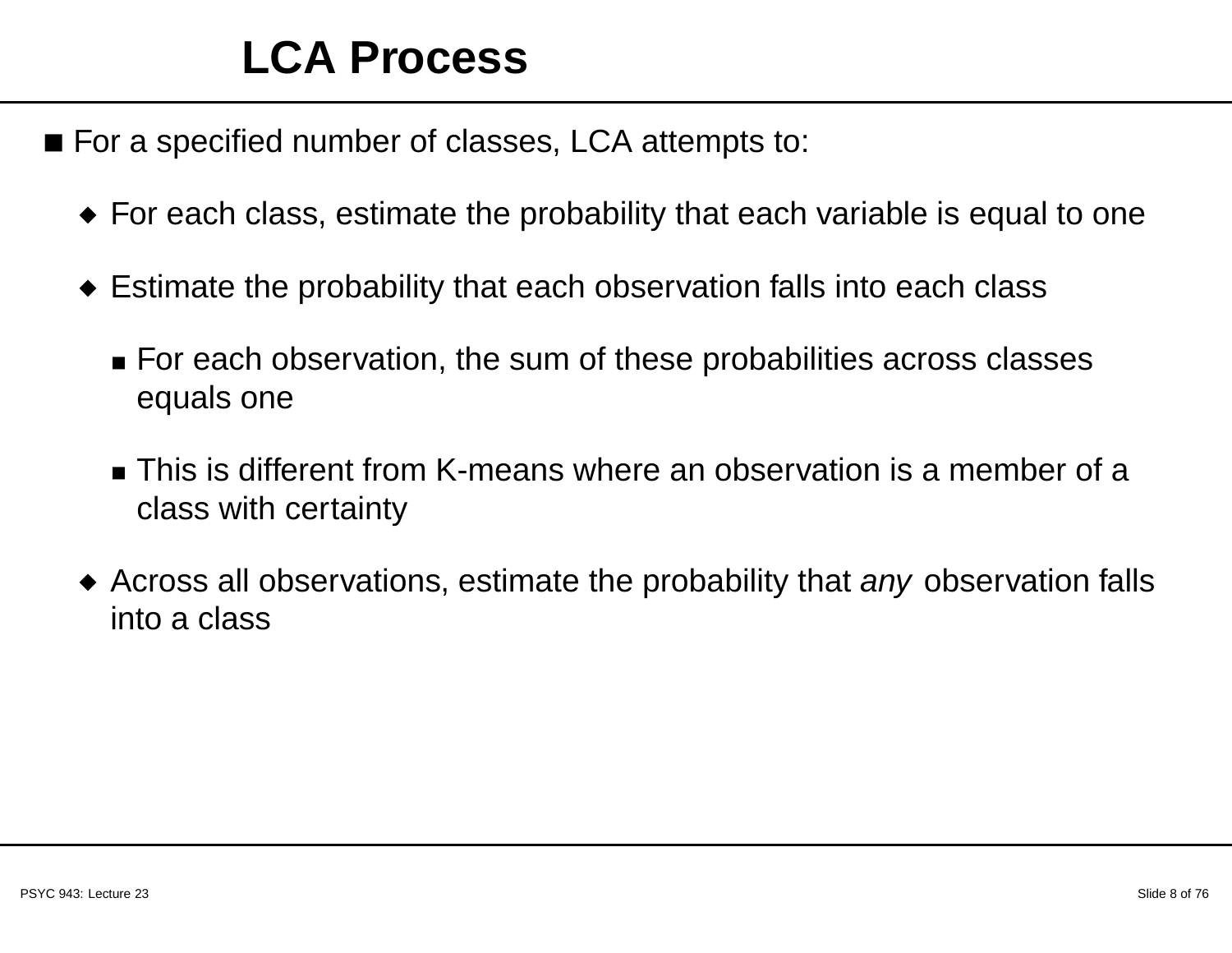#### **LCA Estimation**

- $\blacksquare$  Estimation of LCA model parameters can be more complicated than other clustering methods:
	- $\bullet\,$  In hierarchical clustering, a search process is used with new distance matrices being created for each step
	- $\bullet\,$  K-means uses more of a brute-force approach trying multiple random starting points then shifting cases between the different clusters until eachis no longer shifted
	- ◆ Both methods relied on distance metrics to find clustering solutions
- $\blacksquare$  LCA estimation uses distributional assumptions to find classes
- $\blacksquare$  The distributional assumptions provide the measure of "distance" in LCA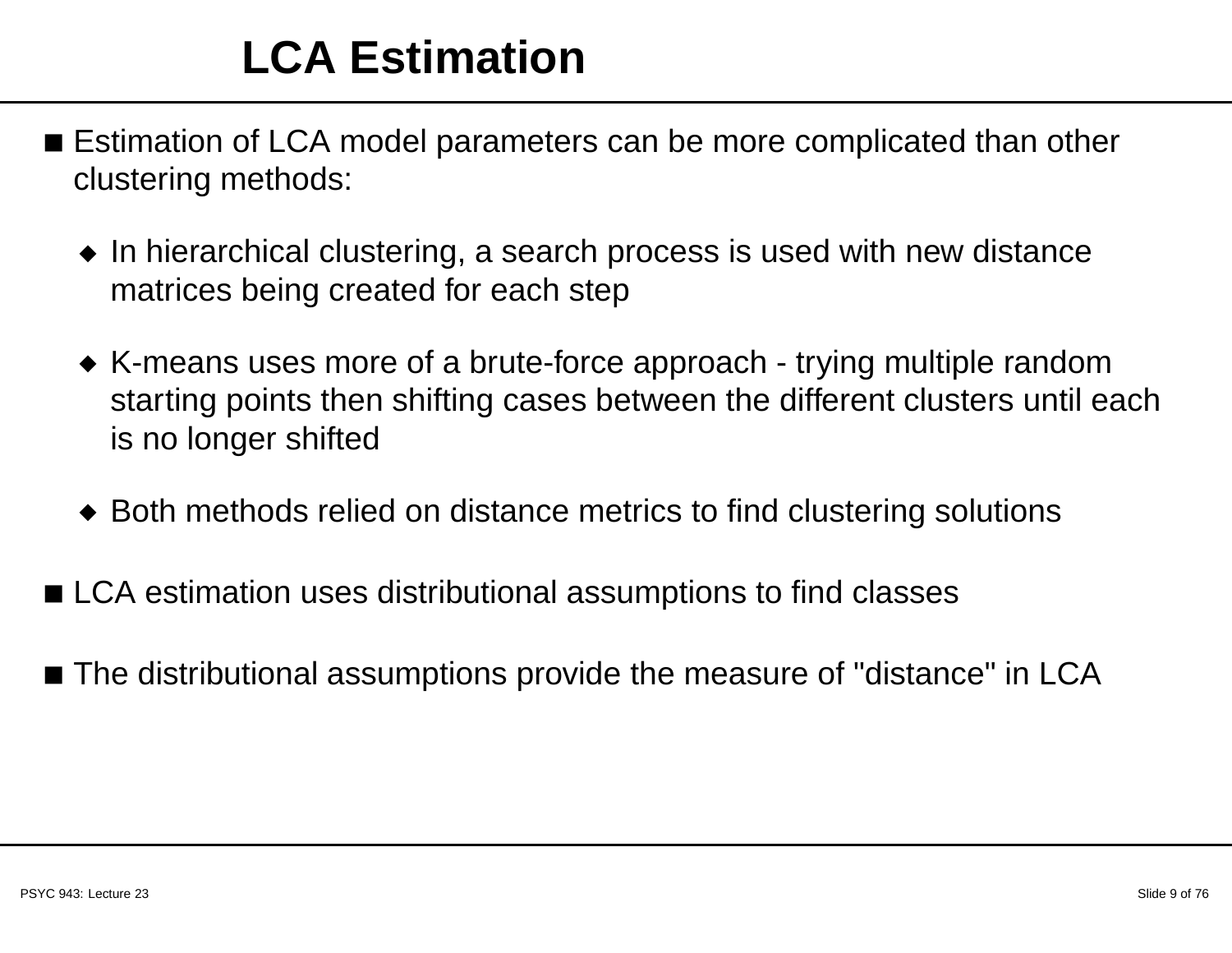#### **LCA Distributional Assumptions**

- $\blacksquare$  Because (for today) we have discussed LCA with binary-outcome variables, the distributional assumptions of LCA must use <sup>a</sup> binary-outcome distribution
- Within each latent class, the variables are assumed to:
	- ◆ Be independent
	- ◆ Be distributed marginally as Bernoulli:
		- The Bernoulli distribution states:

$$
f(x_i) = (\pi_i)^{x_i} (1 - \pi_i)^{(1 - x_i)}
$$

 $\blacksquare$  The Bernoulli distribution is a simple distribution for a single event - like flipping <sup>a</sup> coin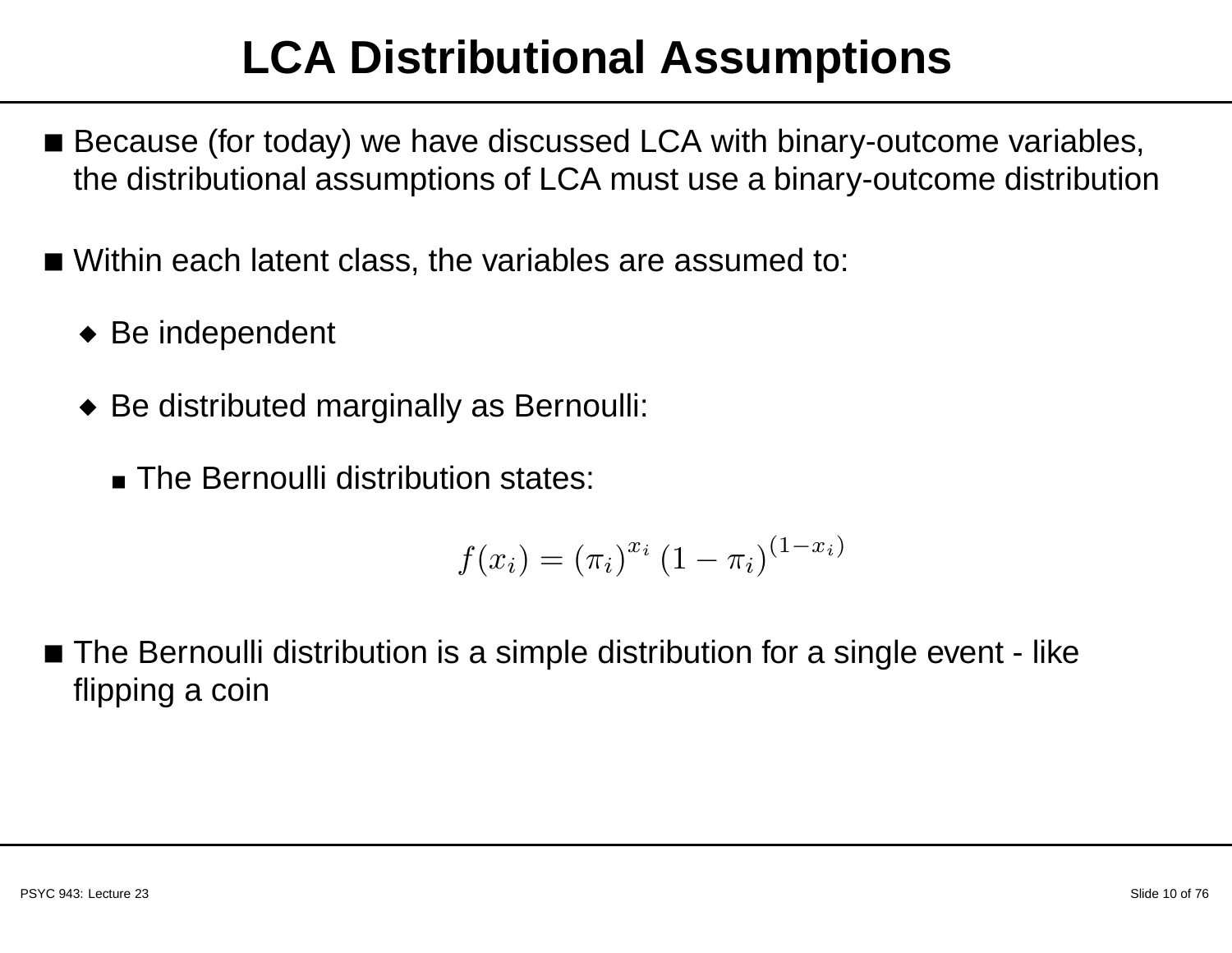#### **Bernoulli Distribution Illustration**

- $\blacksquare$  To illustrate the Bernoulli distribution (and statistical likelihoods in general), consider the following example
- $\blacksquare$  To illustrate the Bernoulli distribution, consider the result of the Michigan / Illinois football game as a binary-response item,  $X$ .
	- $\blacklozenge$  Let's say  $X=1$  if Illinois wins, and  $X=0$  if Michigan wins
	- $\bullet\,$  My prediction is that Illinois has about an 87% chance of winning the game.
	- $\bullet$  So,  $\pi = 0.87$ .
- Likewise,  $P(X = 1) = 0.87$  and  $P(X = 0) = 0.13$ .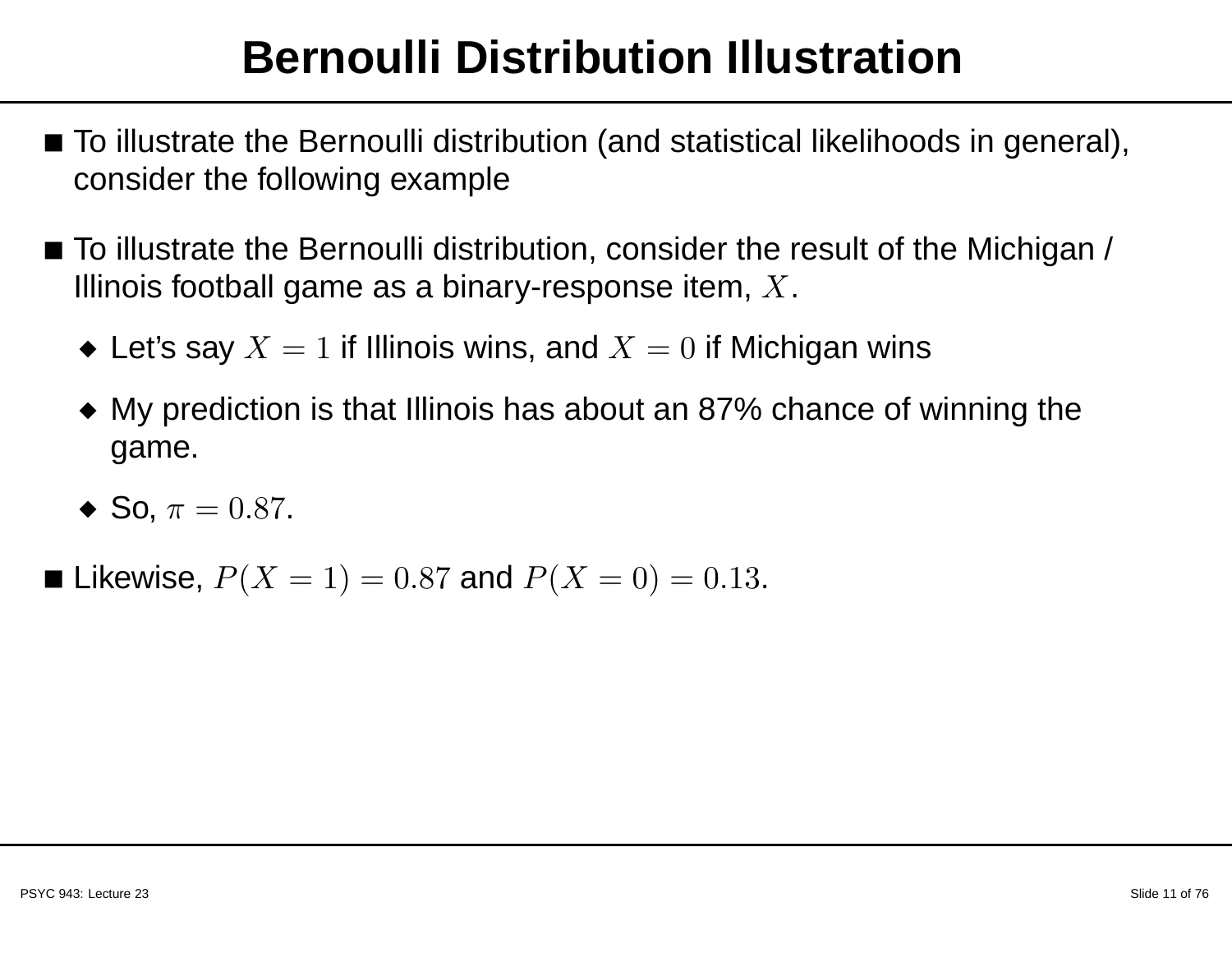#### **Bernoulli Distribution Illustration**

- $\blacksquare$  The likelihood function for X looks similar:
- $\blacksquare$  If  $X=1$ , the likelihood is:

$$
f(x_i = 1) = (0.87)^{1} (1 - 0.87)^{(1 - 1)} = 0.87
$$

 $\blacksquare$  If  $X=0,$  the likelihood is:

$$
f(x_i = 0) = (0.87)^{1} (1 - 0.87)^{(1 - 0)} = 0.13
$$

- $\blacksquare$  This example shows you how the likelihood function of a statistical distribution gives you the likelihood of an event occurring
- $\blacksquare$  In the case of discrete-outcome variables, the likelihood of an event is synonymous with the probability of the event occurring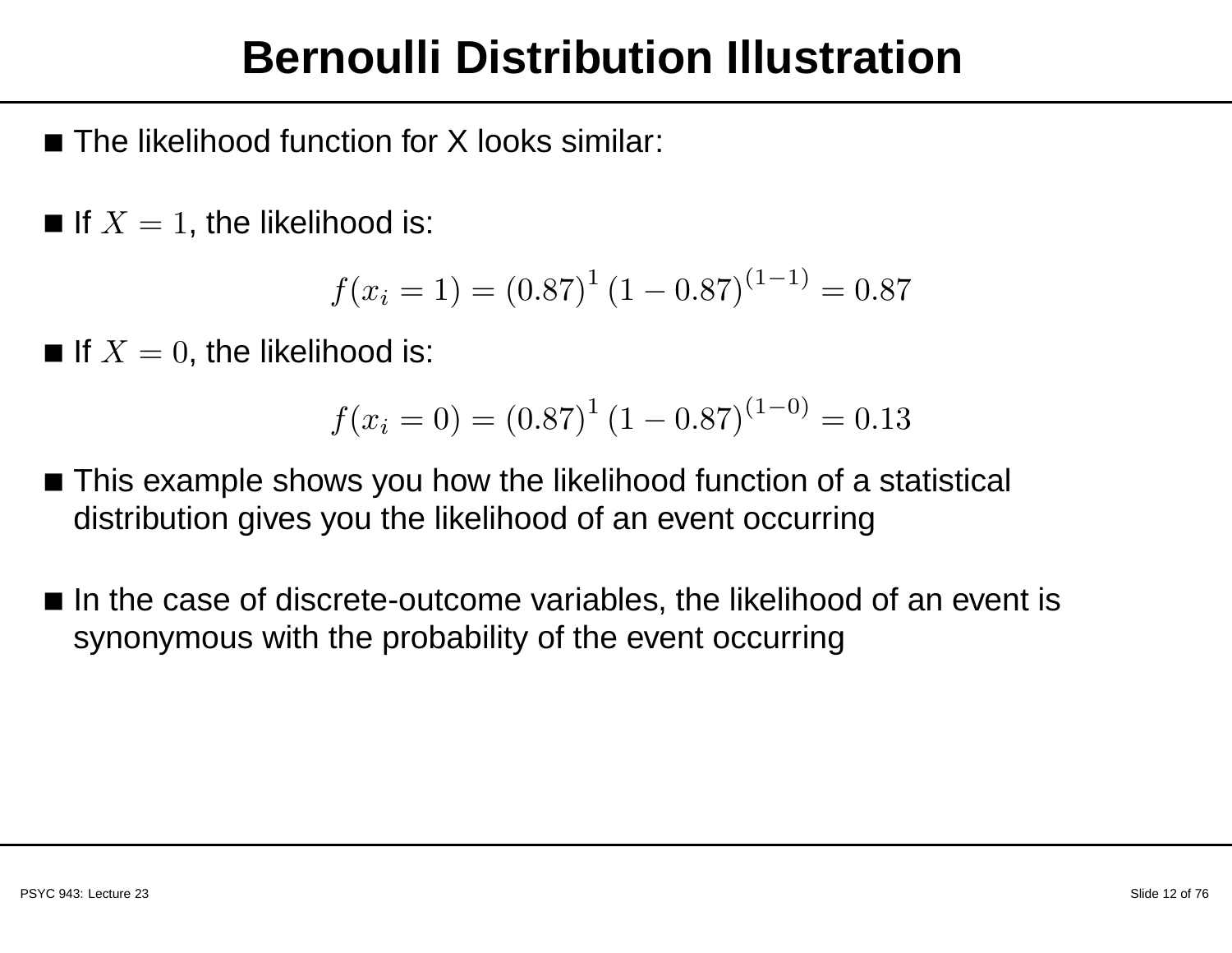#### **Independent Bernoulli Variables**

- $\blacksquare$  To consider what independence of Bernoulli variables means, let's consider the another game this season: Michigan v. Ohio State
- $\blacksquare$  Let's say we predict Michigan has a 97% chance of winning (or  $\pi_2 = 0.97$ ).
- $\blacksquare$  By assumption of independence of games, the probability of both Illinois and Michigan wining their games would be the product of the probability of winning each game separately:

$$
P(X_1 = 1, X_2 = 1) = \pi_1 \pi_2 = 0.87 \times 0.97 = 0.84
$$

 $\blacksquare$  More generally, we can express the likelihood of any set of occurrences by:

$$
P(X_1 = x_1, X_2 = x_2, \dots, X_J = x_J) = \prod_{j=1}^{J} \pi_j^{x_j} (1 - \pi_j)^{(1 - x_j)}
$$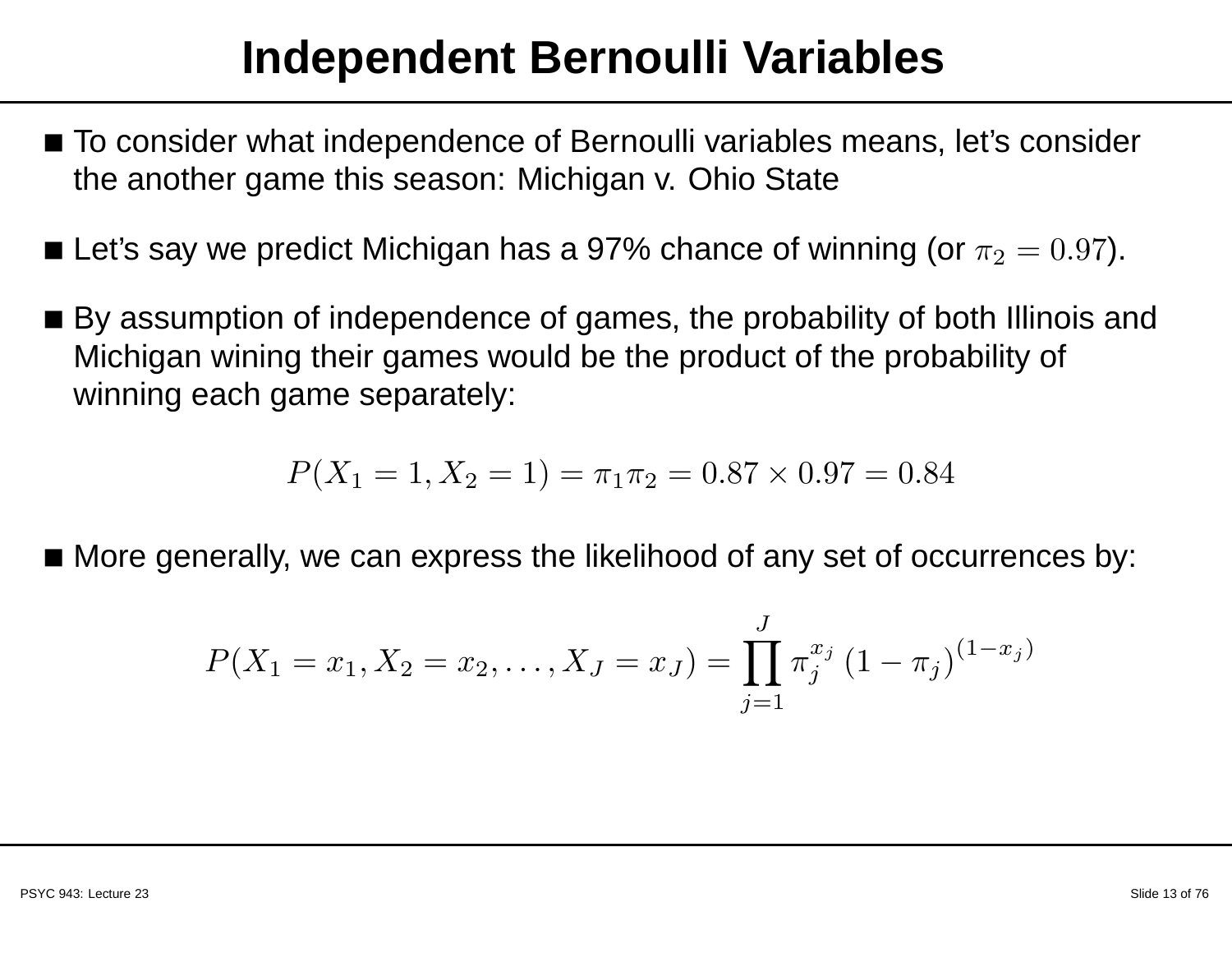#### **Finite Mixture Models**

- $\blacksquare$  LCA models are special cases of more general models called Finite Mixture Models
- $\blacksquare$  A finite mixture model expresses the distribution of a set of outcome variables, **X**, as <sup>a</sup> function of the sum of weighted distribution likelihoods:

$$
f(\mathbf{X}) = \sum_{g=1}^{G} \eta_g f(\mathbf{X} | g)
$$

- We are now ready to construct the LCA model likelihood
- Here, we say that the conditional distribution of **X** given  $g$  is a sequence of independent Bernoulli variables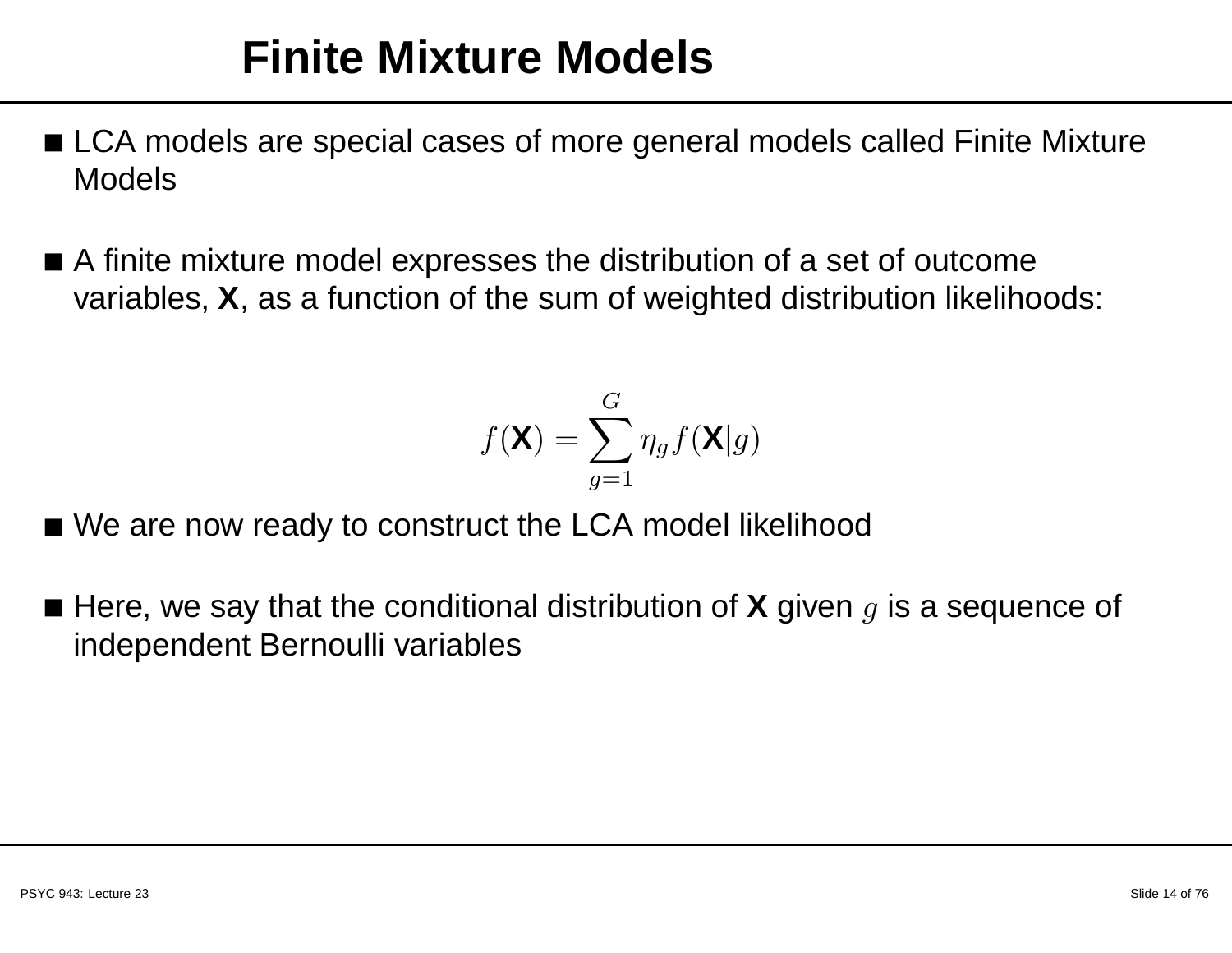#### **Latent Class Analysis as <sup>a</sup> FMM**

A latent class model for the response vector of  $J$  variables  $(j = 1, \ldots, J)$  with C classes  $(c=1,\ldots,C)$ :

$$
f(\mathbf{x}_i) = \sum_{c=1}^{C} \eta_c \prod_{j=1}^{J} \pi_{jc}^{x_{ij}} (1 - \pi_{jc})^{1 - x_{ij}}
$$

- $\blacksquare$   $\eta_c$  is the probability that any individual is a member of class  $c$  (must sum to one)
- $\blacksquare$   $x_{ij}$  is the observed response of individual  $i$  to item  $j$
- $\pi_{jc}$  is the probability of a positive response to item  $j$  from an individual from<br>class  $\varepsilon$ class  $c$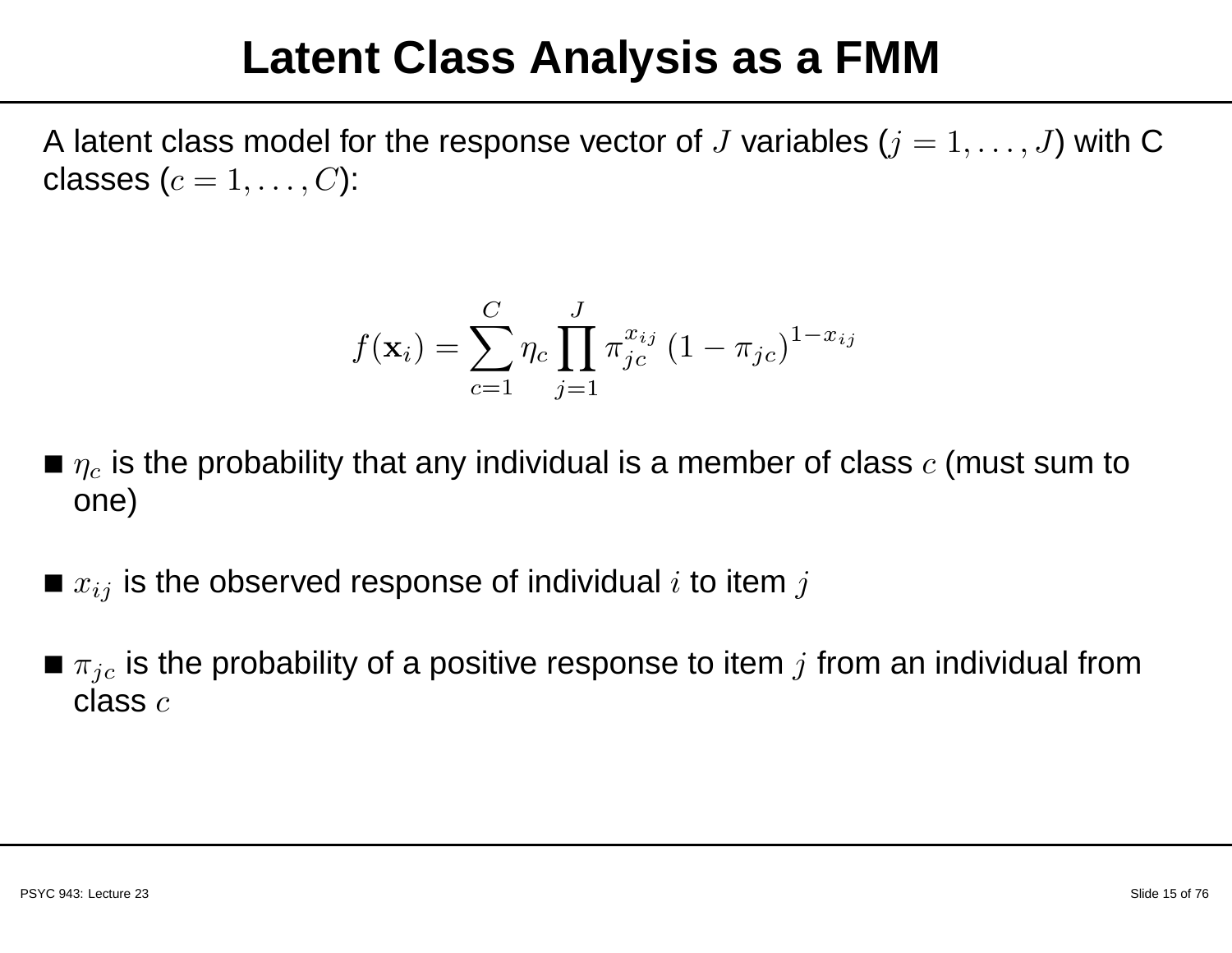#### **LCA Local Independence**

- $\blacksquare$  As shown in the LCA distributional form, LCA assumes all Bernoulli variables are independent given <sup>a</sup> class
	- $\blacklozenge$  This assumption is called Local Independence
	- ◆ It is also present in many other latent variable modeling techniques:
		- Item response theory
		- Factor analysis (with uncorrelated errors)
- What is implied is that any association between observed variables is accounted for only by the presence of the latent class
	- $\bullet\,$  Essentially, this is saying that the latent class is the reason that variables are correlated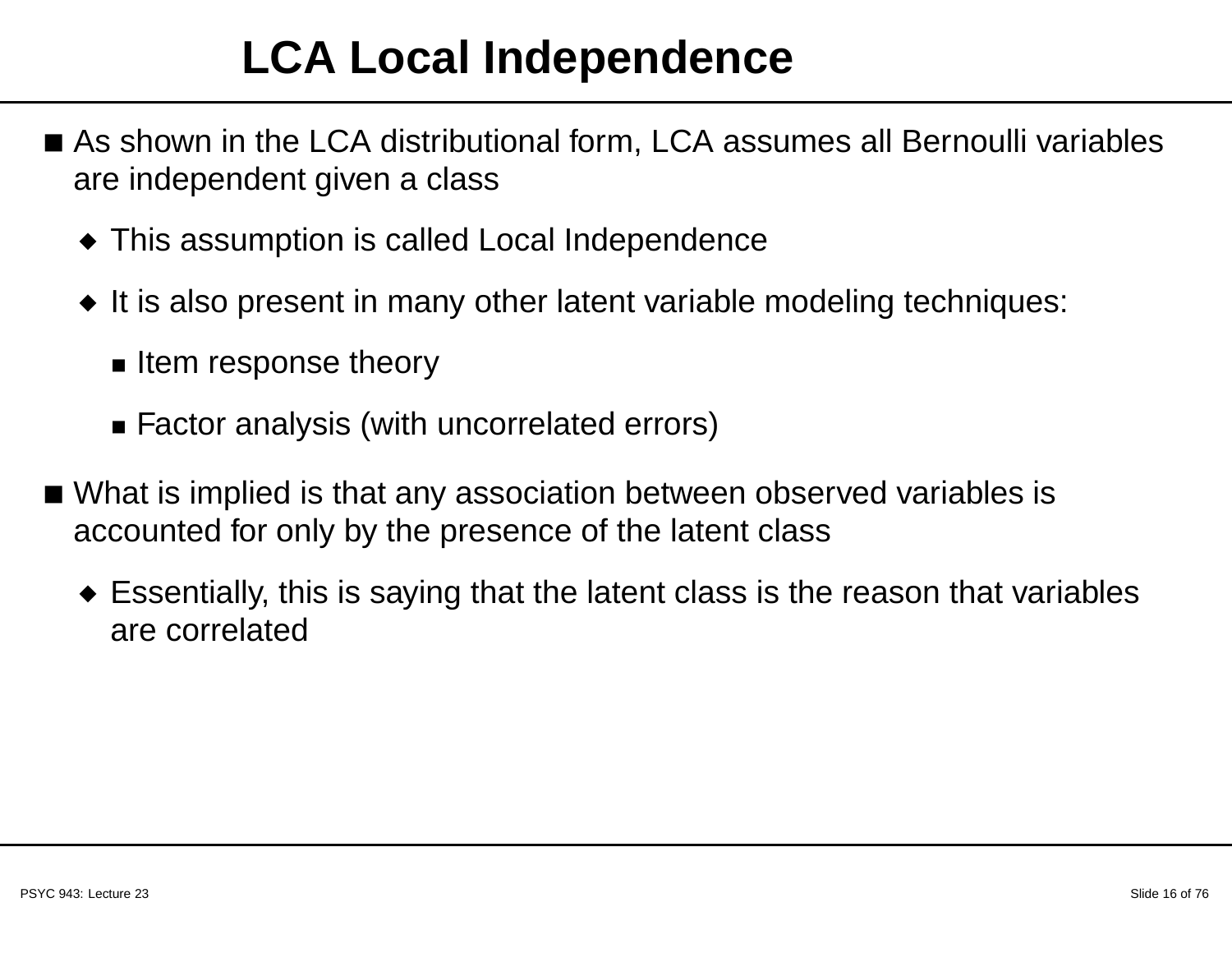#### **Estimation Process**

- $\blacksquare$  Successfully applying an LCA model to data involves the resolution to two key questions:
	- 1. How many classes are present?
	- 2. What does each class represent?
- $\blacksquare$  The answer to the first question comes from fitting LCA models with differing numbers of classes, then choosing the model with the best fit (to be definedlater)
- $\blacksquare$  The answer to the second question comes from inspecting the LCA model parameters of the solution that was deemed to have fit best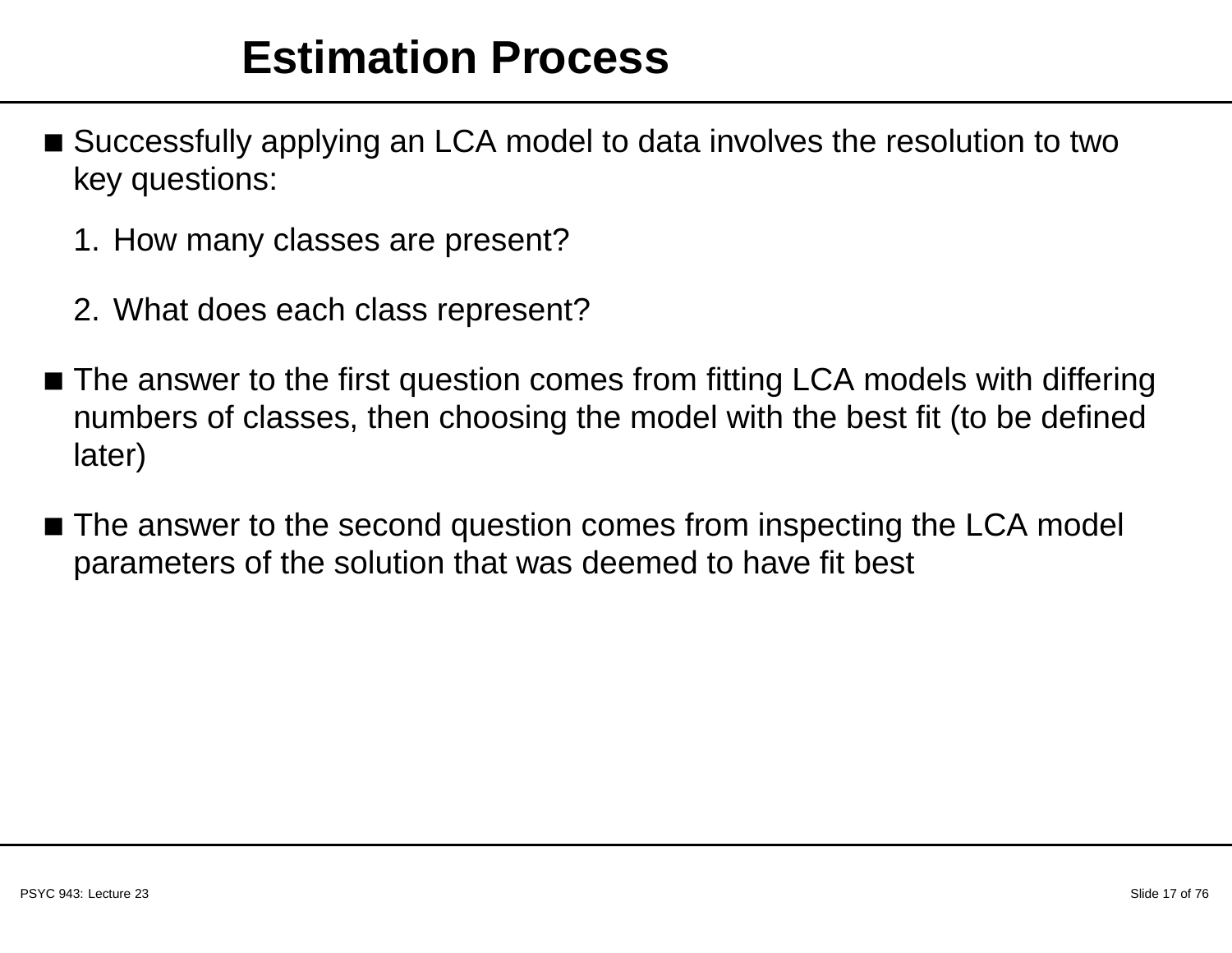#### **LCA Estimation Software**

- $\blacksquare$  There are several programs that exist that can estimate LCA models
- $\blacksquare$  The package to be used today will be Mplus (with the Mixture add-on)
	- $\blacklozenge$  The full version of Mplus is very useful for many statistical techniques.
- Other packages also exist:
	- ◆ Latent Gold
	- ◆ <sup>A</sup> user-developed procedure in SAS (proc lca)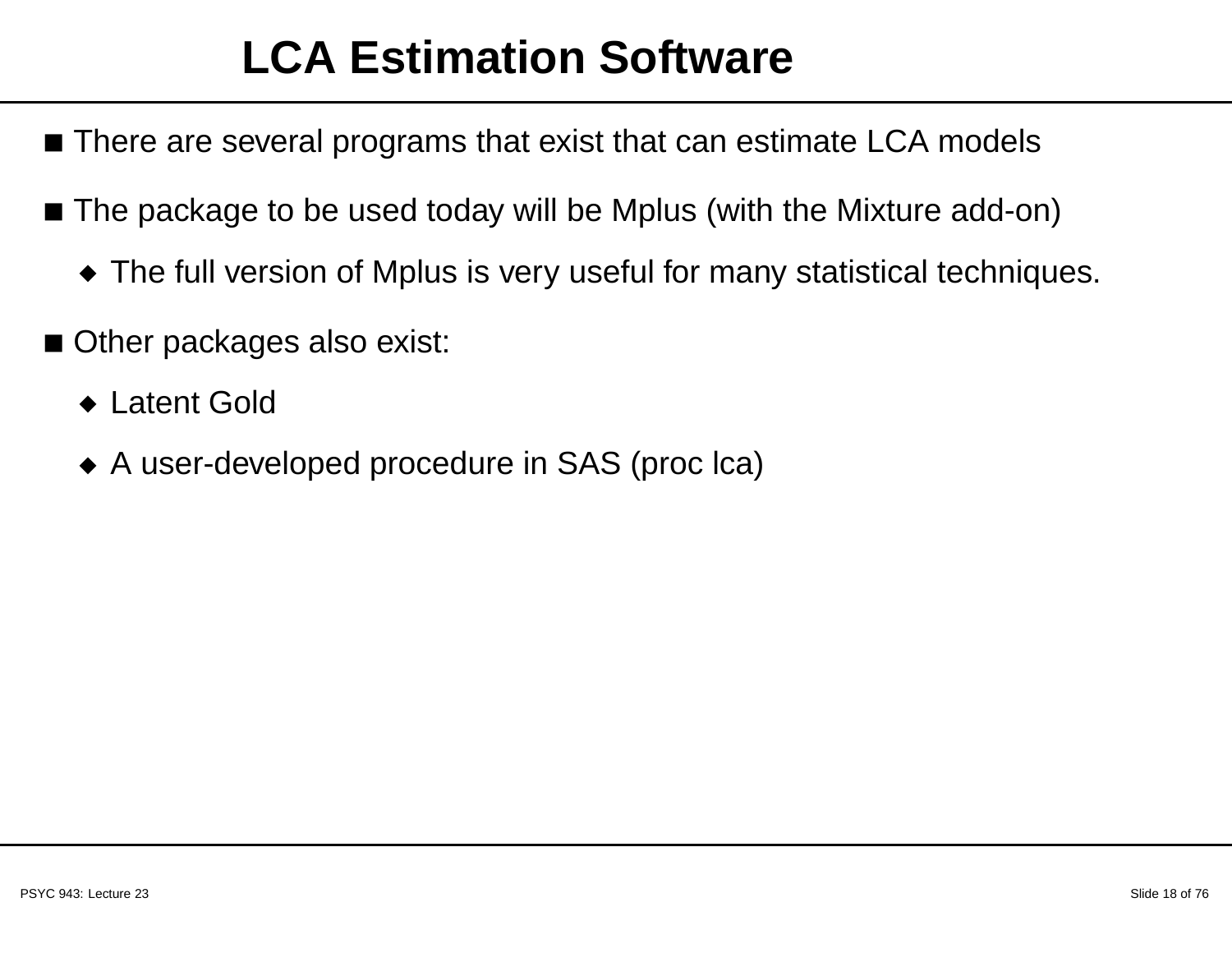# LCA Example #1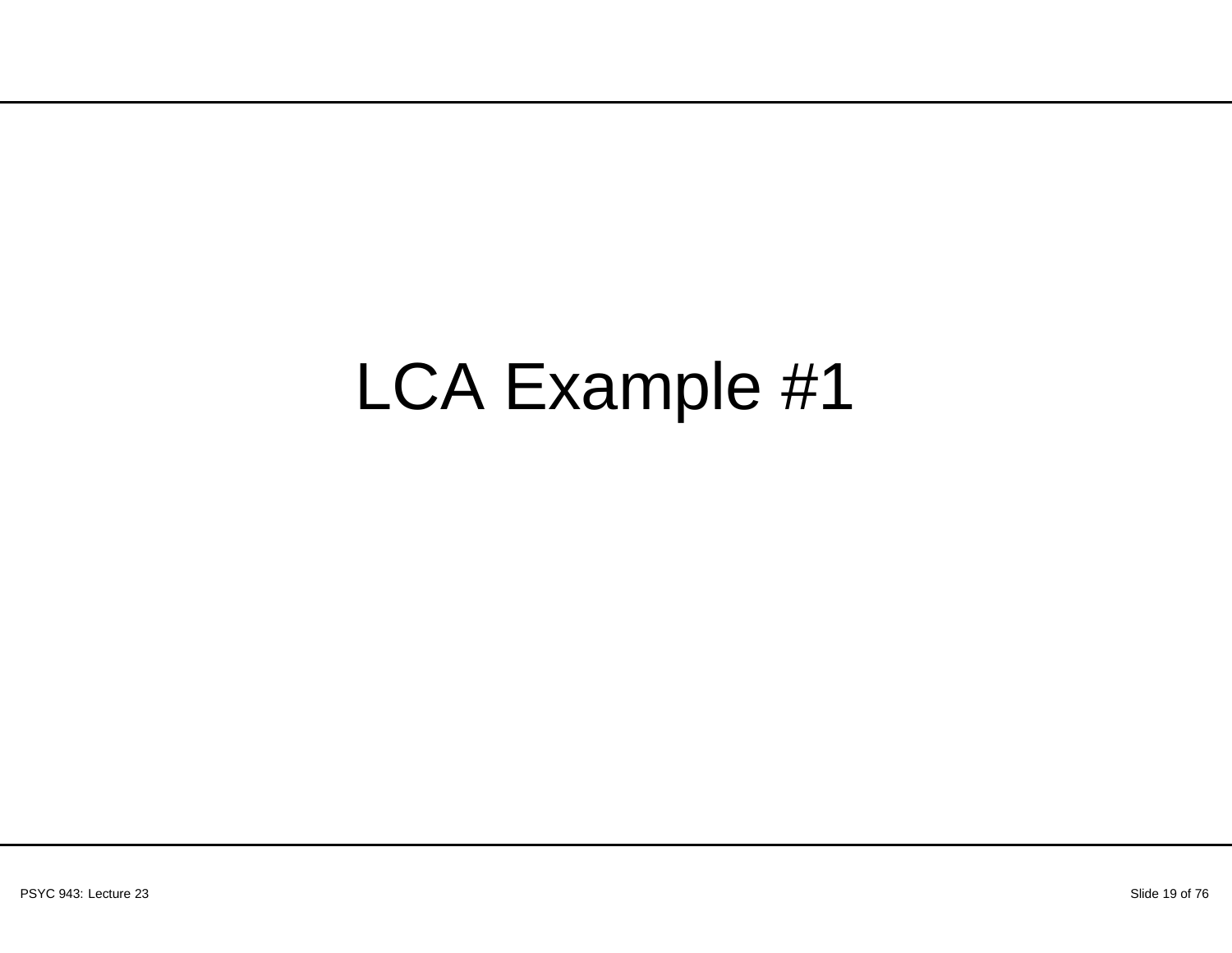## **LCA Example #1**

- $\blacksquare$  To illustrate the process of LCA, we will use the example presentedin Bartholomew and Knott (p. 142)
- $\blacksquare$  The data are from a four-item test analyzed with an LCA byMacready and Dayton (1977)
- The test data used by Macready and Dayton were items from <sup>a</sup>math test

| Response pattern | Frequency      | Expected frequency | $P$ {Master x} |
|------------------|----------------|--------------------|----------------|
| 1111             | 15             | 15.0               | 1.00           |
| 1110             | 7              | 6.2                | 1.00           |
| 1101             | 23             | 19.7               | 1.00           |
| 1100             |                | 8.9                | 0.91           |
| 1011             |                | 4.2                | 1.00           |
| 1010             | 3              | 1.9                | 0.90           |
| 1001             | 6              | 6.1                | 0.90           |
| 1000             | 13             | 12.9               | 0.18           |
| 0111             | $\overline{4}$ | 4.9                | 1.00           |
| 0110             | $\overline{2}$ | 2.1                | 0.97           |
| 0101             | 5              | 6.6                | 0.98           |
| 0100             | 6              | 5.6                | 0.47           |
| 0011             | 4              | 1.4                | 0.97           |
| 0010             |                | 1.3                | 0.44           |
| 0001             | 4              | 4.0                | 0.45           |
| 0000             |                | 41.0               | 0.02           |
|                  | 142            | 142                |                |

Table 6.3: Macready and Dayton's (1977) data with posterior probabilities of belonging to the mastery state

- Ultimately, Macready and Dayton wanted to see if examinees could beplaced into two groups:
	- ◆ Those who had mastered the material
	- $\blacklozenge$  Those who had not mastered the material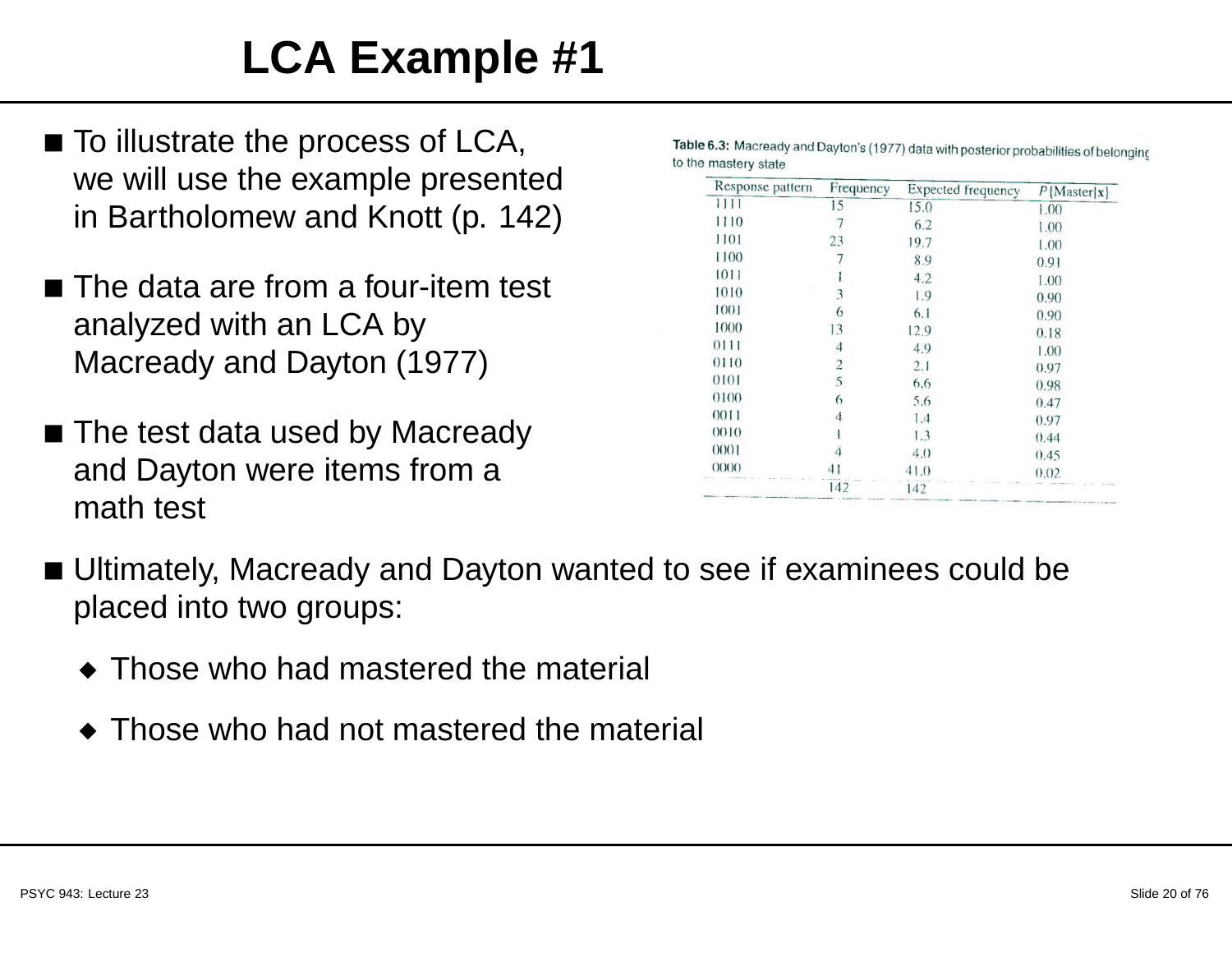#### **LCA Example #1**

- $\blacksquare$  Several considerations will keep us from assessing the number of classes in Macready and Dayton's data:
	- ◆ We only have four items
	- ◆ Macready and Dayton hypothesized two distinct classes: masters andnon-masters
- $\blacksquare$  For these reasons, we will only fit the two-class model and interpret the LCA model parameter estimates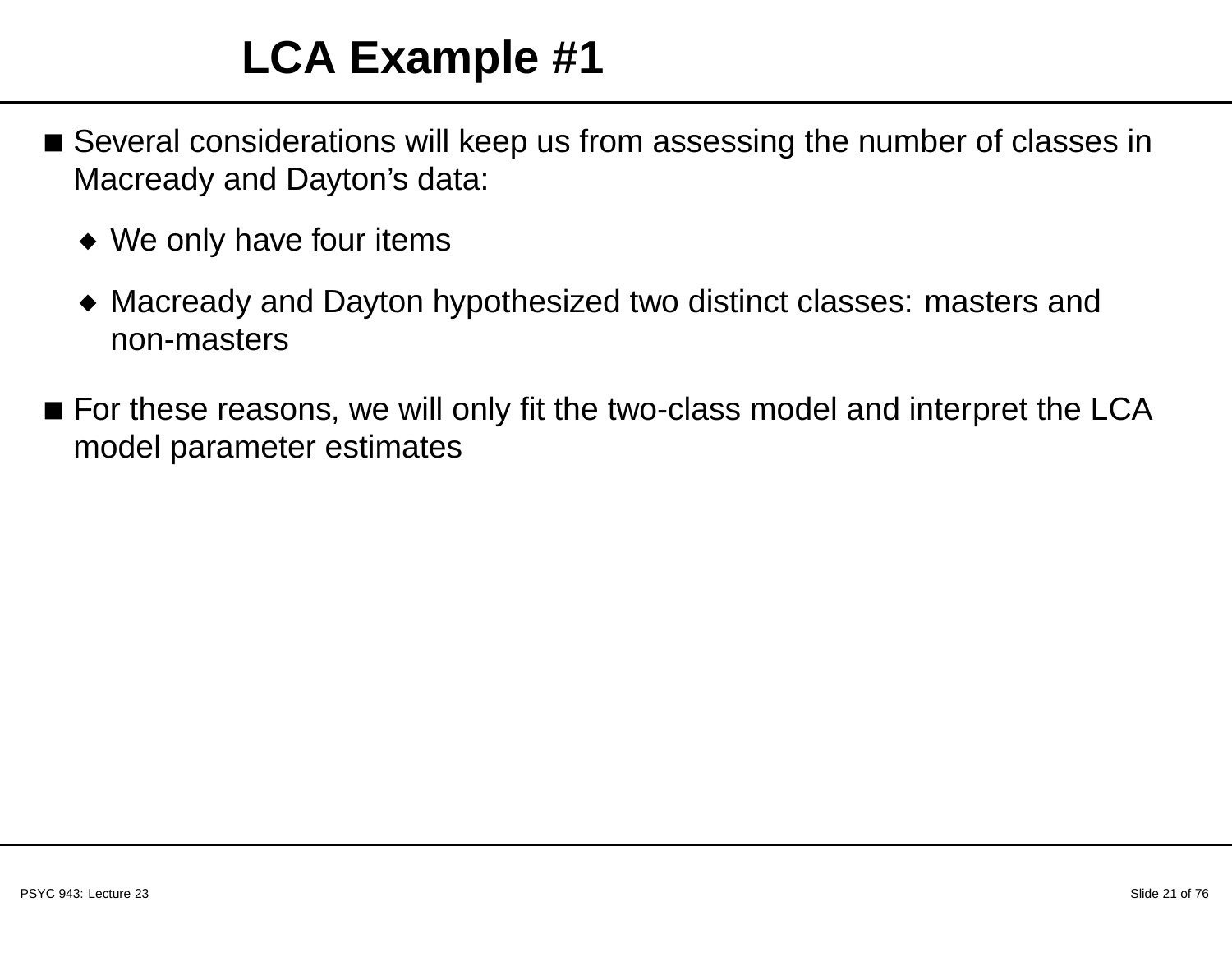#### **Mplus Input**

| TITLE:    | LCA of Macready and Dayton's data (1977).   |  |  |  |
|-----------|---------------------------------------------|--|--|--|
|           | Two classes.                                |  |  |  |
| DATA:     | FILE IS mddata.dat;                         |  |  |  |
| VARIABLE: | NAMES ARE $u1-u4$ ;                         |  |  |  |
|           | $CLASSES = c(2);$                           |  |  |  |
|           | $CATEGORICAL = u1-u4;$                      |  |  |  |
| ANALYSIS: | $TYPF = MIXTURE;$                           |  |  |  |
|           | $STARTS = 100 100;$                         |  |  |  |
| OUTPUT:   | TECH1 TECH10;                               |  |  |  |
| PLOT:     | $TYPF = PLOT3;$                             |  |  |  |
|           | SERIES IS $u1(1)$ $u2(2)$ $u3(3)$ $u4(4)$ ; |  |  |  |
| SAVEDATA: | FORMAT IS f10.5;                            |  |  |  |
|           | FILE IS examinee ests.dat;                  |  |  |  |
|           | $SAVE = CPROBABILITYIES$                    |  |  |  |
|           |                                             |  |  |  |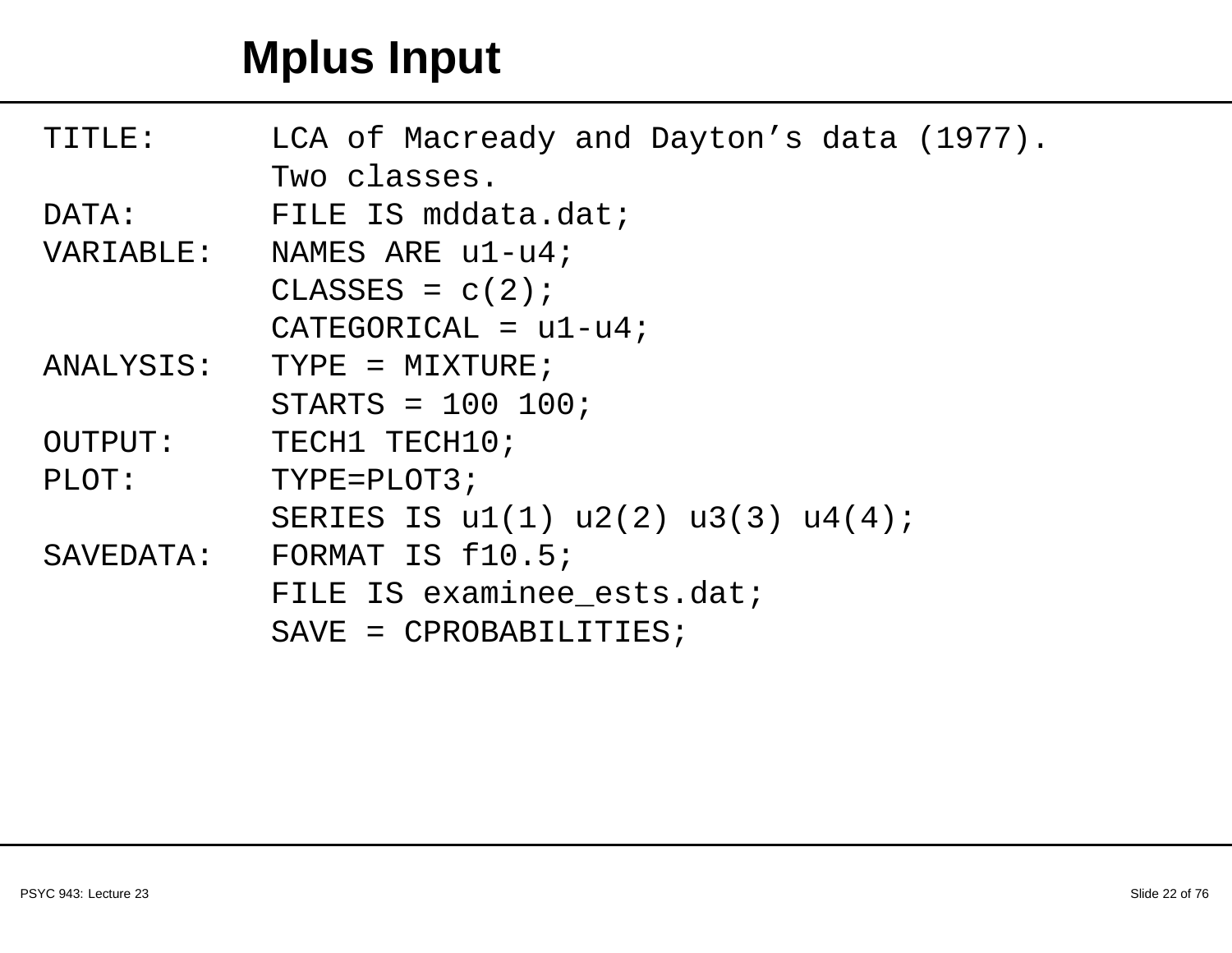#### **LCA Parameter Information Types**

- $\blacksquare$  Recall, we have three pieces of information we can gain from an LCA:
	- $\bullet\,$  Sample information proportion of people in each class  $(\eta_c)$
	- ◆ Item information probability of correct response for each item from examinees from each class  $(\pi_{ic})$
	- $\bullet\,$  Examinee information posterior probability of class membership for each examinee in each class  $(\alpha_{ic})$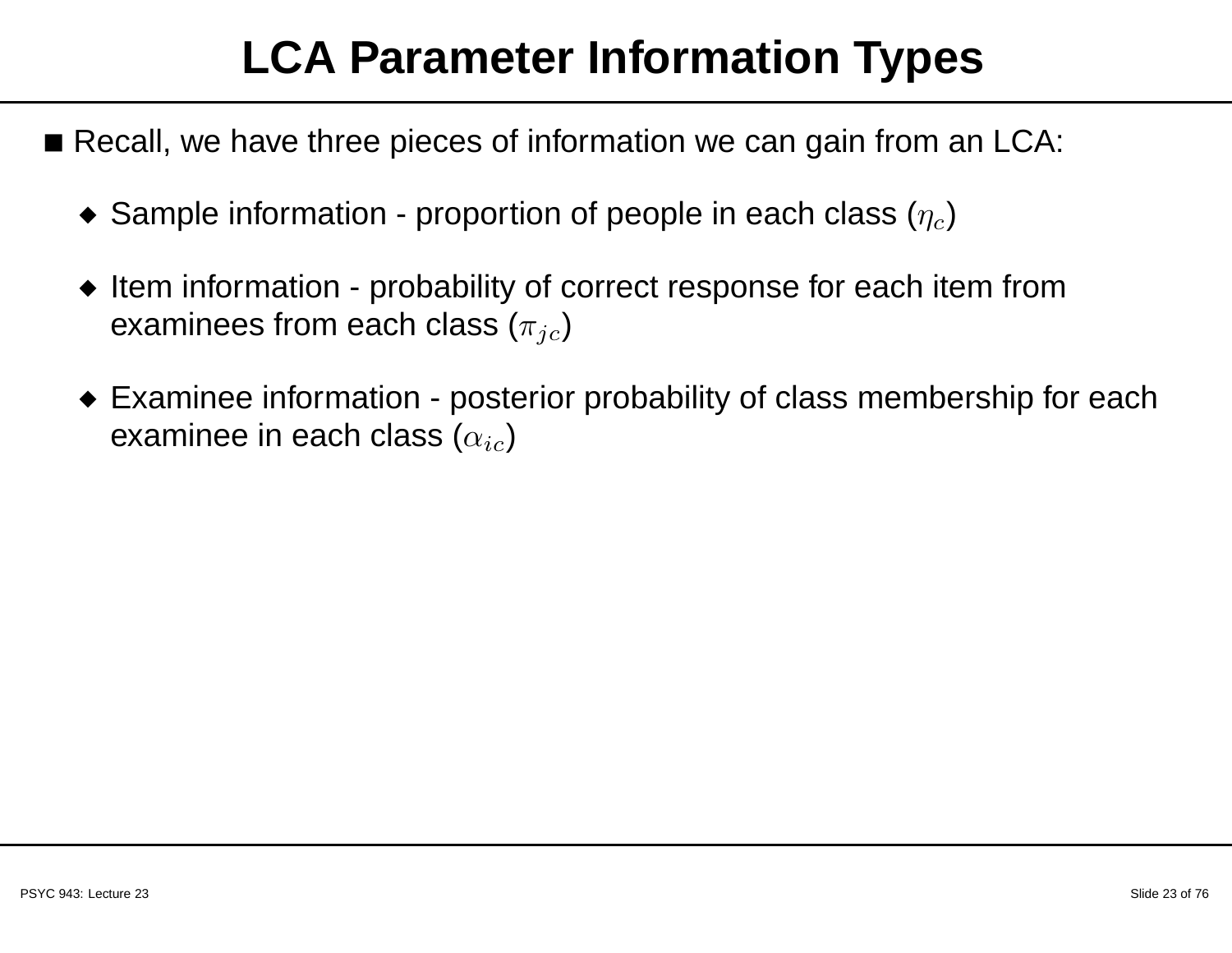#### $\boldsymbol{\mathsf{Estimates}}$  of  $\eta_c$

From Mplus: FINAL CLASS COUNTS AND PROPORTIONS FOR THE LATENT CLASSES BASED ON THE ESTIMATED MODEL

LatentClasses

|     | 83.29149 | 0.58656 |
|-----|----------|---------|
| - 2 | 58.70851 | 0.41344 |

 $\eta_c$  are proportions in far right column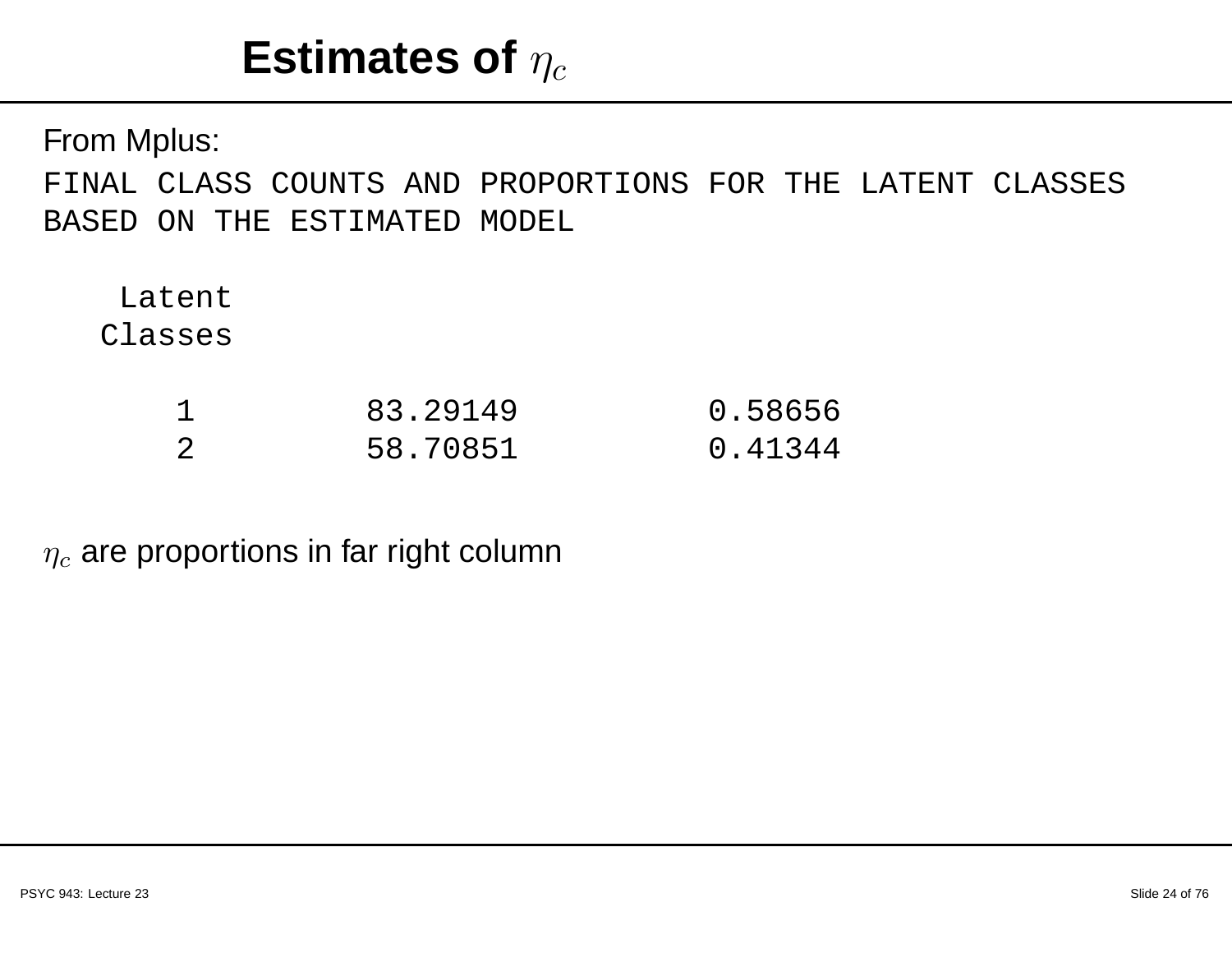## Estimates of  $\pi_{jc}$

| From Mplus:                  |       |       |
|------------------------------|-------|-------|
| RESULTS IN PROBABILITY SCALE |       |       |
| Latent Class 1               |       |       |
| Ul Category 2                | 0.753 | 0.060 |
| U2 Category 2                | 0.780 | 0.069 |
| U3 Category 2                | 0.432 | 0.058 |
| U4 Category 2                | 0.708 | 0.063 |
| Latent Class 2               |       |       |
| U1 Category 2                | 0.209 | 0.066 |
| U2 Category 2                | 0.068 | 0.056 |
| U3 Category 2                | 0.018 | 0.037 |
| U4 Category 2                | 0.052 | 0.057 |

#### $\pi_{jc}$  are proportions in left column, followed by asymptotic standard errors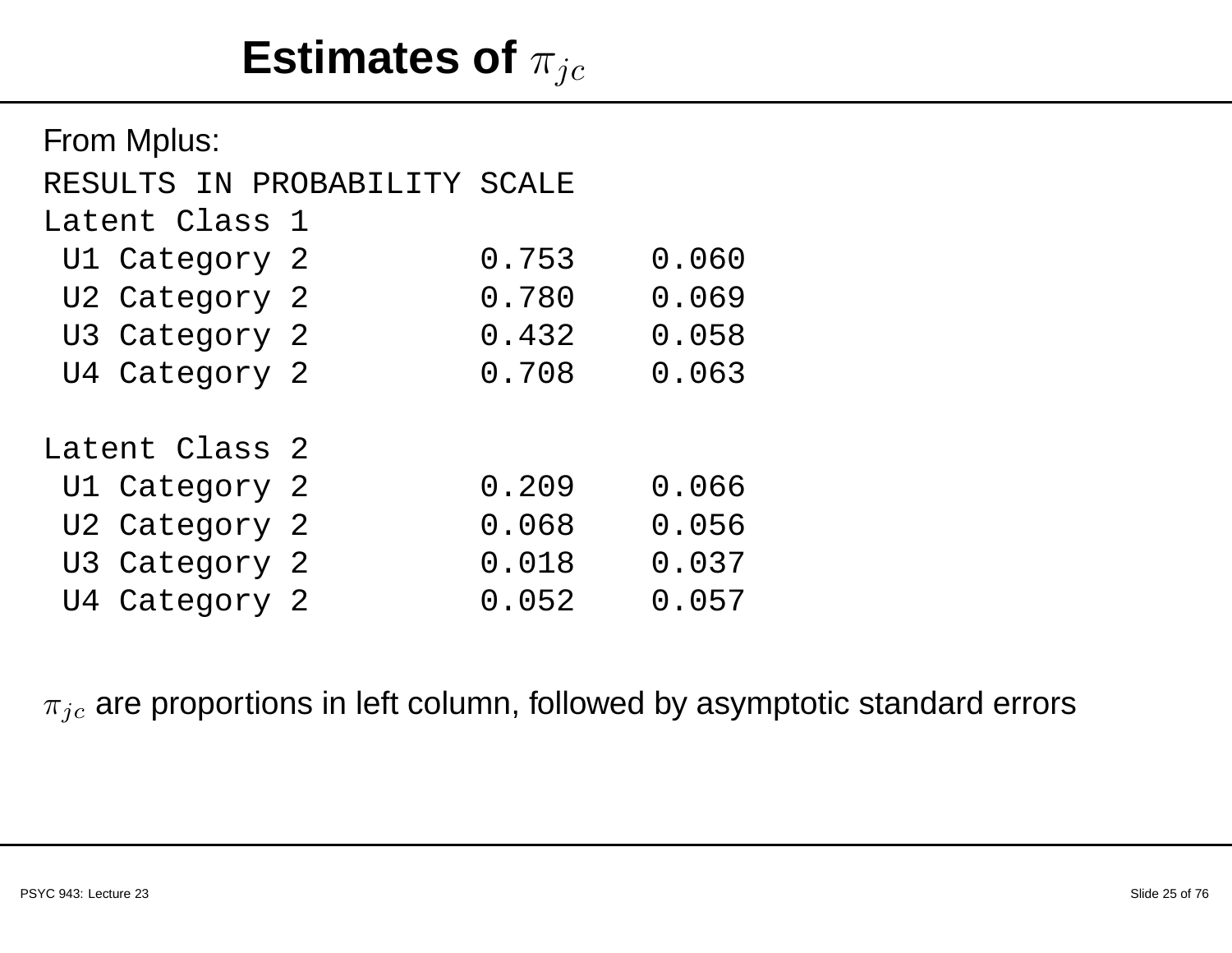#### **Interpreting Classes**

- $\blacksquare$  After the analysis is finished, we need to examine the item probabilities to gain information about the characteristics of theclasses
- An easy way to do this is to look at <sup>a</sup> chart of the item responseprobabilities by class



- $\blacksquare$  Here, we would say that Class 1 represents students who have mastered the material on the test
- $\blacksquare$  We would say that Class 2 represents students who have not mastered the material on the test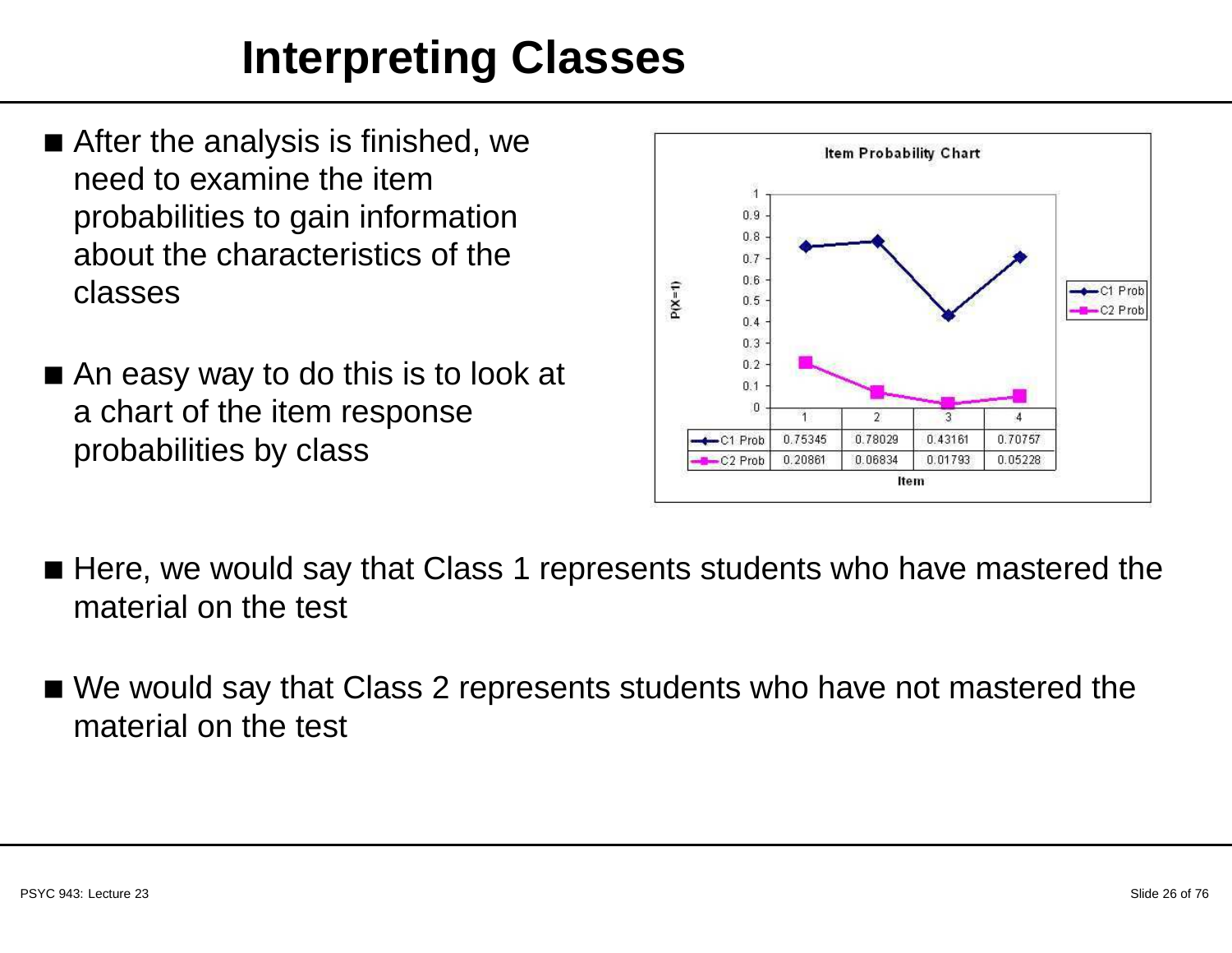# Assessing Model Fit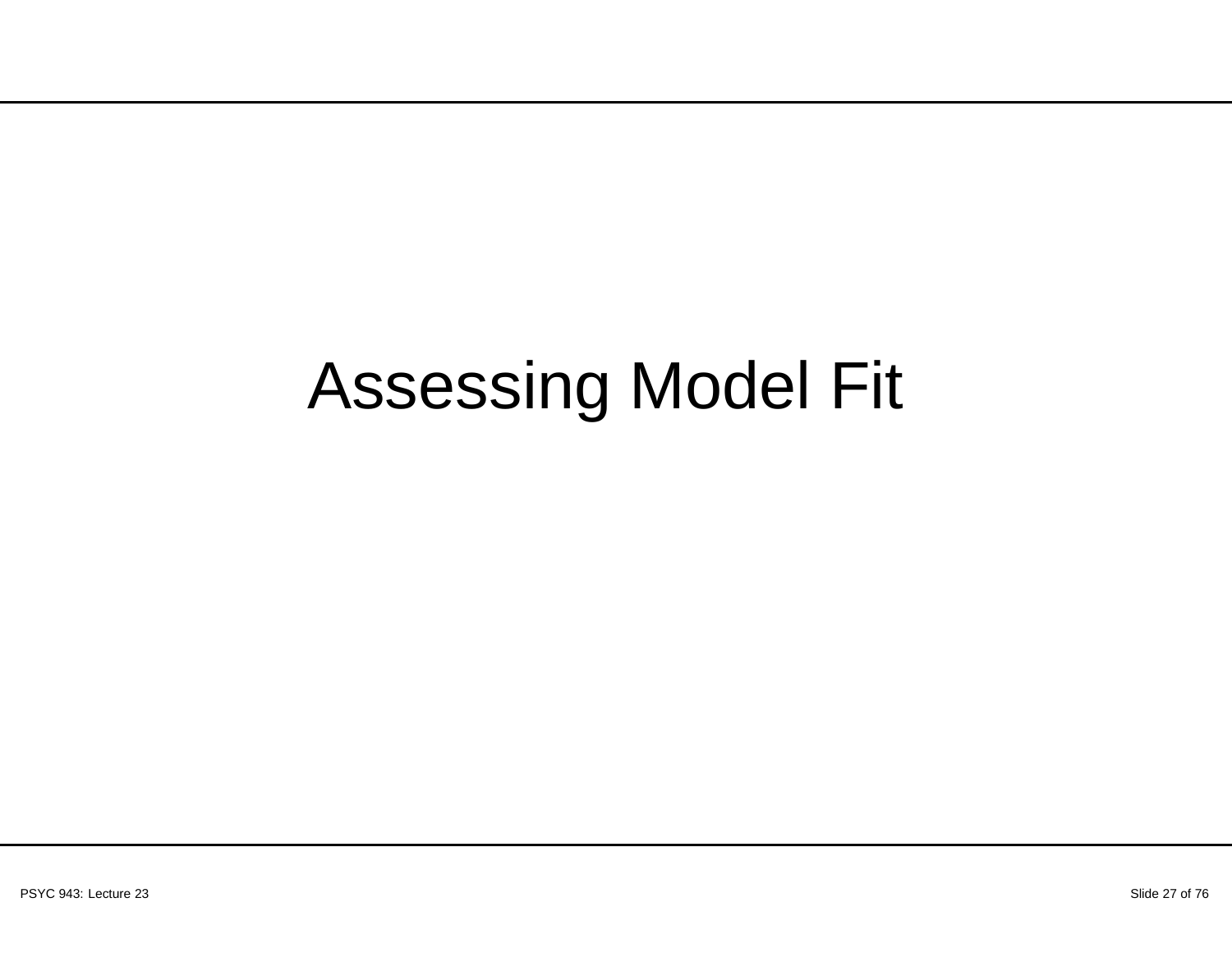#### **Assessing Model Fit**

- $\blacksquare$  As with other statistical techniques, there is no one best way to assess the fit of an LCA model
- $\blacksquare$  Techniques typically used can put into several general categories:
	- ◆ Model based hypothesis tests (absolute fit)
	- ◆ Information criteria
	- ◆ Measures based on distributional characteristics
	- ◆ Entropy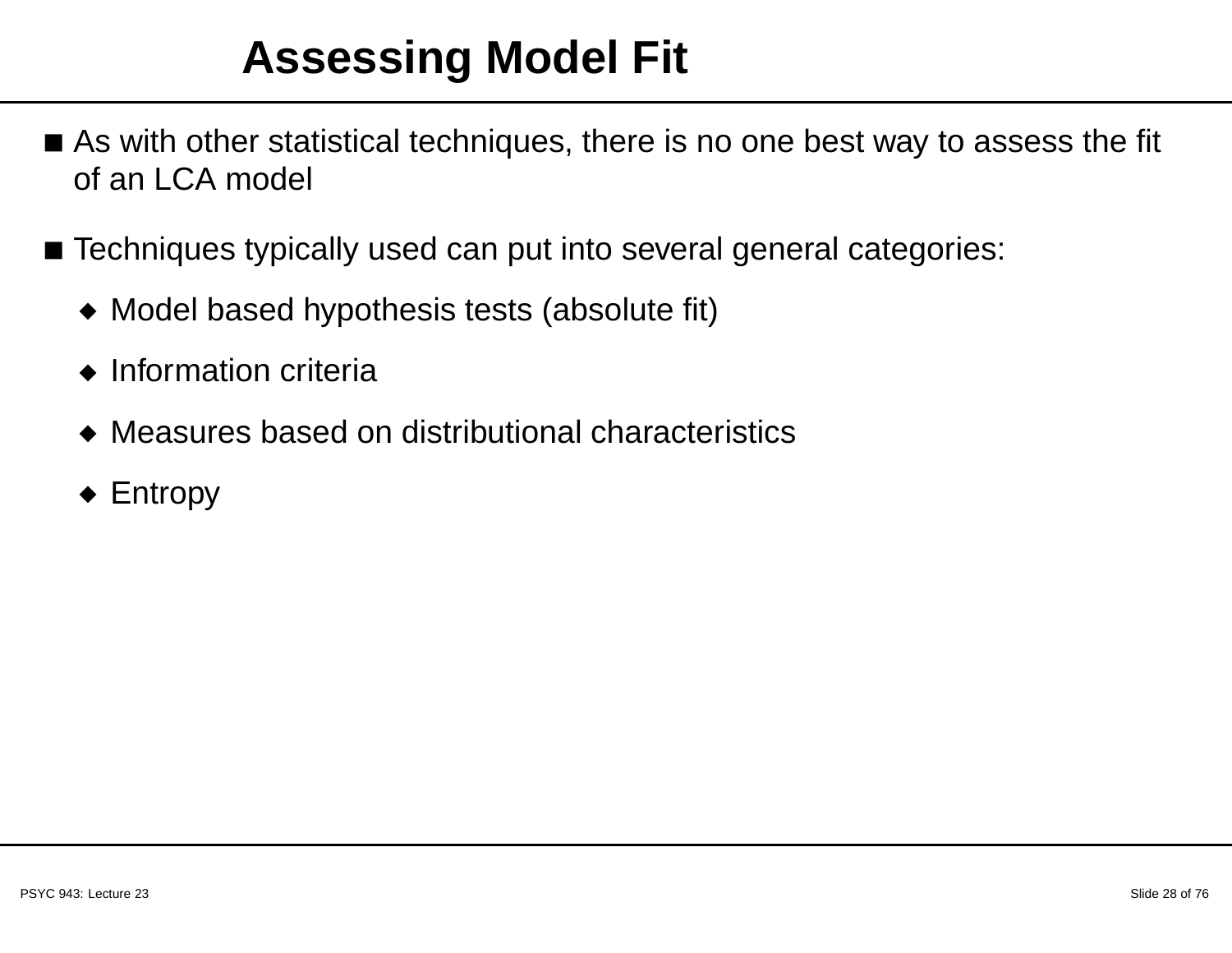#### **Model Based Measures**

■ Recall the standard latent class model: Using some notation of Bartholomew and Knott, a latent class model for the response vector of  $p$  variables  $(i=1,\ldots,p)$  with K classes  $(j=1,\ldots,K)$ :

$$
f(\mathbf{x}_i) = \sum_{j=1}^{K} \eta_j \prod_{i=1}^{p} \pi_{ij}^{x_i} (1 - \pi_{ij})^{1 - x_i}
$$

- Model based measures of fit revolve around the model function listed above
- With just the function above, we can compute the probability of *any* given response pattern
- Mplus gives this information using the TECH10 output option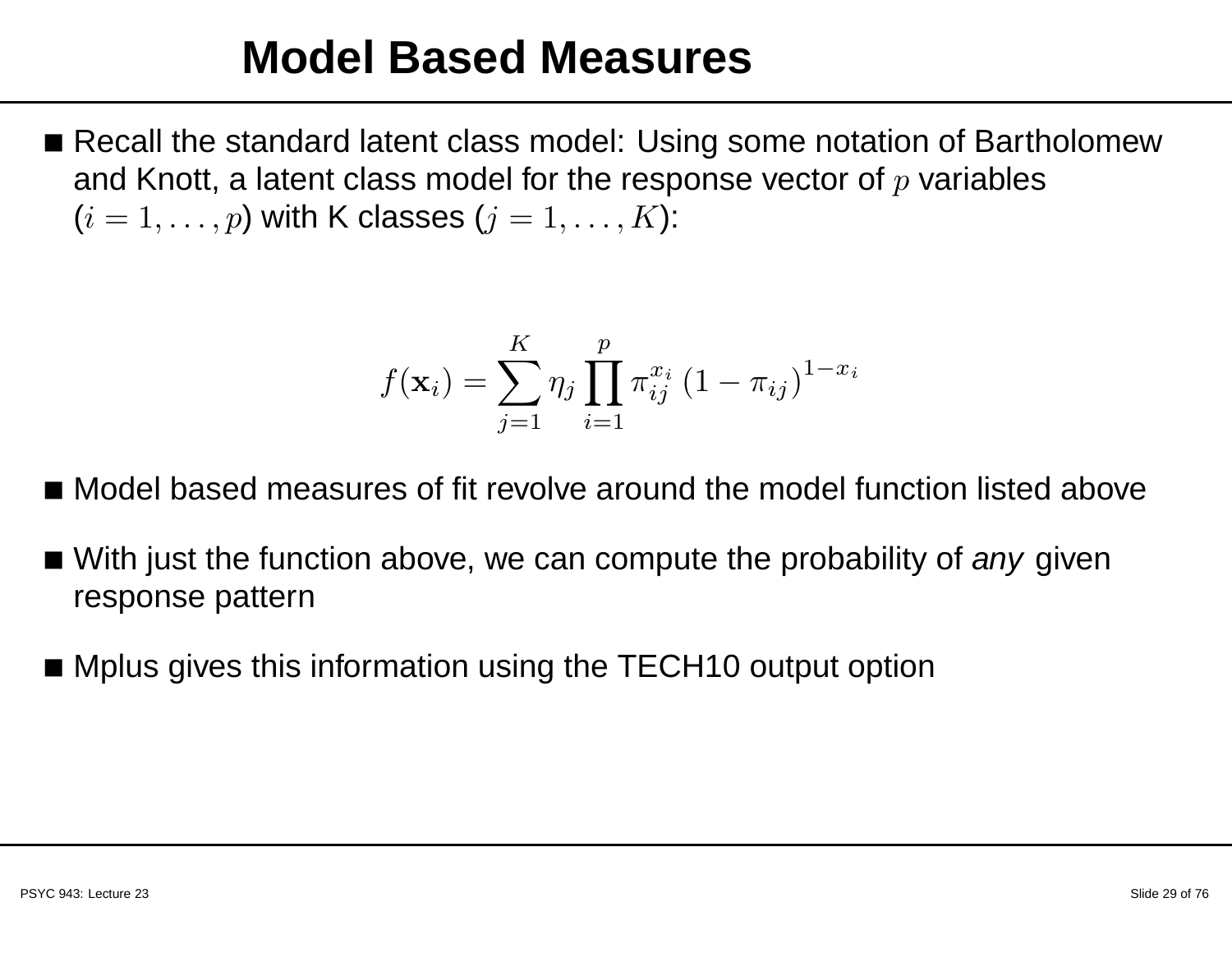#### **Model Chi-squared Test**

- The  $\chi^2$  test compares the sets of response patterns that were observed with the set of response patterns expected under the model
- To form the  $\chi^2$  test, one must first compute the probability of each response pattern using the latent class model equation displayed on the last slide
- $\blacksquare$  The hypothesis tested is that the observed frequency is equal to the expected frequency
- $\blacksquare$  If the test has a low p-value, the model is said to not fit
- $\blacksquare$  To demonstrate the model  $\chi^2$  test, let's consider the results of the latent class model fit to the data from our running example (from Macready and Dayton, 1977)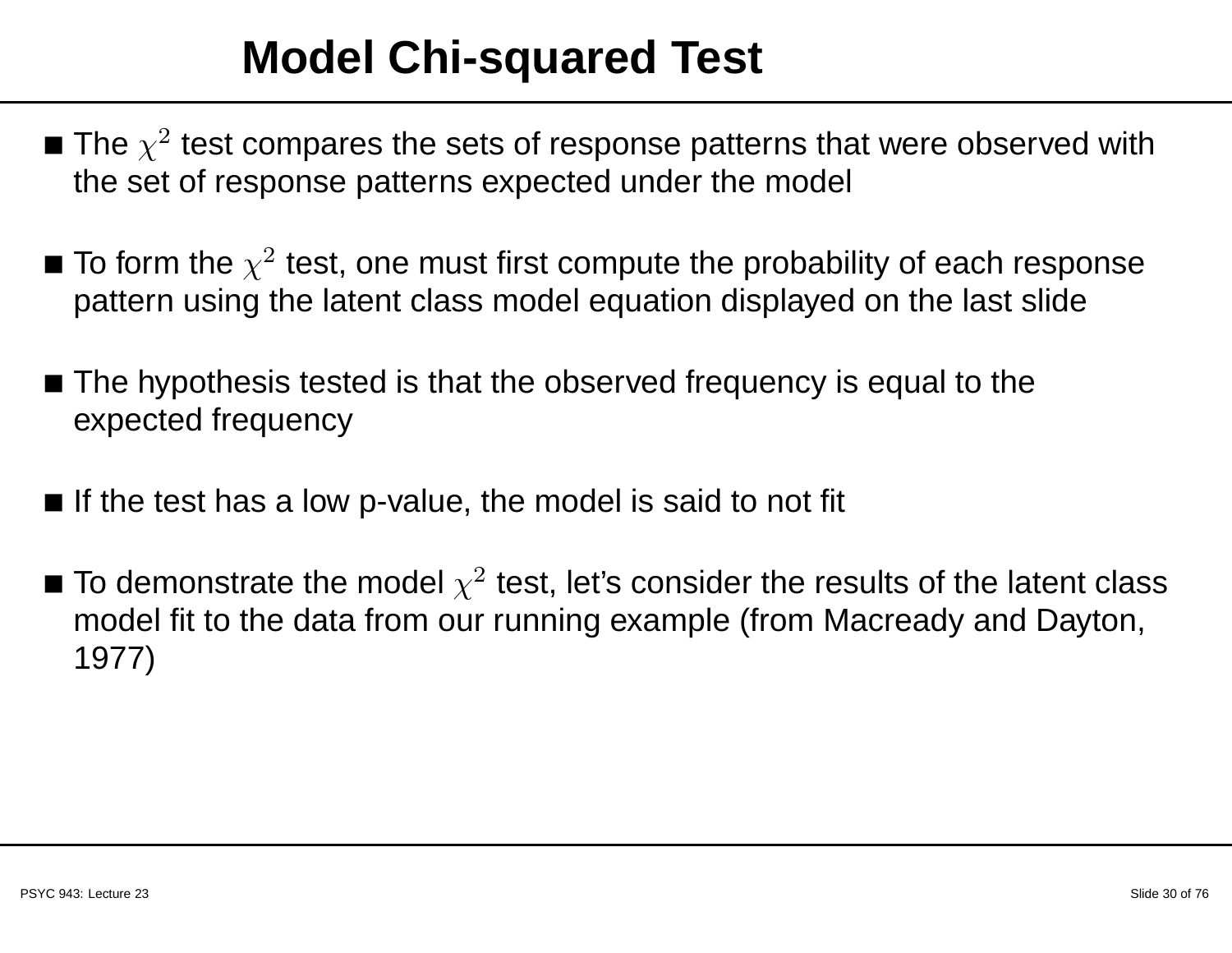#### **Chi-squared Test Example**

| Class Probabilities: |                 |                |  |  |
|----------------------|-----------------|----------------|--|--|
| Class<br>Probability |                 |                |  |  |
| 1                    | 0.587           |                |  |  |
| $\overline{2}$       | 0.413           |                |  |  |
|                      |                 |                |  |  |
|                      | Item Parameters |                |  |  |
| class:               |                 | 1              |  |  |
| item                 | prob            | SE(prob)       |  |  |
| 1                    | 0.753           | 0.051          |  |  |
| $\overline{2}$       | 0.780           | 0.051          |  |  |
| $\overline{3}$       | 0.432 0.056     |                |  |  |
| $\overline{4}$       | $0.708$ 0.054   |                |  |  |
|                      |                 |                |  |  |
| class:               |                 | $\overline{2}$ |  |  |
| item                 | prob            | SE(prob)       |  |  |
| 1                    | 0.209           | 0.060          |  |  |
| $\overline{2}$       | 0.068           | 0.048          |  |  |
| 3                    | 0.018           | 0.029          |  |  |
| 4                    | 0.052           | 0.044          |  |  |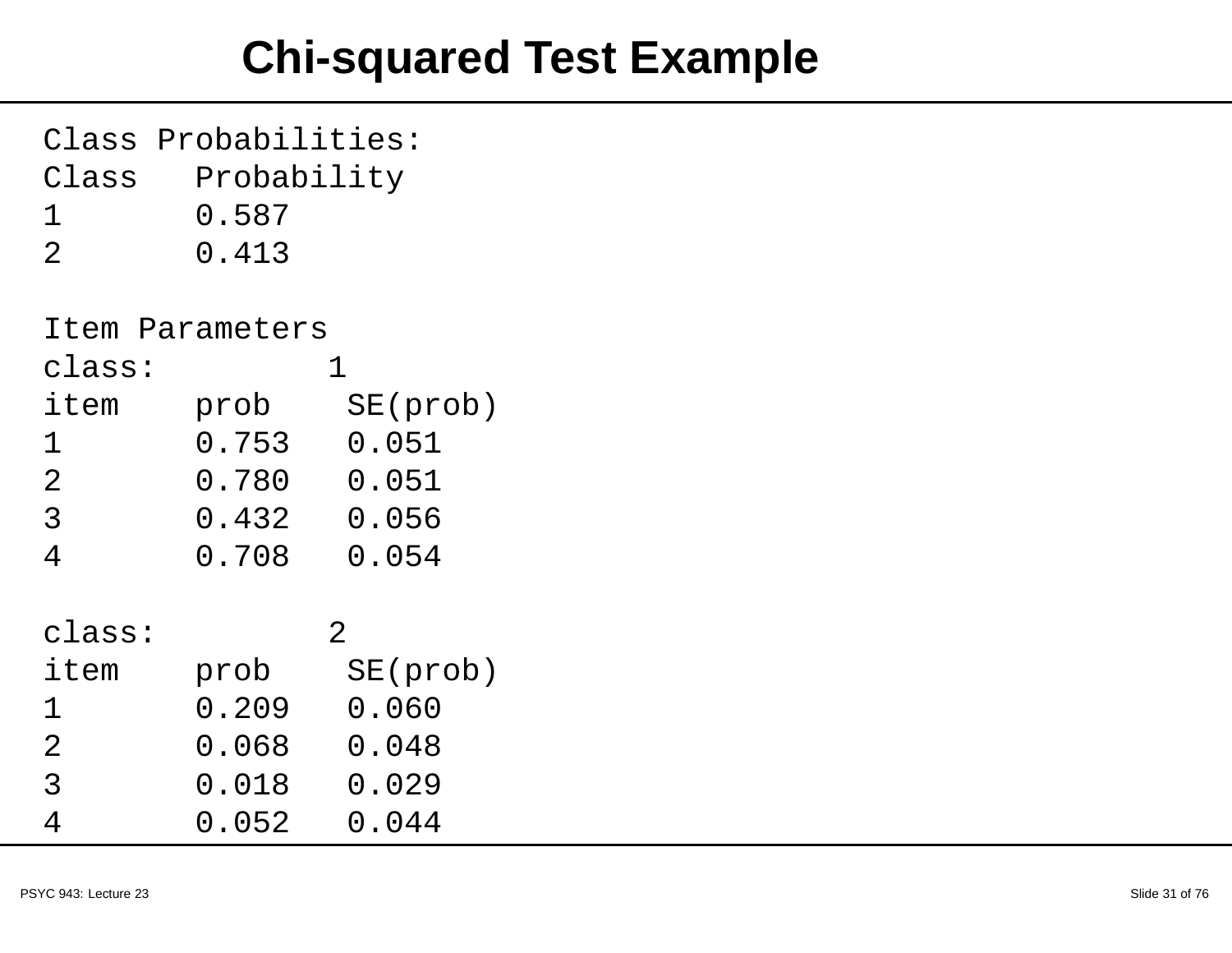#### **Chi-squared Test Example**

- $\blacksquare$  To begin, compute the probability of observing the pattern  $[1111]...$
- $\blacksquare$  Then, to find the expected frequency, multiply that probability by the number of observations in the sample
- $\blacksquare$  Repeat that process for all cells...

■ The compute 
$$
\chi_p^2 = \sum_r \frac{(O_r - E_r)^2}{E_r}
$$
, where *r* represents each response pattern

- $\blacksquare$  The degrees of freedom are equal to the number of response patterns minus model parameters minus one
- $\blacksquare$  Then find the p-value, and decide if the model fits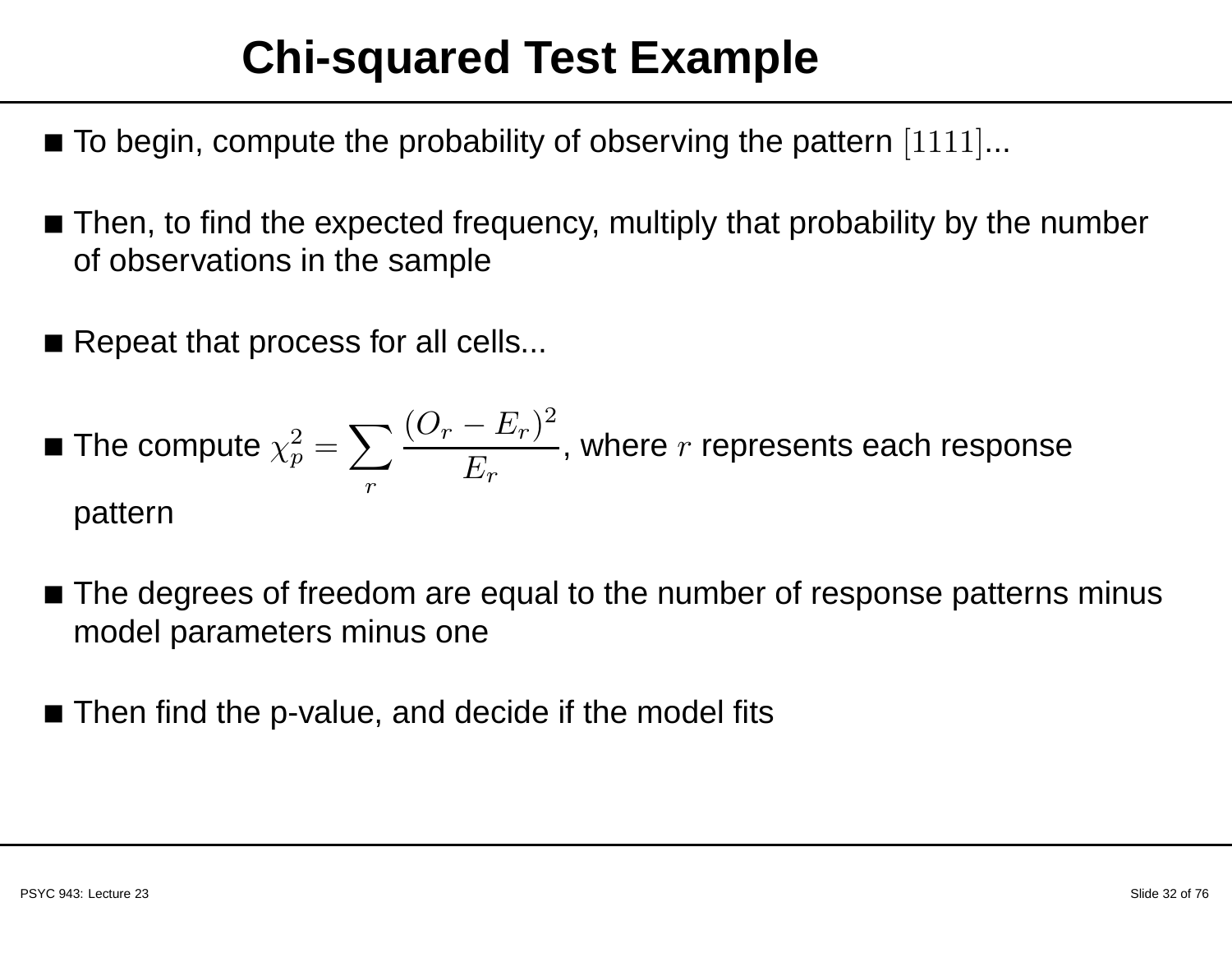#### **Chi-squared from Mplus**

#### RESPONSE PATTERN FREQUENCIES AND CHI-SQUARE CONTRIBUTIONS

| Response       |          | Frequency          | Standard |         | Chi-square Contribution |  |
|----------------|----------|--------------------|----------|---------|-------------------------|--|
| Pattern        | Observed | Estimated Residual |          | Pearson | Loglikelihood Deleted   |  |
| 1              | 41.00    | 41.04              | 0.01     | 0.00    | $-0.08$                 |  |
| $\overline{2}$ | 13.00    | 12.91              | 0.03     | 0.00    | 0.18                    |  |
| 3              | 6.00     | 5.62               | 0.16     | 0.03    | 0.79                    |  |
| 4              | 7.00     | 8.92               | 0.66     | 0.41    | $-3.39$                 |  |
| 5              | 1.00     | 1.30               | 0.27     | 0.07    | $-0.53$                 |  |
| 6              | 3.00     | 1.93               | 0.77     | 0.59    | 2.63                    |  |
| 7              | 2.00     | 2.08               | 0.05     | 0.00    | $-0.15$                 |  |
| 8              | 7.00     | 6.19               | 0.33     | 0.10    | 1.71                    |  |
| 9              | 4.00     | 4.04               | 0.02     | 0.00    | $-0.07$                 |  |
| 10             | 6.00     | 6.13               | 0.05     | 0.00    | $-0.26$                 |  |
| 11             | 5.00     | 6.61               | 0.64     | 0.39    | $-2.79$                 |  |
| 12             | 23.00    | 19.74              | 0.79     | 0.54    | 7.04                    |  |
| 13             | 4.00     | 1.42               | 2.18     | 4.70    | 8.29                    |  |
| 14             | 1.00     | 4.22               | 1.59     | 2.46    | $-2.88$                 |  |
| 15             | 4.00     | 4.90               | 0.41     | 0.16    | $-1.62$                 |  |
| 16             | 15.00    | 14.95              | 0.01     | 0.00    | 0.09                    |  |
|                |          |                    |          |         |                         |  |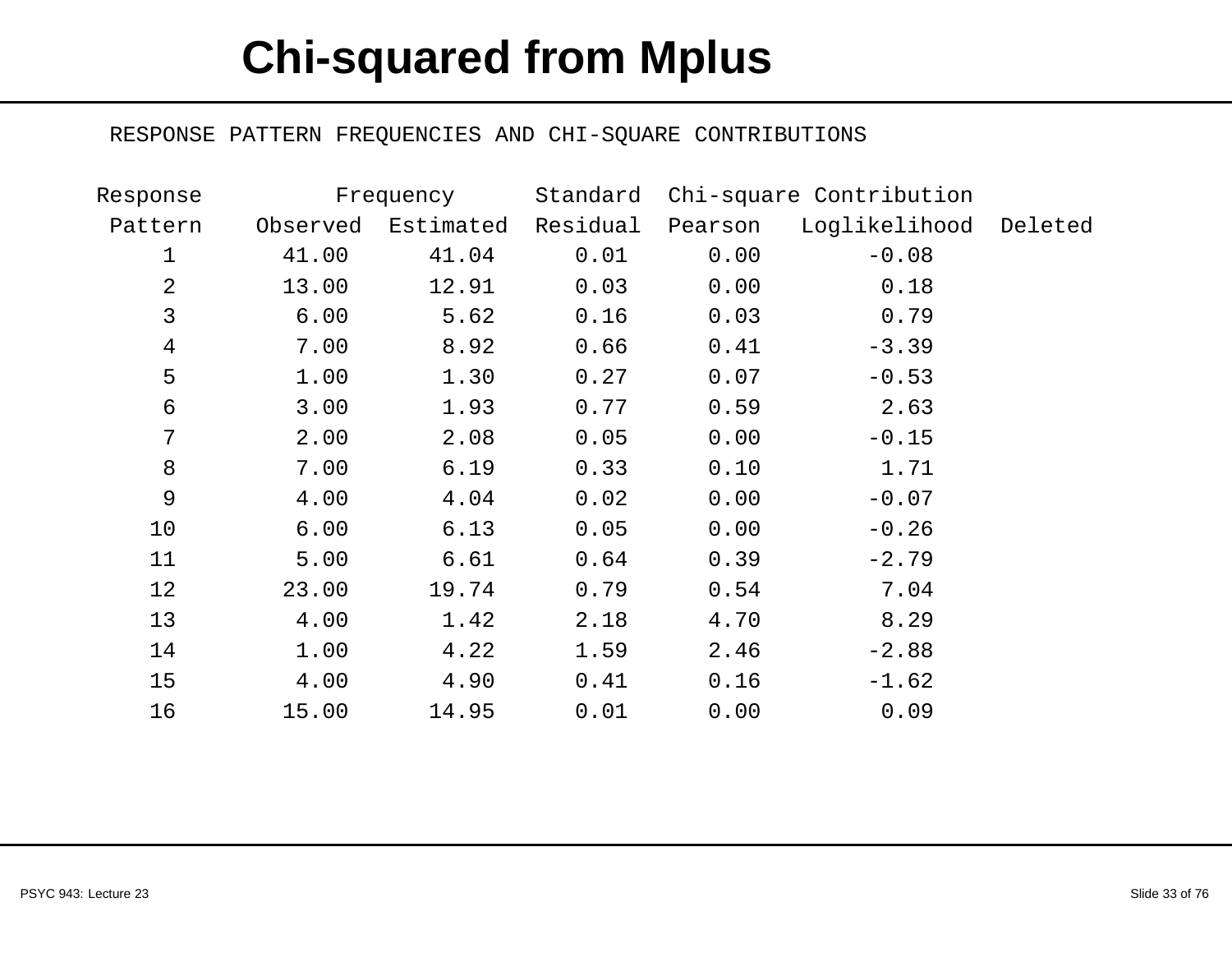#### **Likelihood Ratio Chi-squared**

- The likelihood ratio Chi-square is <sup>a</sup> variant of the Pearson Chi-squared test, but still uses the observed and expected frequencies for each cell
- $\blacksquare$  The formula for this test is:

$$
G = 2\sum_{r} O_r \ln\left(\frac{O_r}{E_r}\right)
$$

 $\blacksquare$  The degrees of freedom are still the same as the Pearson Chi-squared test, however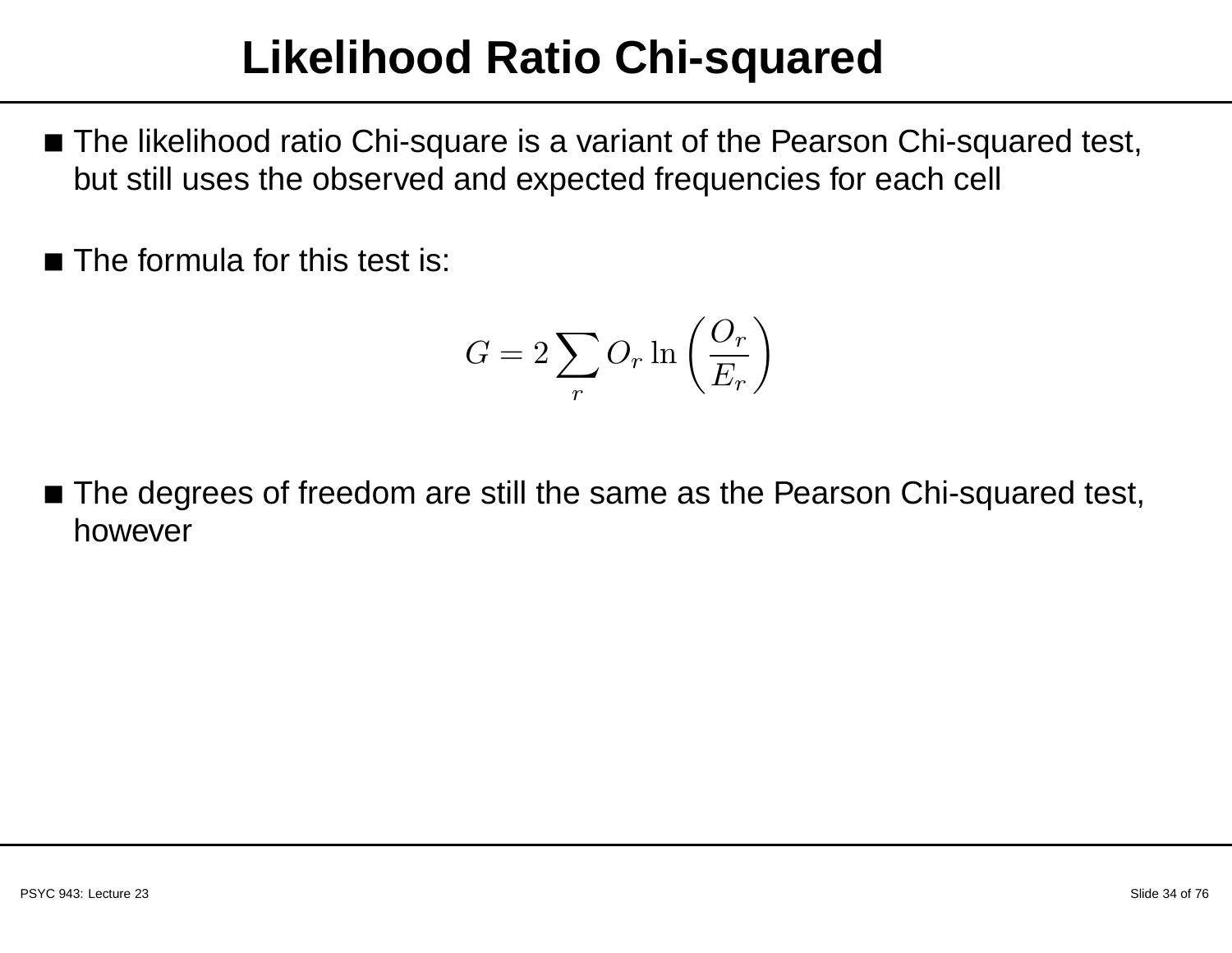#### **Tests from Mplus**

Chi-Square Test of Model Fit for the Binary and Ordered Categorical (Ordinal) Outcomes

| Pearson Chi-Square |        |
|--------------------|--------|
| Value              | 9.459  |
| Degrees of Freedom | h      |
| P-Value            | 0.1494 |
|                    |        |

Likelihood Ratio Chi-Square

| Value   |                    | 8.966  |
|---------|--------------------|--------|
|         | Degrees of Freedom | 6      |
| P-Value |                    | 0.1755 |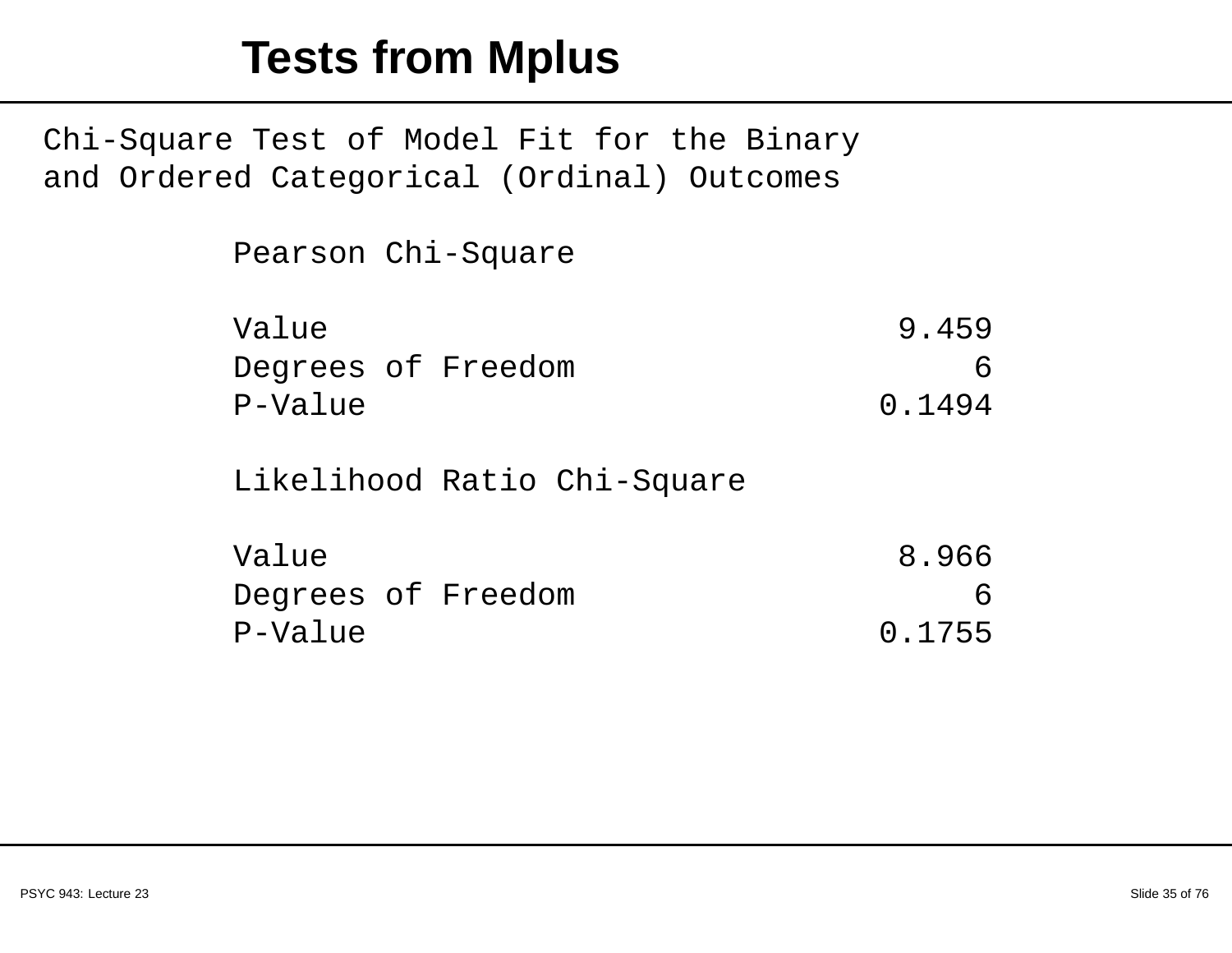#### **Chi-squared Problems**

- The Chi-square test is reasonable for situations where the sample size is large, and the number of variables is small
	- ◆ If there are too many cells where the observed frequency is small (or zero), the test is not valid
- Note that the total number of response patterns in an LCA is  $2^J$ , where  $J$  is the total number of variables
- $\blacksquare$  For our example, we had four variables, so there were 16 possible response patterns
- If we had 20 variables, there would be a total of 1,048,576
	- ◆ Think about the number of observations you would have to have if you were to observe at least *one* person with each response pattern
	- $\bullet\,$  Now think about if the items were highly associated (you would need even more people)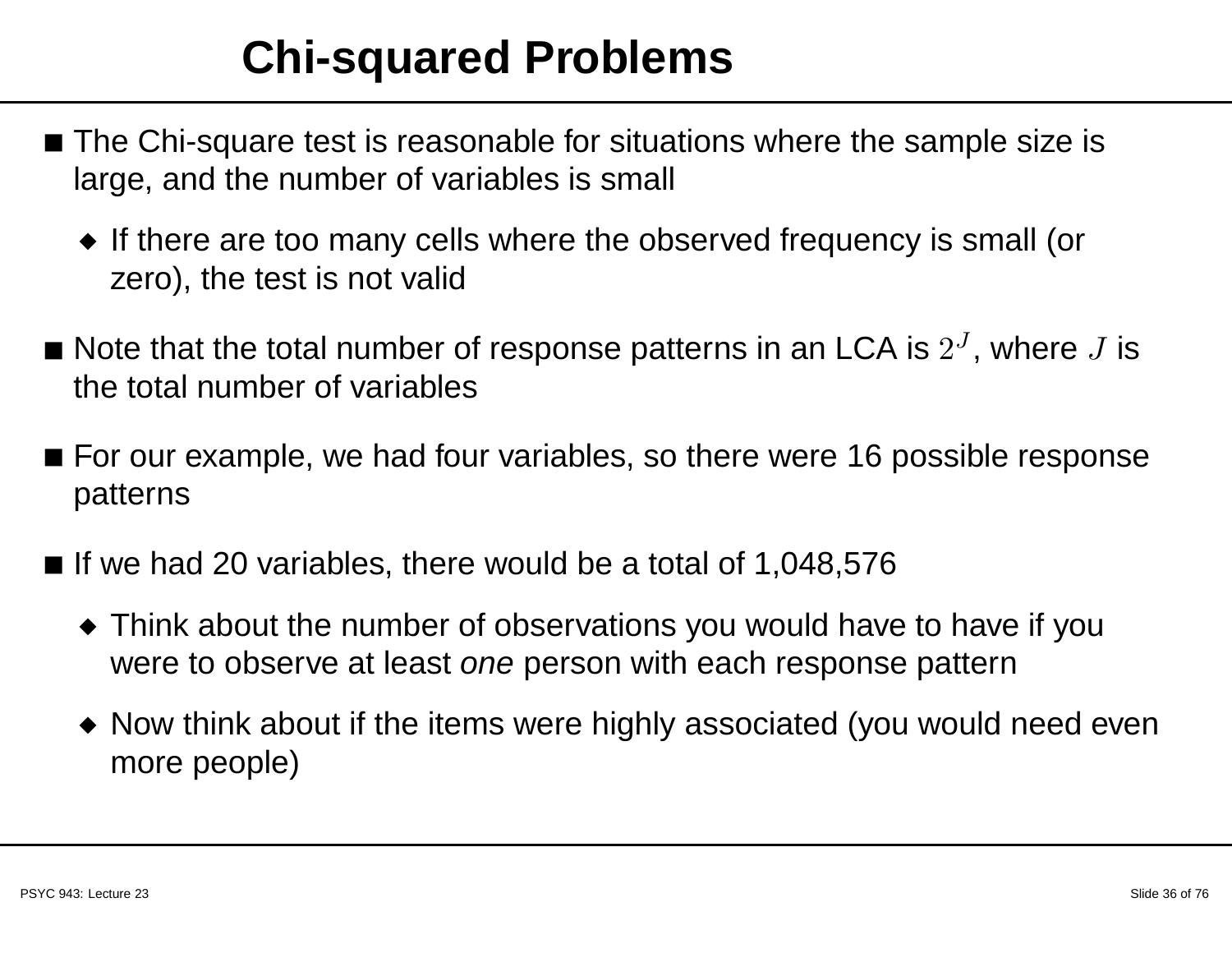## **Model Comparison**

- So, if model-based Chi-squared tests are valid only for <sup>a</sup> limited set of analyses, what else can be done?
- One thing is to look at comparative measures of model fit
- $\blacksquare$  Such measures will allow the user to compare the fit of one solution (say two classes) to the fit of another (say three classes)
- $\blacksquare$  Note that such measures are only valid as a means of relative model fit what do these measures become if the model fits perfectly?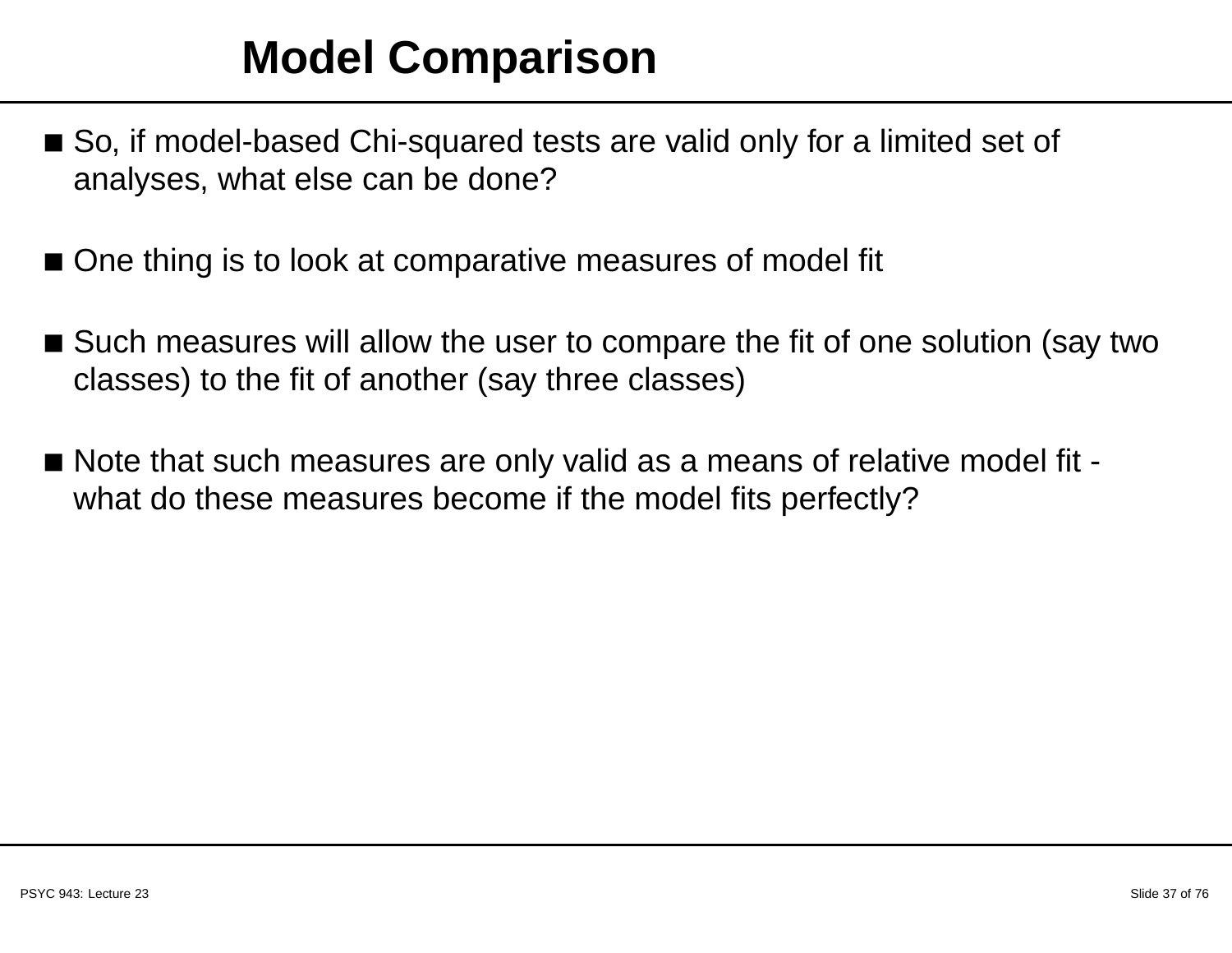## **Log Likelihood**

- $\blacksquare$  Prior to discussing anything, let's look at the log-likelihood function, taken across all the observations in our data set
- The log likelihood serves as the basis for the AIC and BIC, and is what is maximized by the estimation algorithm
- The likelihood function is the model formulation across the joint distribution of the data (all observations):

$$
L(\mathbf{x}_{i}) = \prod_{k=1}^{N} \left[ \sum_{j=1}^{K} \eta_{j} \prod_{i=1}^{p} \pi_{ij}^{x_{ki}} (1 - \pi_{ij})^{1 - x_{ki}} \right]
$$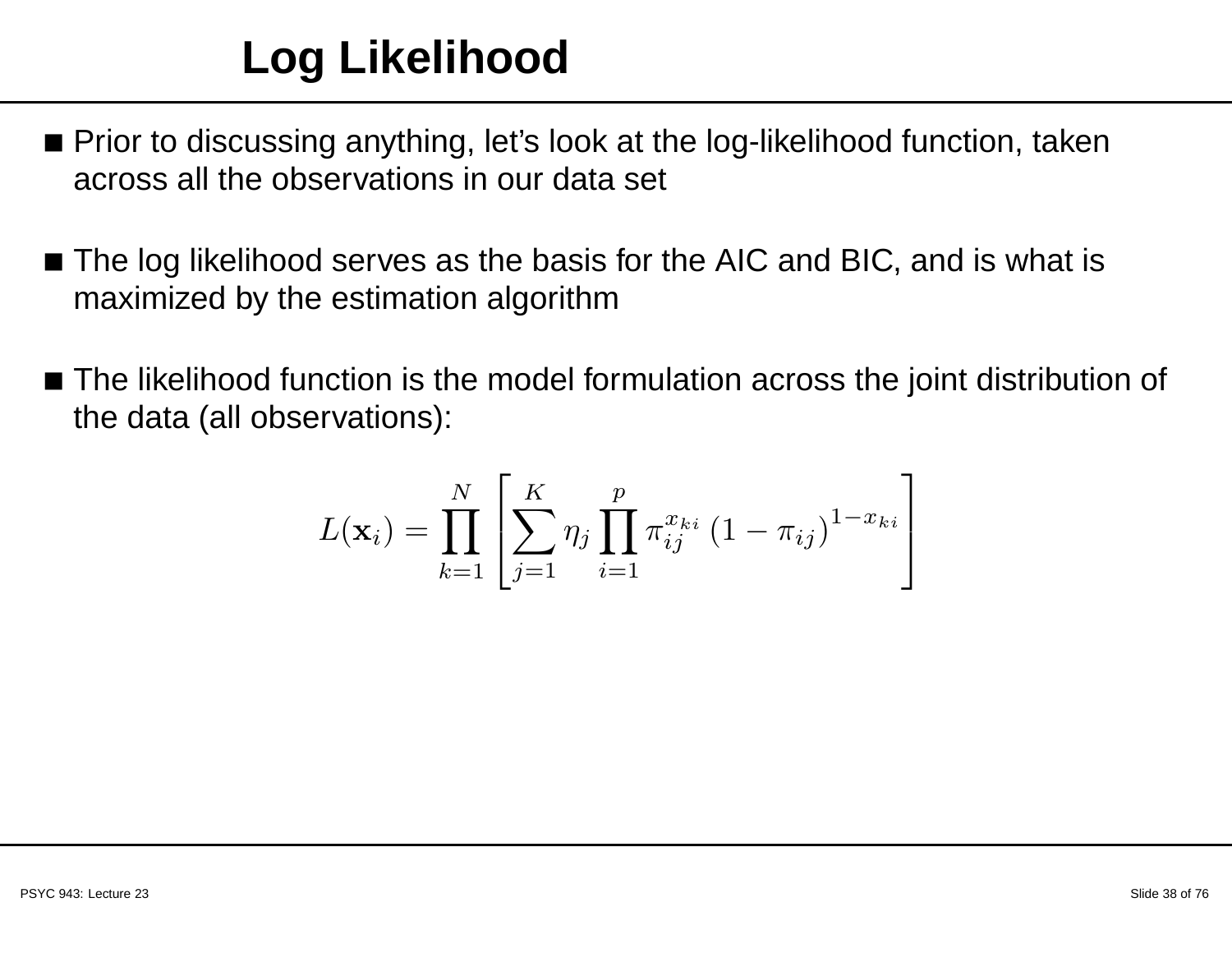$\blacksquare$  The log likelihood function is the log of the model formulation across the joint distribution of the data (all observations):

$$
LogL(\mathbf{x}_i) = log\left(\prod_{k=1}^N \left[\sum_{j=1}^K \eta_j \prod_{i=1}^p \pi_{ij}^{x_{ki}} (1 - \pi_{ij})^{1 - x_{ki}}\right]\right)
$$

$$
LogL(\mathbf{x}_i) = \sum_{k=1}^N log\left(\sum_{j=1}^K \eta_j \prod_{i=1}^p \pi_{ij}^{x_{ki}} (1 - \pi_{ij})^{1 - x_{ki}}\right)
$$

- $\blacksquare$  Here, the log function taken is typically base  $e$  the natural log
- ■ The log likelihood is <sup>a</sup> function of the observed responses for each personand the model parameters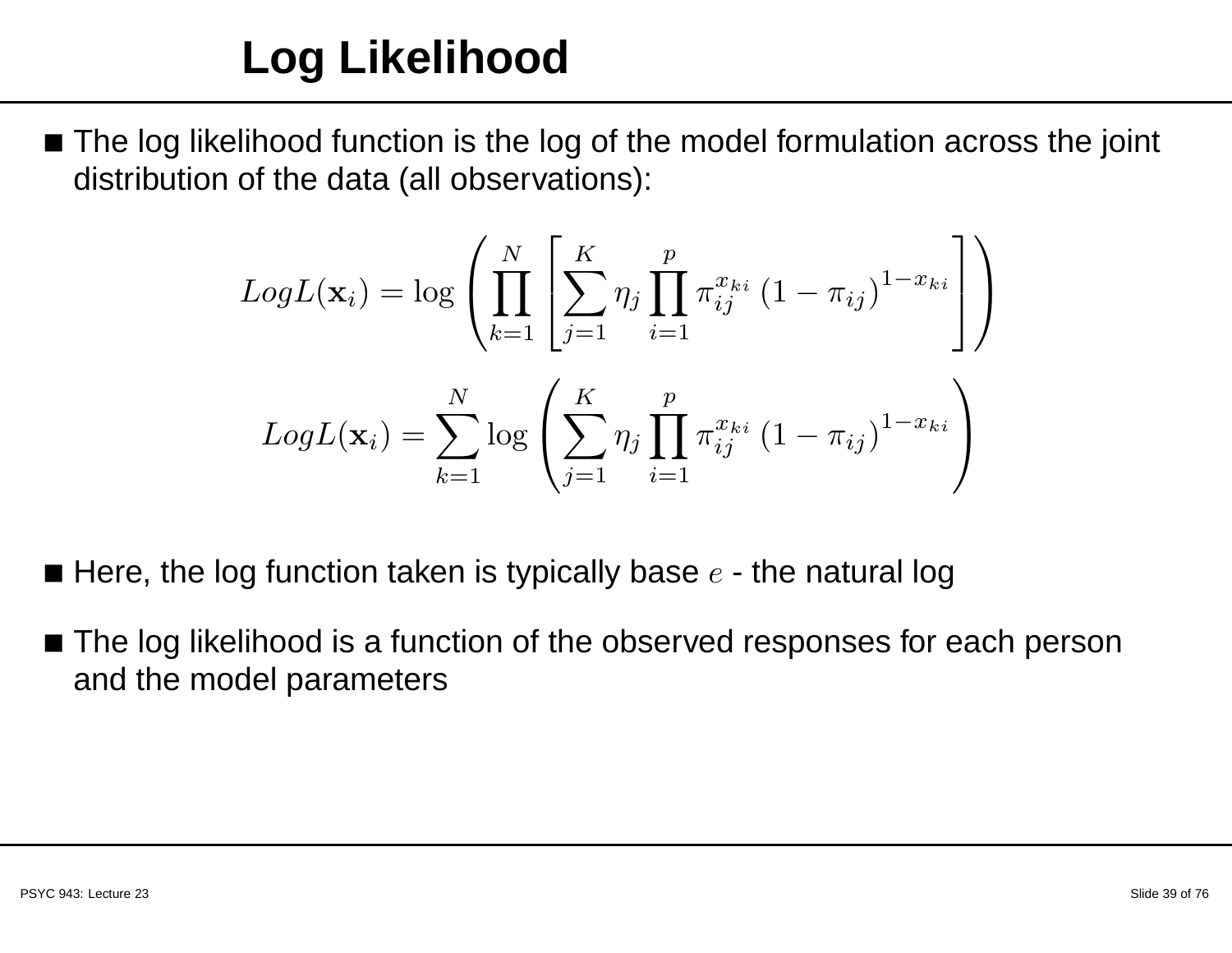### **Information Criteria**

 $\blacksquare$  The Akaike Information Criterion (AIC) is a measure of the goodness of fit of <sup>a</sup> model that considers the number of model parameters (q)

$$
AIC = 2q - 2\log L
$$

■ Schwarz's Information Criterion (also called the Bayesian Information Criterion or the Schwarz-Bayesian Information Criterion) is <sup>a</sup> measure of the goodness of fit of <sup>a</sup> model that considers the number of parameters (q) andthe number of observations (N):

$$
BIC = q \log(N) - 2 \log L
$$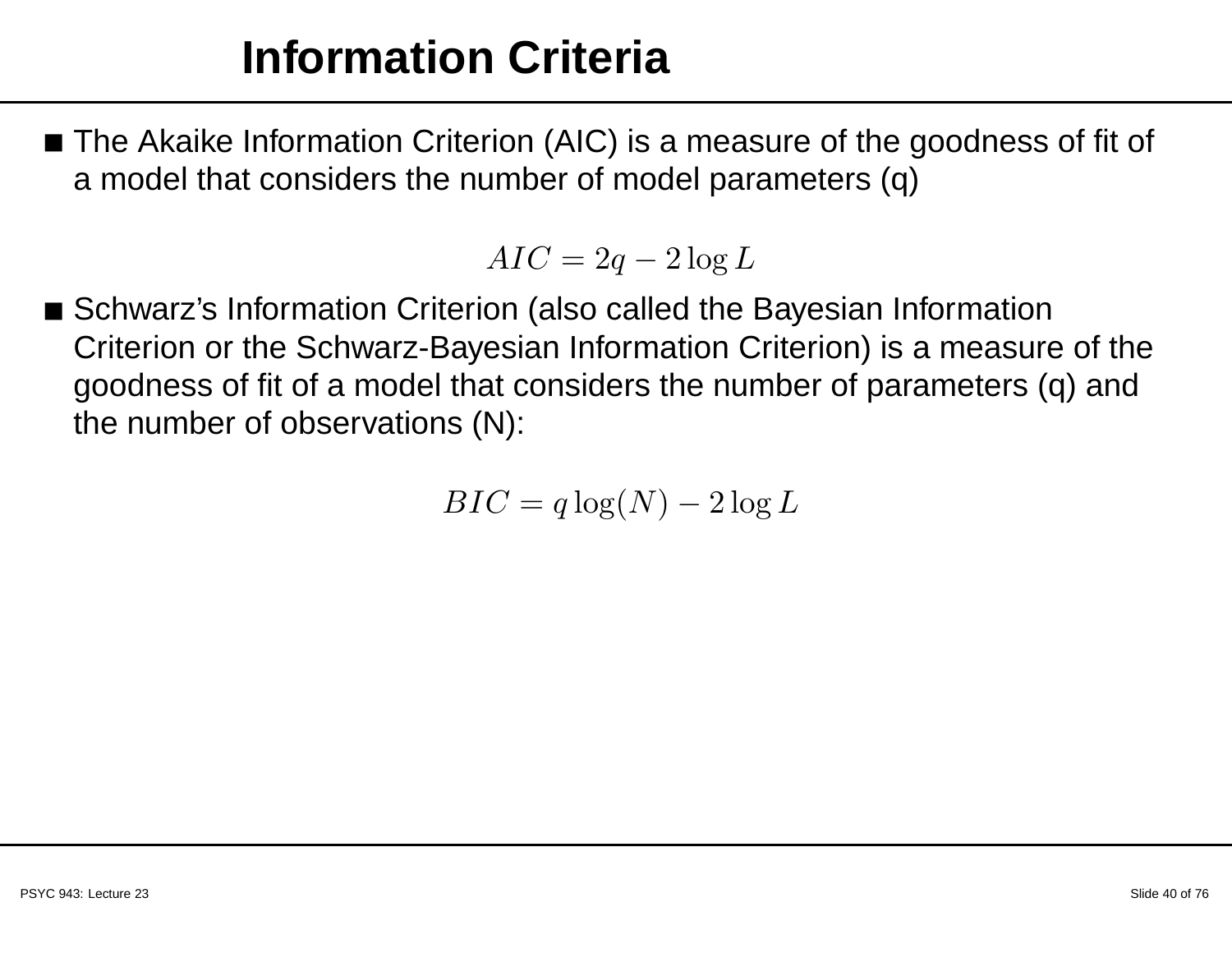## **Fit from Mplus**

TESTS OF MODEL FIT

Loglikelihood

H0 Value -331.764

#### Information Criteria

| Number of Free Parameters |         |
|---------------------------|---------|
| Akaike (AIC)              | 681.527 |
| Bayesian (BIC)            | 708.130 |
| Sample-Size Adjusted BIC  | 679.653 |
| $(n* = (n + 2) / 24)$     |         |
| Entropy                   | 0.754   |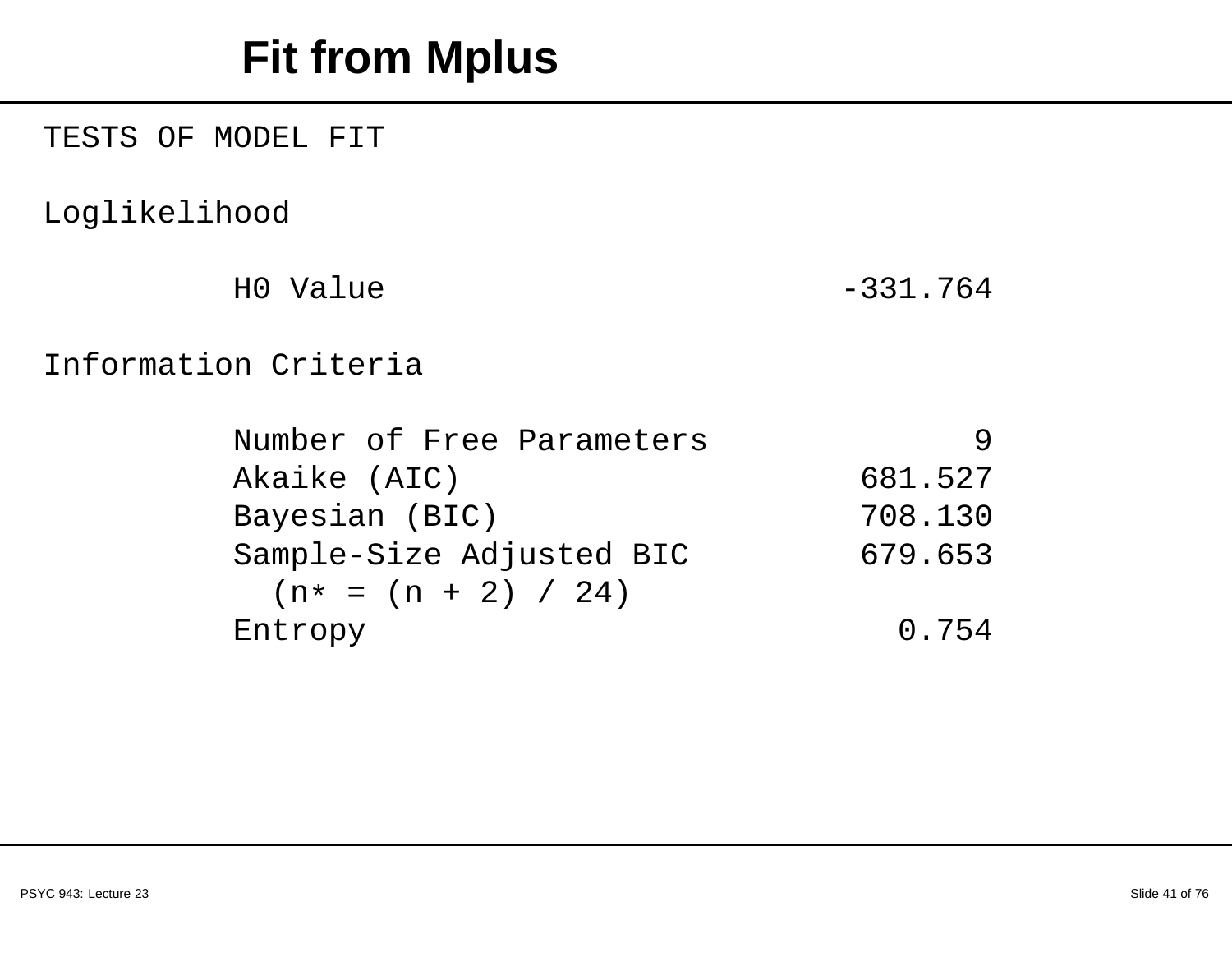## **Information Criteria**

- $\blacksquare$  When considering which model "fits" the data best, the model with the lowest AIC or BIC should be considered
- $\blacksquare$  Although AIC and BIC are based on good statistical theory, neither is a gold standard for assessing which model should be chosen
- $\blacksquare$  Furthermore, neither will tell you, overall, if your model estimates bear any decent resemblance to your data
- You could be choosing between two (equally) poor models other measuresare needed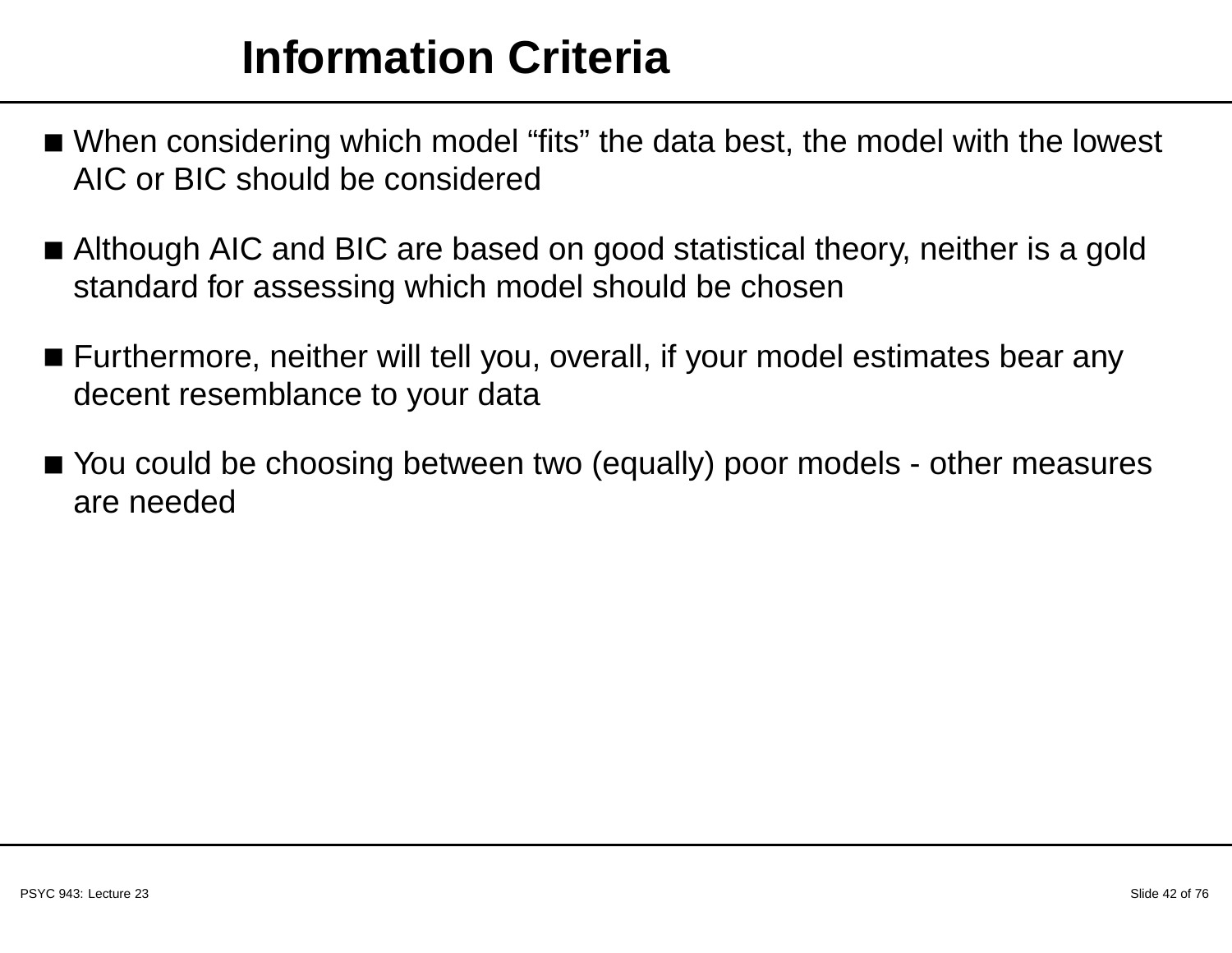## **Distributional Measures of Model Fit**

- $\blacksquare$  The model-based Chi-squared provided a measure of model fit, while narrow in the times it could be applied, that tried to map what the model said thedata looked like to what the data actually looked like
- $\blacksquare$  The same concept lies behind the ideas of distributional measures of model fit - use the parameters of the model to "predict" what the data should look like
- $\blacksquare$  In this case, measures that are easy to attain are measures that look at:
	- ◆ Each variable marginally the mean (or proportion)
	- ◆ The bivariate distribution of each pair of variables contingency tables (for categorical variables), correlation matrices, or covariance matrices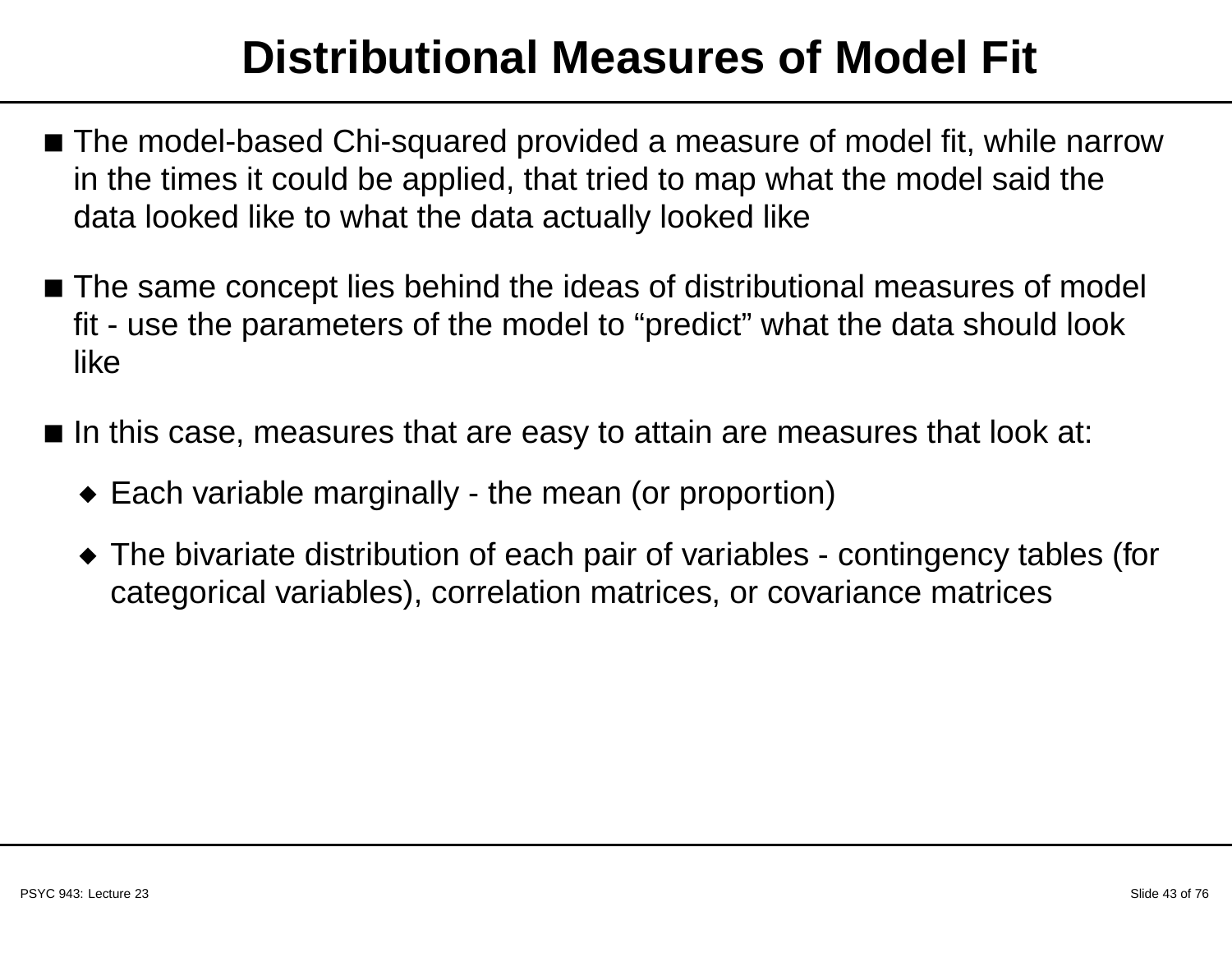#### **Marginal Measures**

 $\blacksquare$  For each item, the model-predicted mean of the item (proportion of people responding with <sup>a</sup> value of one) is given by:

$$
\hat{\bar{X}}_i = \hat{E}(X_j) = \sum_{x_j=0}^{M} \hat{P}(X_i = x_i)x_i = \sum_{j=1}^{J} \hat{\eta}_j \times \hat{\pi}_{ij}
$$

 $\blacksquare$  Across all items, you can then form an aggregate measure of model fit by comparing the observed mean of the item to that found under the model, such as the root mean squared error:

$$
RMSE = \sqrt{\frac{\sum_{i=1}^{I} (\hat{\bar{X}}_i - \bar{X}_i)^2}{I}}
$$

 $\blacksquare$  Often, there is not much difference between observed and predicted mean (depending on the model, the fit will always be perfect)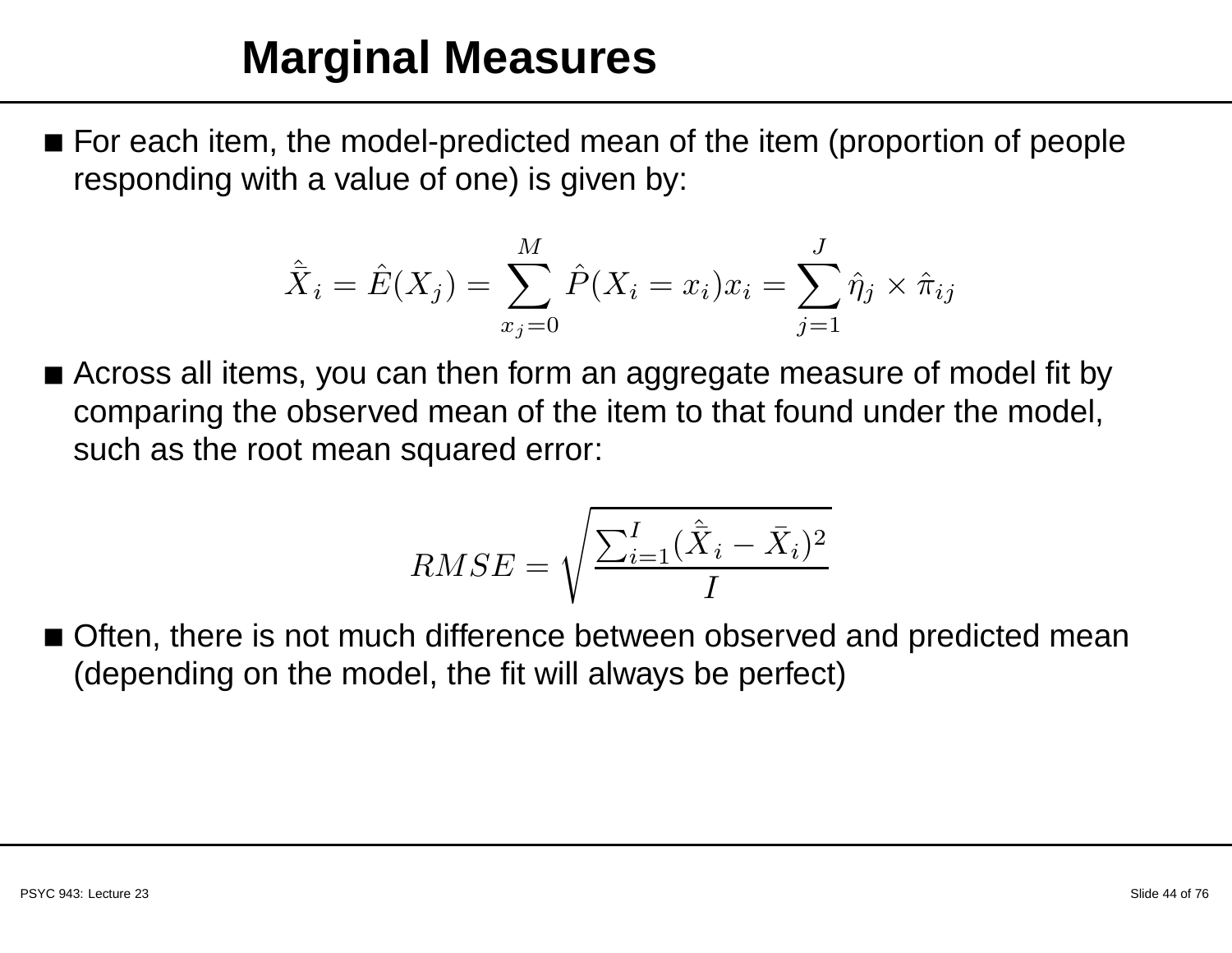#### From Mplus (using TECH10):

#### UNIVARIATE MODEL FIT INFORMATION

|            | Estimated Probabilities |                |                   |
|------------|-------------------------|----------------|-------------------|
| Variable   | H1                      | H <sub>0</sub> | Standard Residual |
| U1         |                         |                |                   |
| Category 1 | 0.472                   | 0.472          | 0.000             |
| Category 2 | 0.528                   | 0.528          | 0.000             |
| U2         |                         |                |                   |
| Category 1 | 0.514                   | 0.514          | 0.000             |
| Category 2 | 0.486                   | 0.486          | 0.000             |
| U3         |                         |                |                   |
| Category 1 | 0.739                   | 0.739          | 0.000             |
| Category 2 | 0.261                   | 0.261          | 0.000             |
| U4         |                         |                |                   |
| Category 1 | 0.563                   | 0.563          | 0.000             |
| Category 2 | 0.437                   | 0.437          | 0.000             |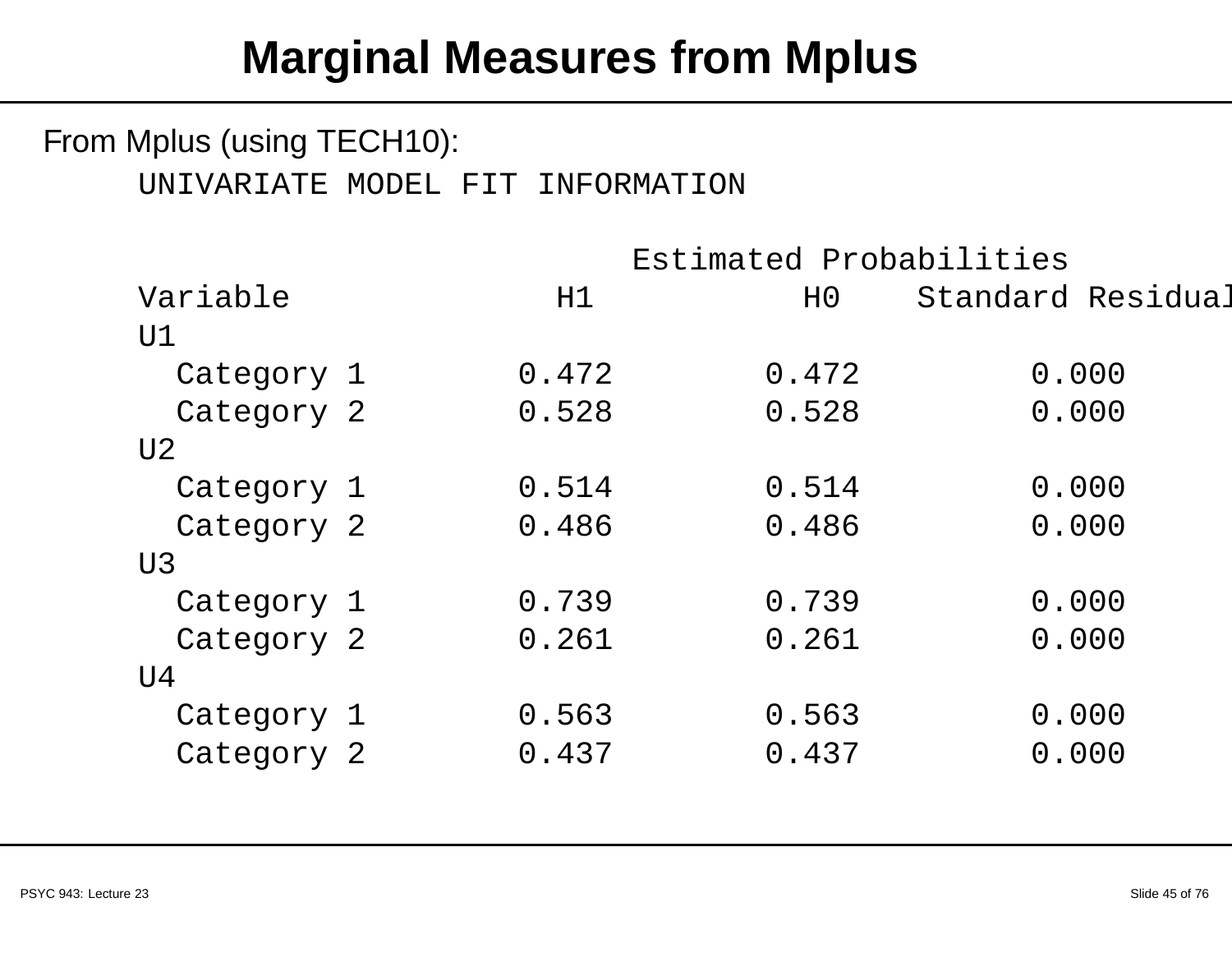#### **Bivariate Measures**

 $\blacksquare$  For each pair of items (say  $a$  and  $b$ , the model-predicted probability of both being one is given in the same way:

$$
\hat{P}(X_a = 1, X_b = 1) = \sum_{j=1}^{J} \hat{\eta}_j \times \hat{\pi}_{aj} \times \hat{\pi}_{bj}
$$

 $\blacksquare$  Given the marginal means, you can now form a 2 x 2 table of the probability of finding a given pair of responses to variable  $a$  and  $b\mathrm{:}$ 

| a                    |                             |                    |
|----------------------|-----------------------------|--------------------|
| b                    | 0                           |                    |
| 1                    | $\hat{P}(X_a = 1, X_b = 1)$ | $\hat{P}(X_b = 1)$ |
| 1 - \hat{P}(X_a = 1) | $\hat{P}(X_a = 1)$          | $\hat{P}(X_b = 1)$ |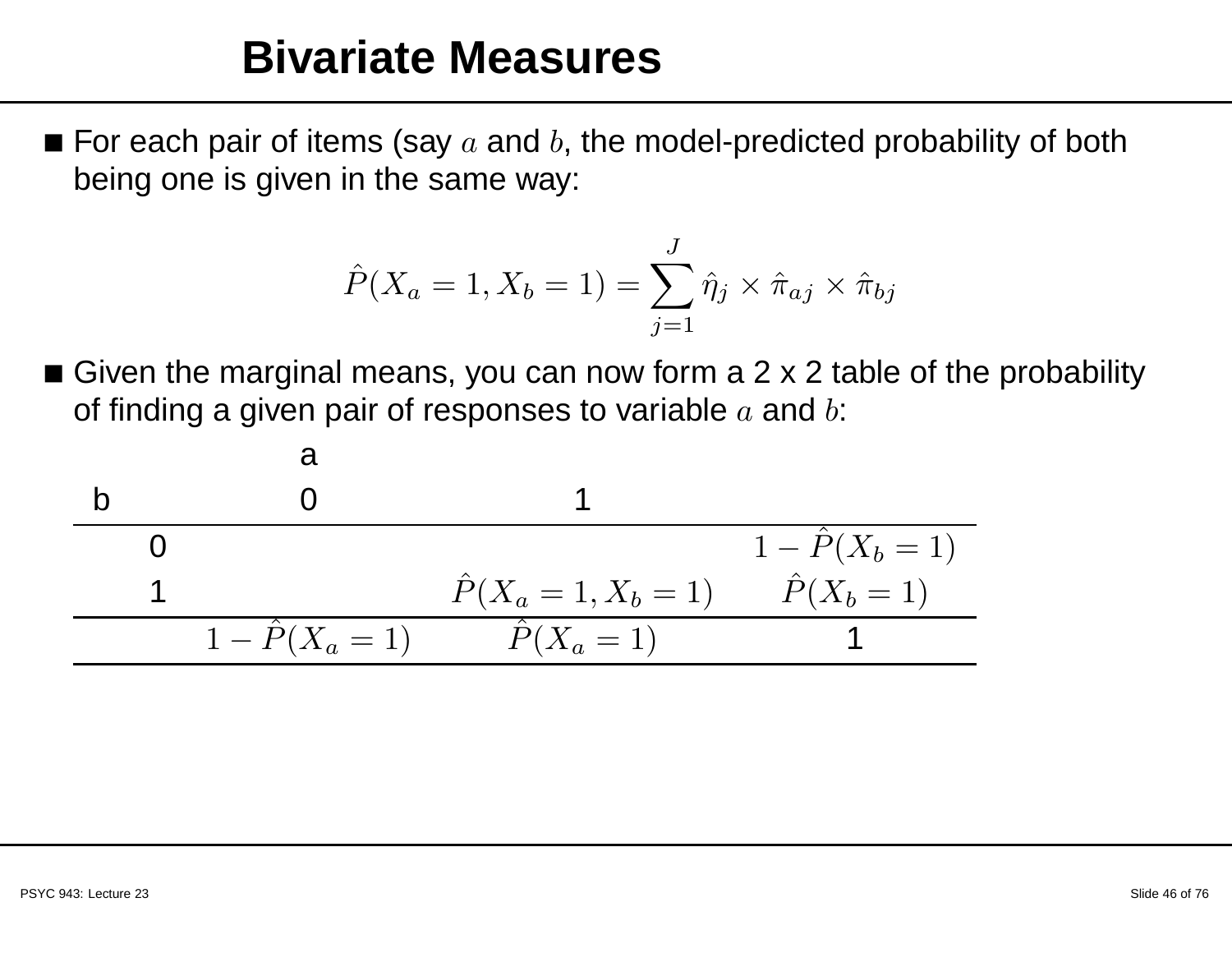#### **Bivariate Measures**

- $\blacksquare$  Given the model-predicted contingency table (on the last slide) for every pair of items, you can then form <sup>a</sup> measure of association for the items
- $\blacksquare$  There are multiple ways to summarize association in a contingency table
- Depending on your preference, you could use:
	- ◆ Pearson correlation
	- ◆ Tetrachoric correlation
	- ◆ Cohen's kappa.
- $\blacksquare$  After that, you could then summarize the discrepancy between what your model predicts and what you have observed in the data
	- ◆ Such as the RMSE, MAD, or BIAS.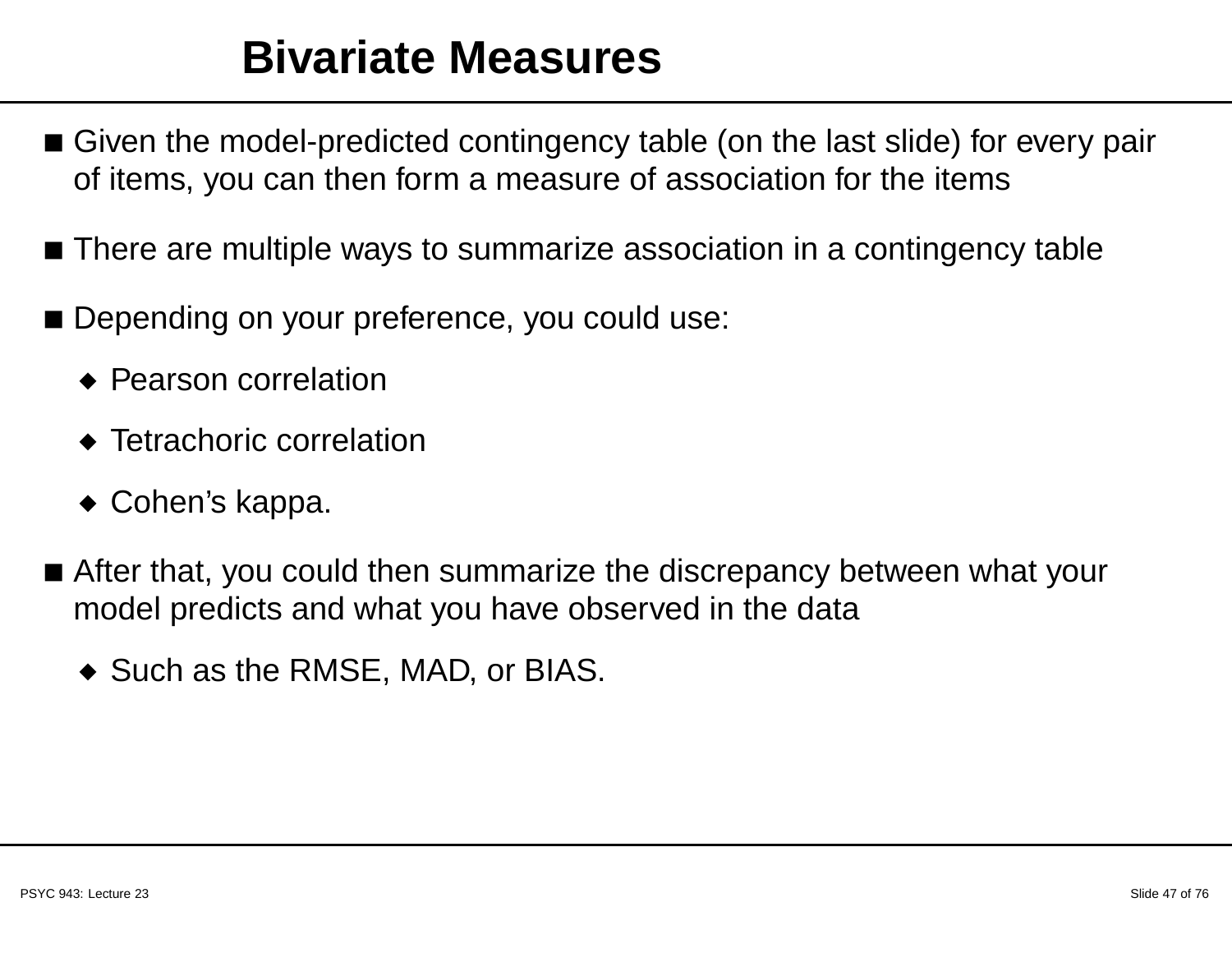#### From Mplus (using TECH10):

BIVARIATE MODEL FIT INFORMATION

|                      |       | Estimated Probabilities |                   |  |  |
|----------------------|-------|-------------------------|-------------------|--|--|
| Variable<br>Variable |       | H <sub>0</sub>          | Standard Residual |  |  |
| U2                   |       |                         |                   |  |  |
| Category 1           | 0.352 | 0.337                   | 0.391             |  |  |
| Category 2           | 0.120 | 0.135                   | $-0.540$          |  |  |
| Category 1           | 0.162 | 0.177                   | $-0.483$          |  |  |
| Category 2           | 0.366 | 0.351                   | 0.387             |  |  |
|                      |       | H1                      |                   |  |  |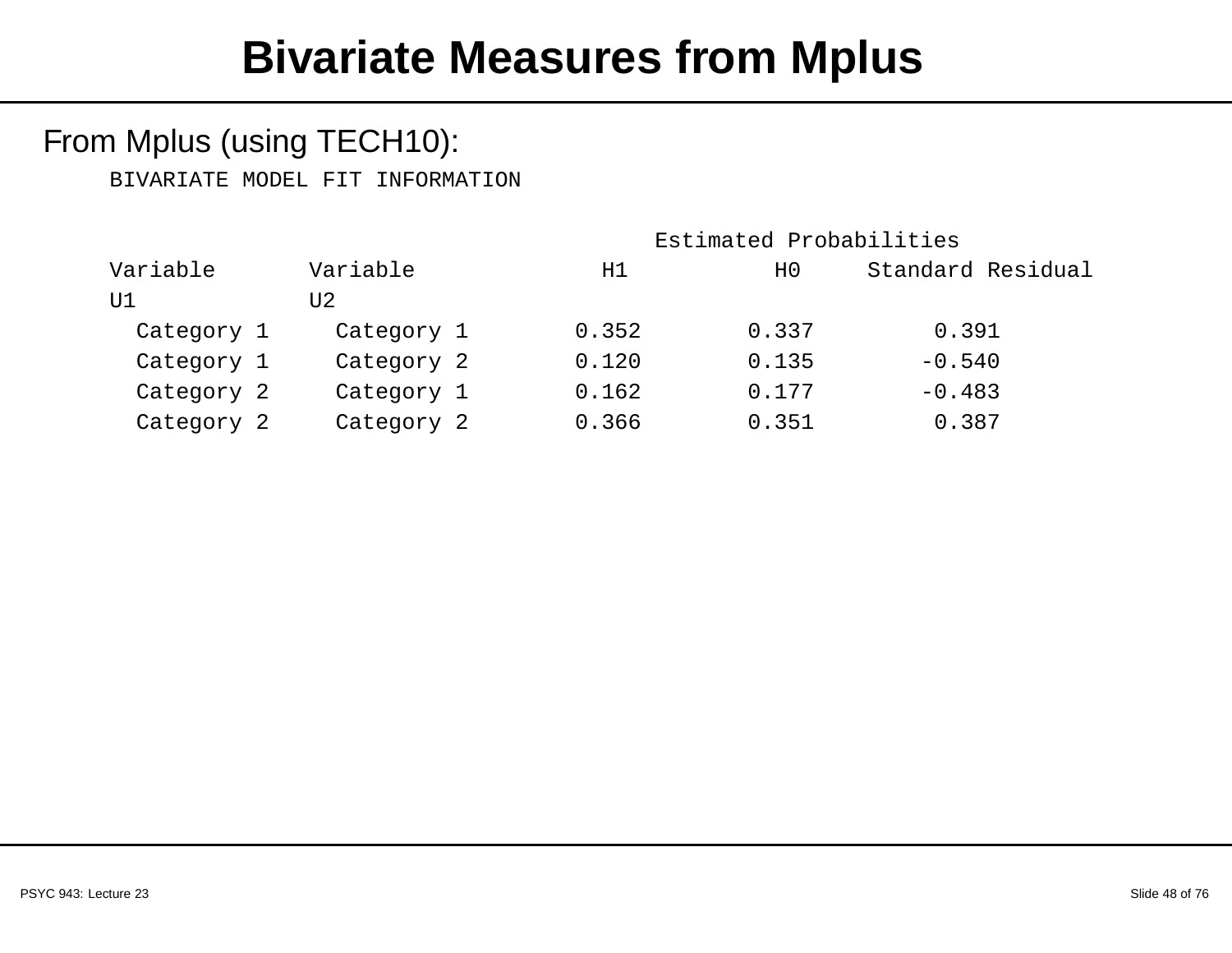## **Entropy**

- $\blacksquare$  The entropy of a model is defined to be a measure of classification uncertainty
- $\blacksquare$  To define the entropy of a model, we must first look at the posterior probability of class membership, let's call this  $\hat{\alpha}_{ic}$  (notation borrowed from Dias and Vermunt, date unknown - online document)
- $\blacksquare$  Here,  $\hat{\alpha}_{ic}$  is the estimated probability that observation  $i$  is a member of class c
- $\blacksquare$  The entropy of a model is defined as:

$$
EN(\boldsymbol{\alpha}) = -\sum_{i=1}^N \sum_{j=1}^J \alpha_{ij} \log \alpha_{ij}
$$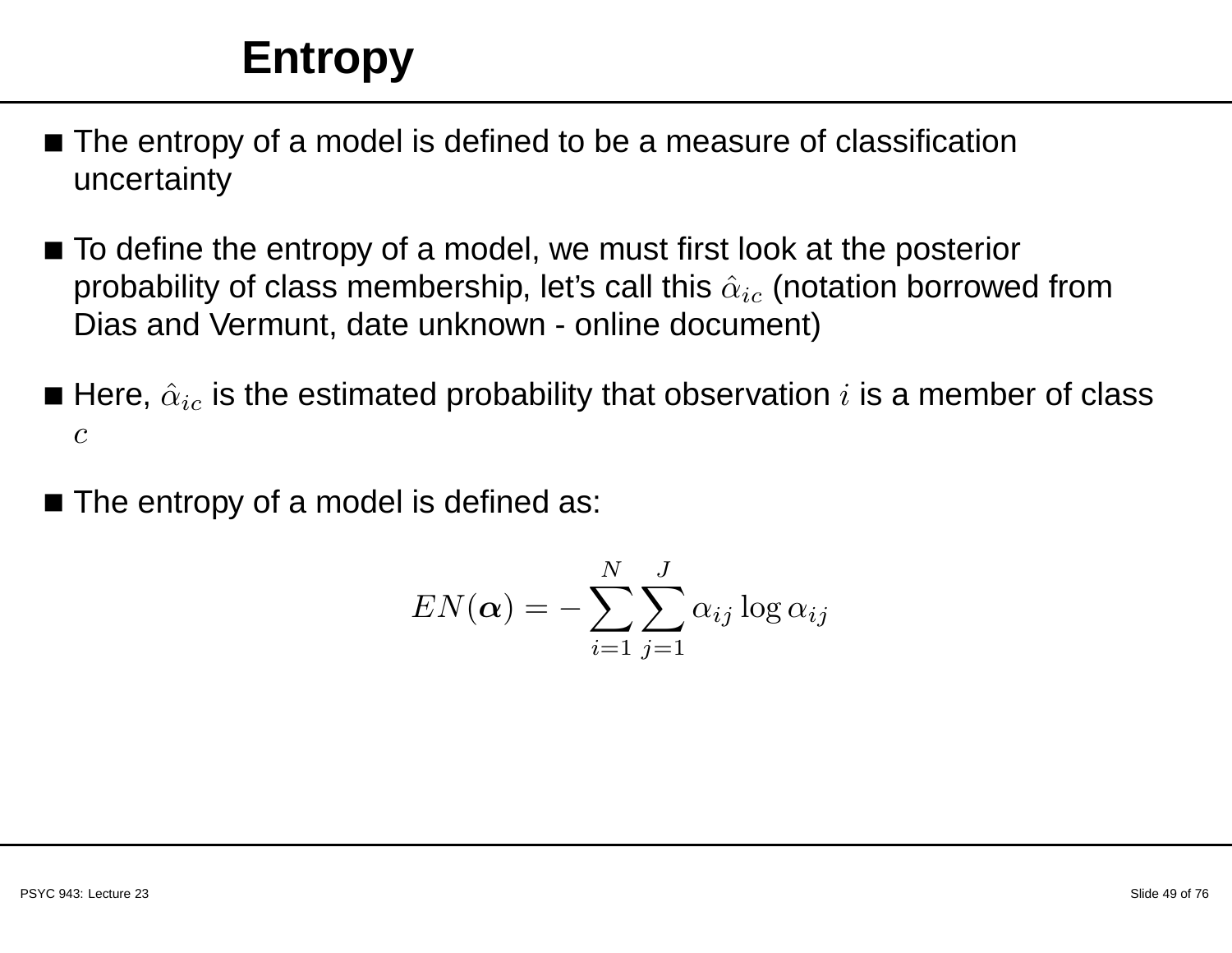## **Relative Entropy**

- The entropy equation on the last slide is bounded from  $[0, \infty)$ , with higher<br>by alues indicated a larger amount of uncertainty in eleccification values indicated <sup>a</sup> larger amount of uncertainty in classification
- $\blacksquare$  Mplus reports the *relative* entropy of a model, which is a rescaled version of entropy:

$$
E = 1 - \frac{EN(\alpha)}{N \log J}
$$

 $\blacksquare$  The relative entropy is defined on  $[0,1]$ , with values near one indicating high certainty in classification and values near zero indicating low certainty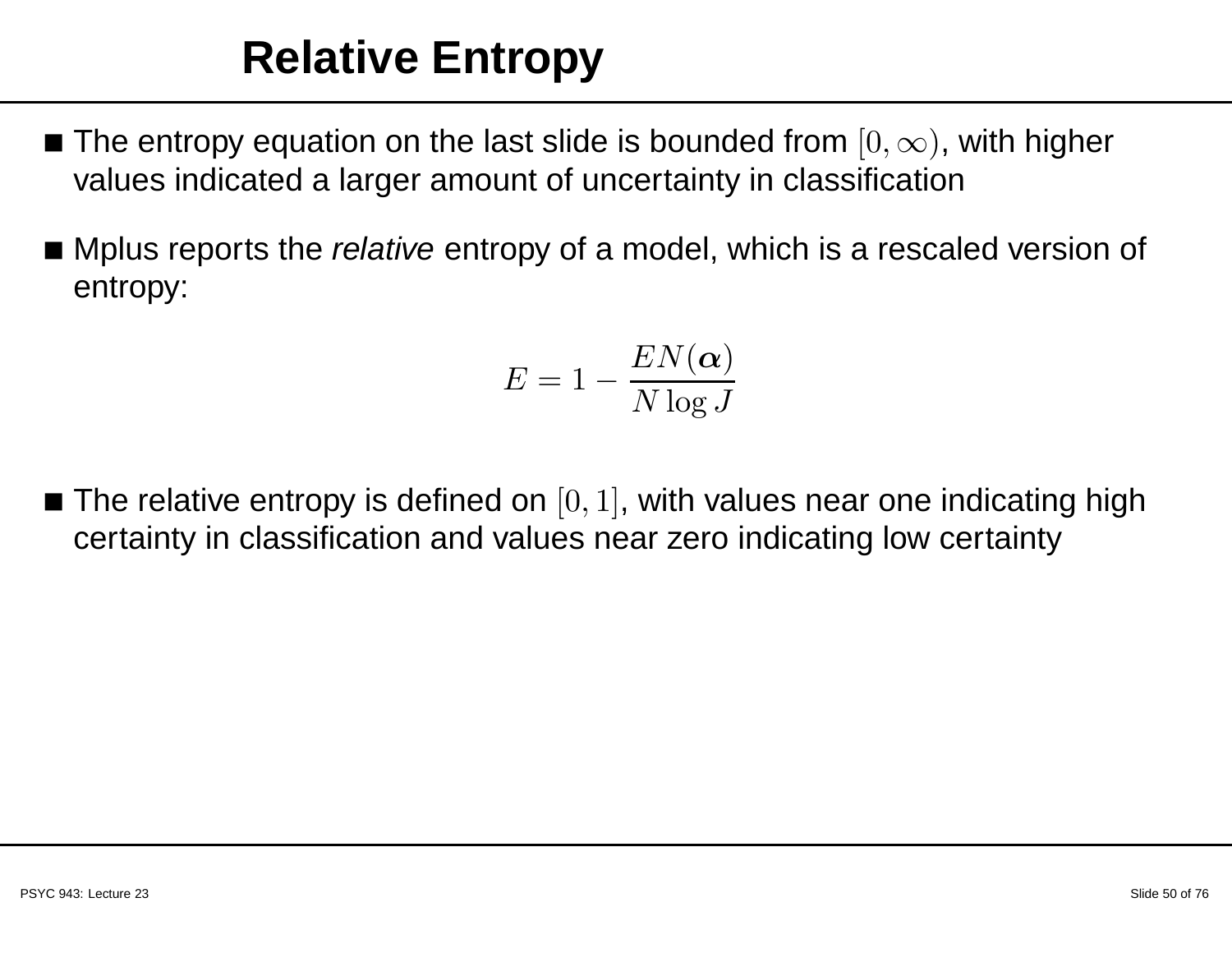## **Fit from Mplus**

TESTS OF MODEL FIT

Loglikelihood

H0 Value -331.764

#### Information Criteria

| Number of Free Parameters |         |
|---------------------------|---------|
| Akaike (AIC)              | 681.527 |
| Bayesian (BIC)            | 708.130 |
| Sample-Size Adjusted BIC  | 679.653 |
| $(n* = (n + 2) / 24)$     |         |
| Entropy                   | 0.754   |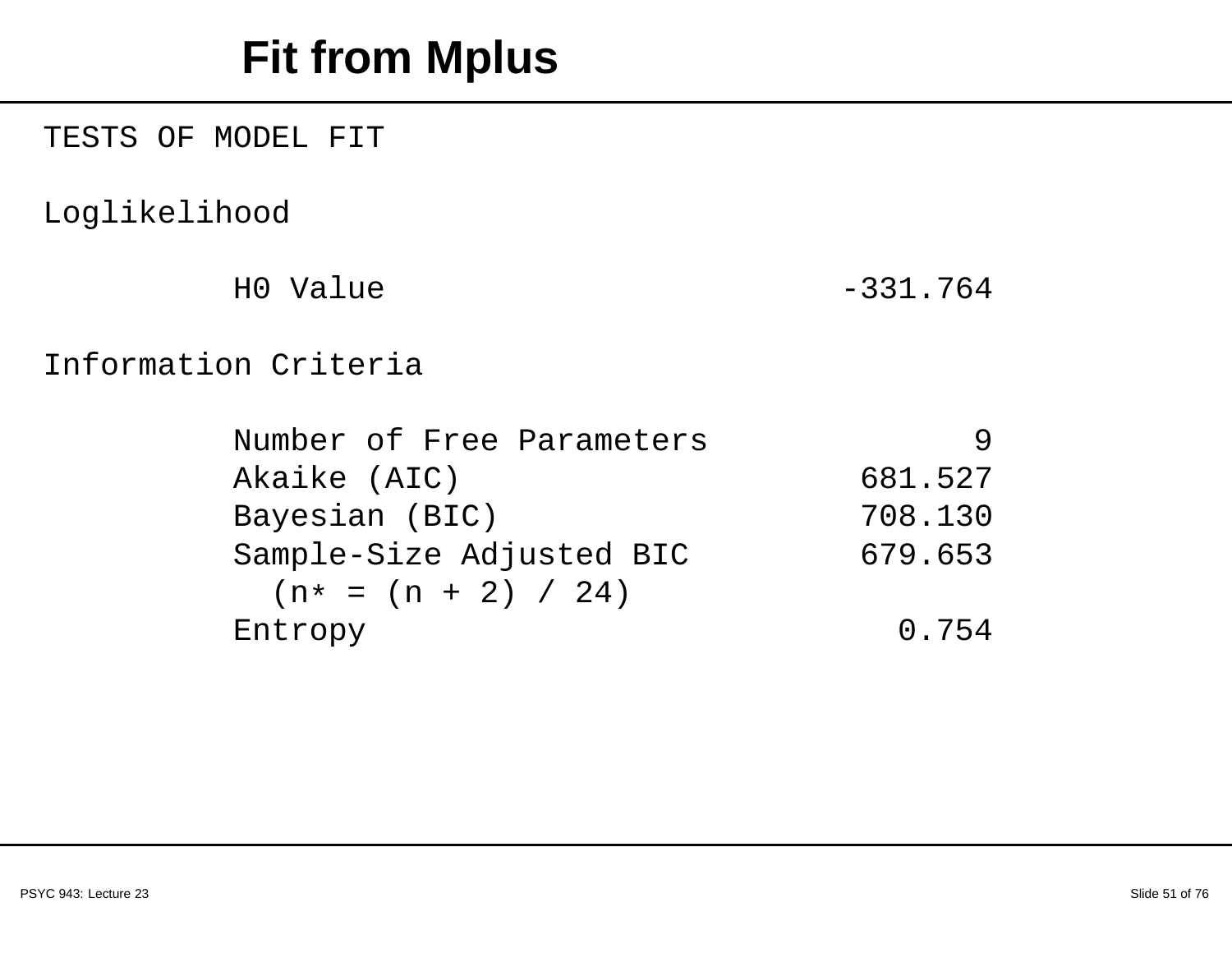# Latent Class Analysis: Wrap Up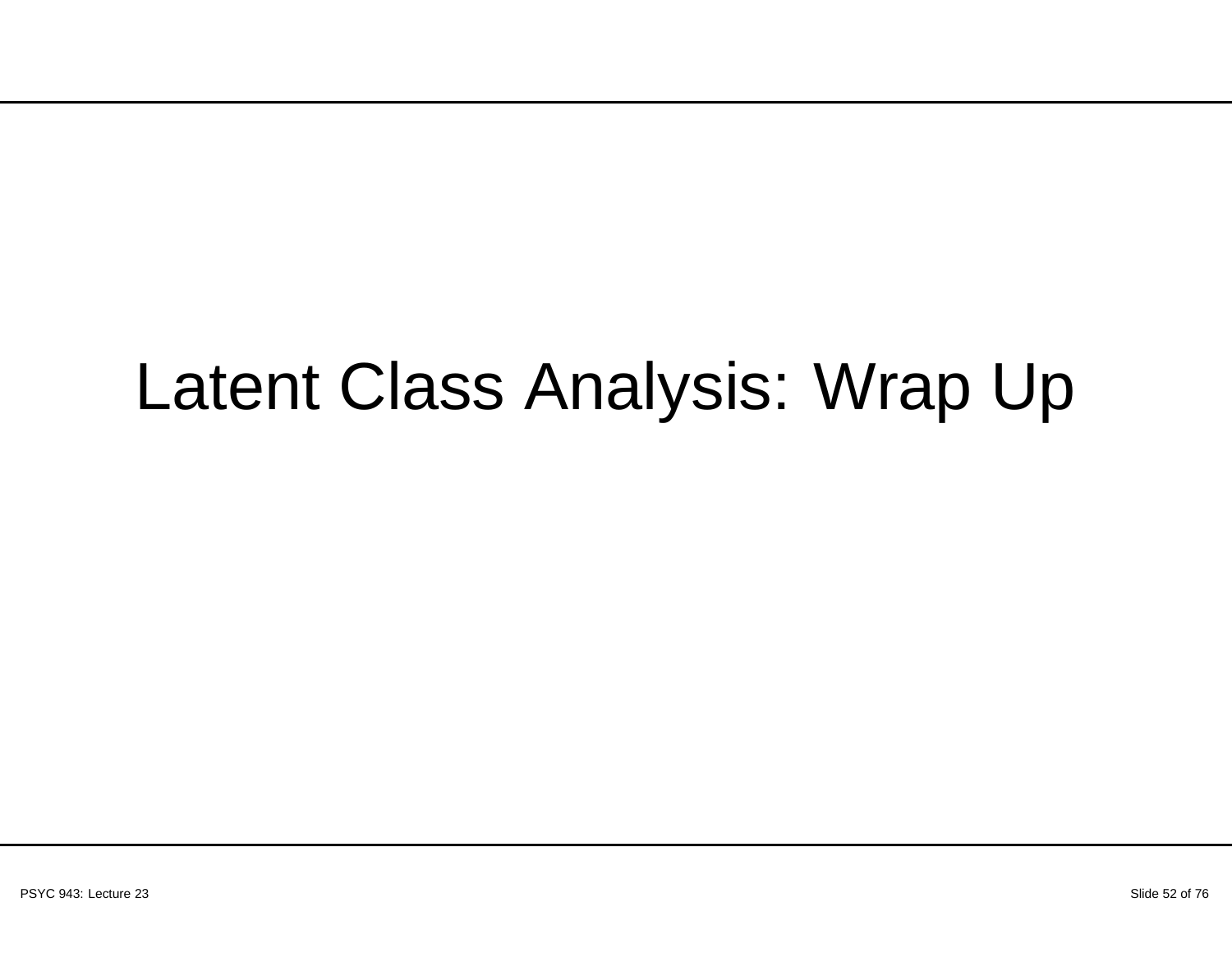## **LCA Limitations**

- $\blacksquare$  LCA has limitations which can make its general application difficult:
	- ◆ Classes not known prior to analysis
	- ◆ Class characteristics not know until after analysis
- Both of these problems are related to LCA being an exploratory procedure for understanding data
- Diagnostic Classification Models can be thought of as one type of a confirmatory LCA
	- $\bullet\,$  By placing constraints on the class item probabilities and specifying what our classes mean prior to analysis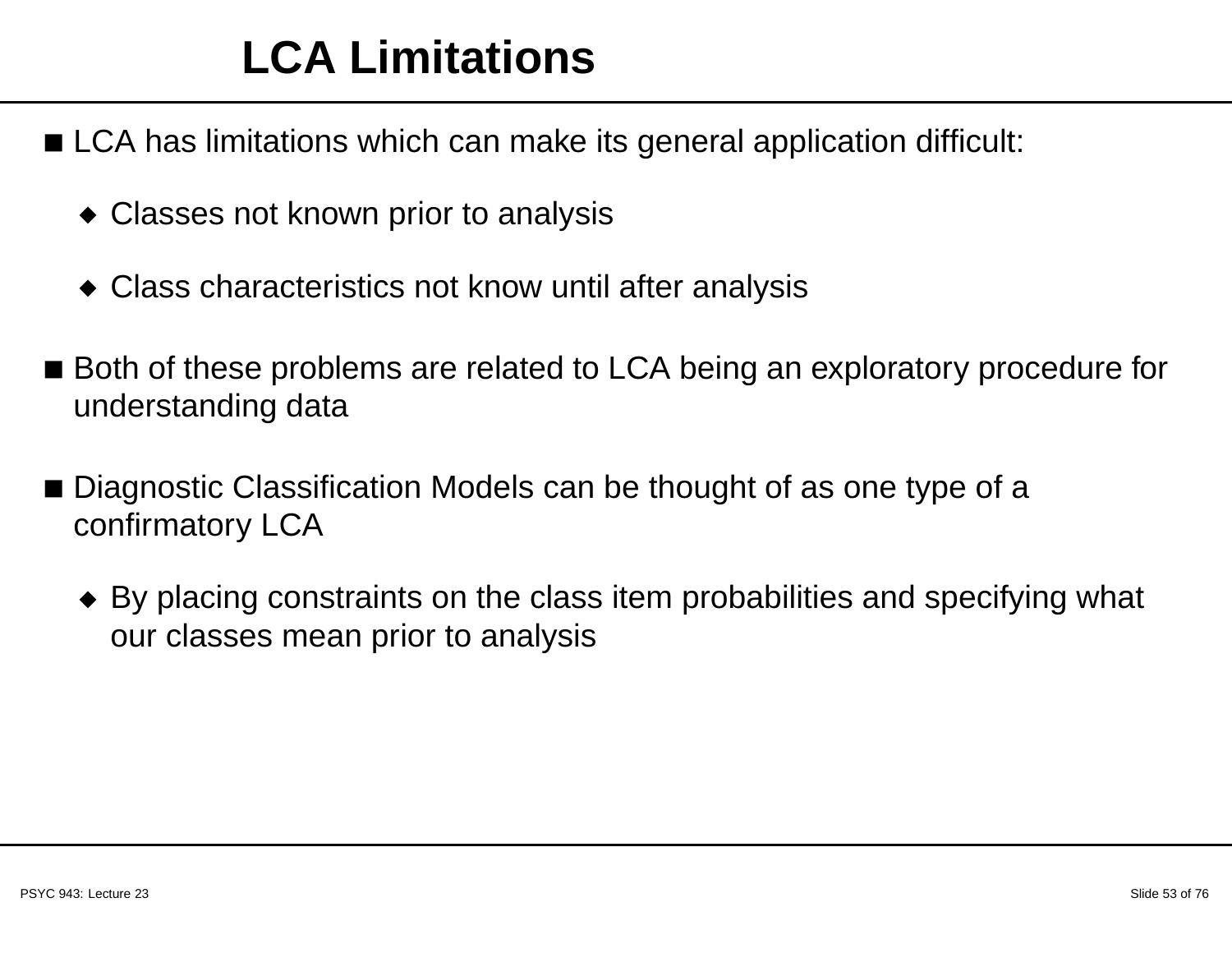## **LCA Summary**

- Latent class analysis is a model-based technique for finding clusters in binary (categorical) data
- Each of the variables is assumed to:
	- ◆ Have <sup>a</sup> Bernoulli distribution
	- ◆ Be independent given class
- Additional reading: Lazarsfeld and Henry (1968). Latent structure analysis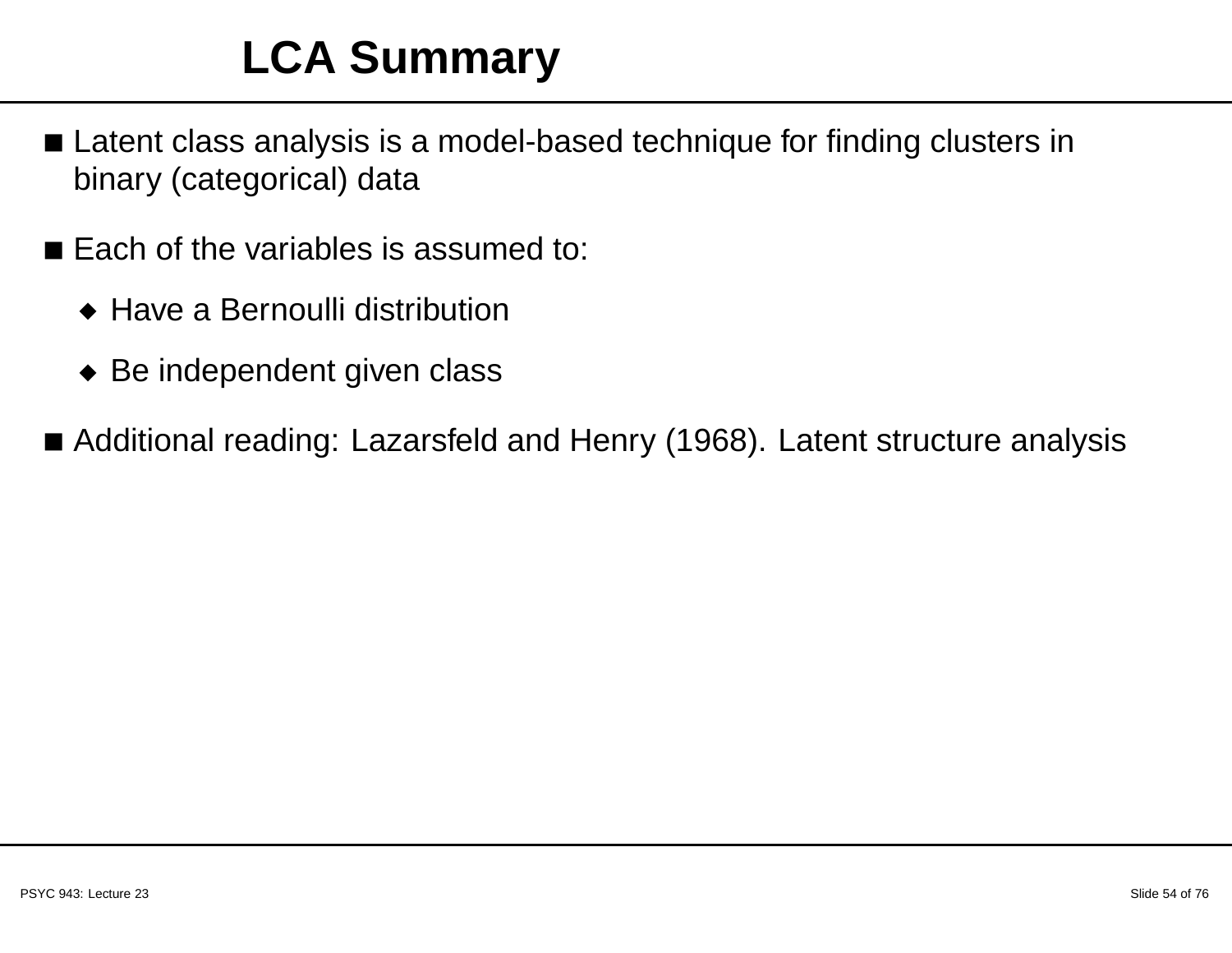# Latent Profile Analysis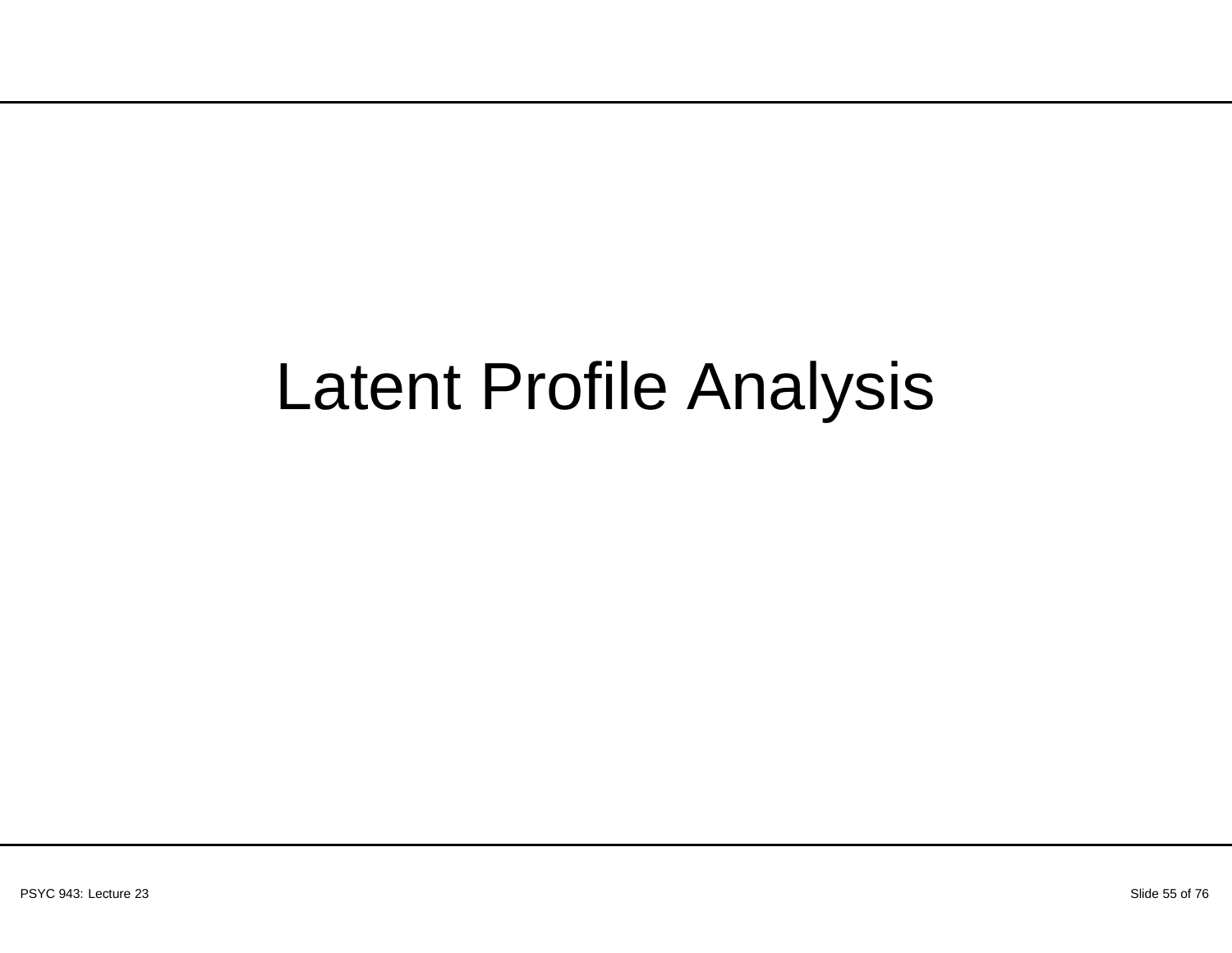- Latent profile models are commonly attributed to Lazarsfeld and Henry (1968)
- $\blacksquare$  As it was originally conceived, LPA is an analysis that uses:
	- ◆ <sup>A</sup> set of continuous (metrical) variables values allowed to range anywhere on the real number line
- $\blacksquare$  The number of classes (an integer ranging from two through...) must be specified prior to analysis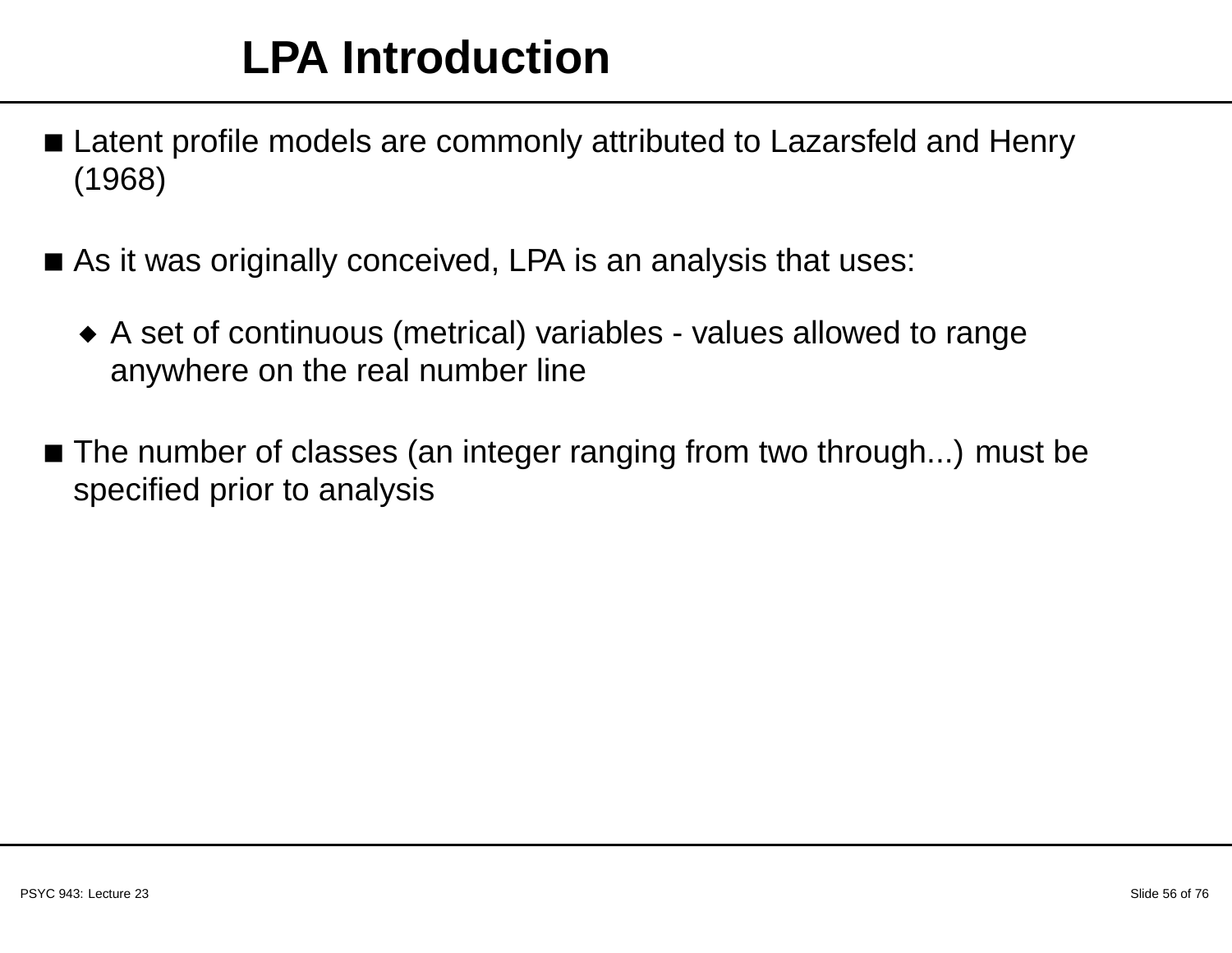#### **LPA Process**

- For <sup>a</sup> specified number of classes, LPA attempts to:
	- ◆ For each class, estimate the mean and variance for each variable
	- $\bullet$  Estimate the probability that each observation falls into each class
		- $\textcolor{red}{\bullet}$  For each observation, the sum of these probabilities across classes equals one
	- $\blacklozenge$  Across all observations, estimate the probability that any observation falls into <sup>a</sup> class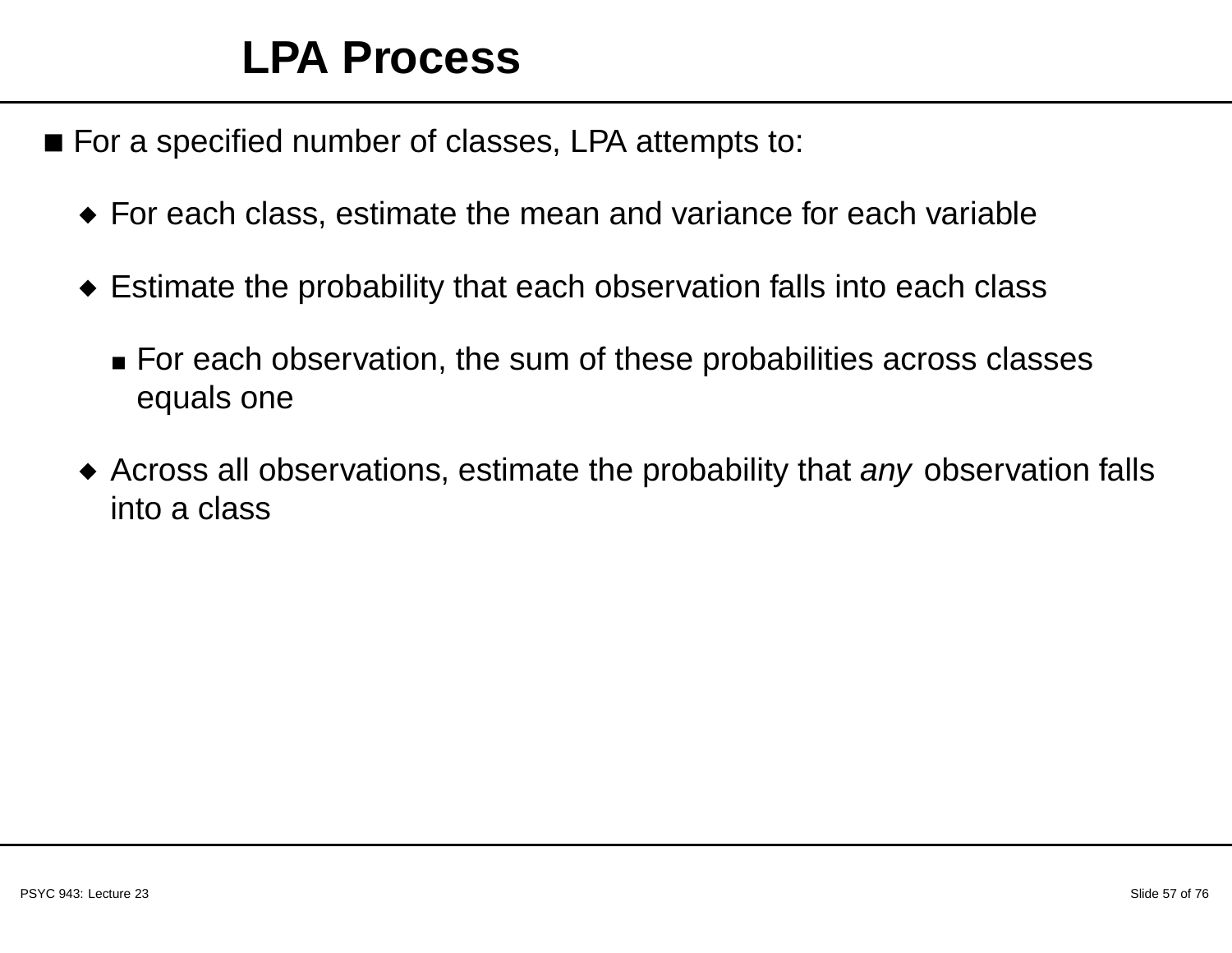## **LPA Distributional Assumptions**

- $\blacksquare$  Because LPA works with continuous variables, the distributional assumptions of LPA must use <sup>a</sup> continuous distribution
- Within each latent class, the variables are assumed to:
	- ◆ Be independent
	- ◆ (Marginally) be distributed normal (or Gaussian):
		- $\bullet$  For a single variable, the normal distribution function is:

$$
f(x_i) = \frac{1}{\sqrt{2\pi\sigma_x^2}} \exp\left(\frac{-(x_i - \mu_x)^2}{\sigma_x^2}\right)
$$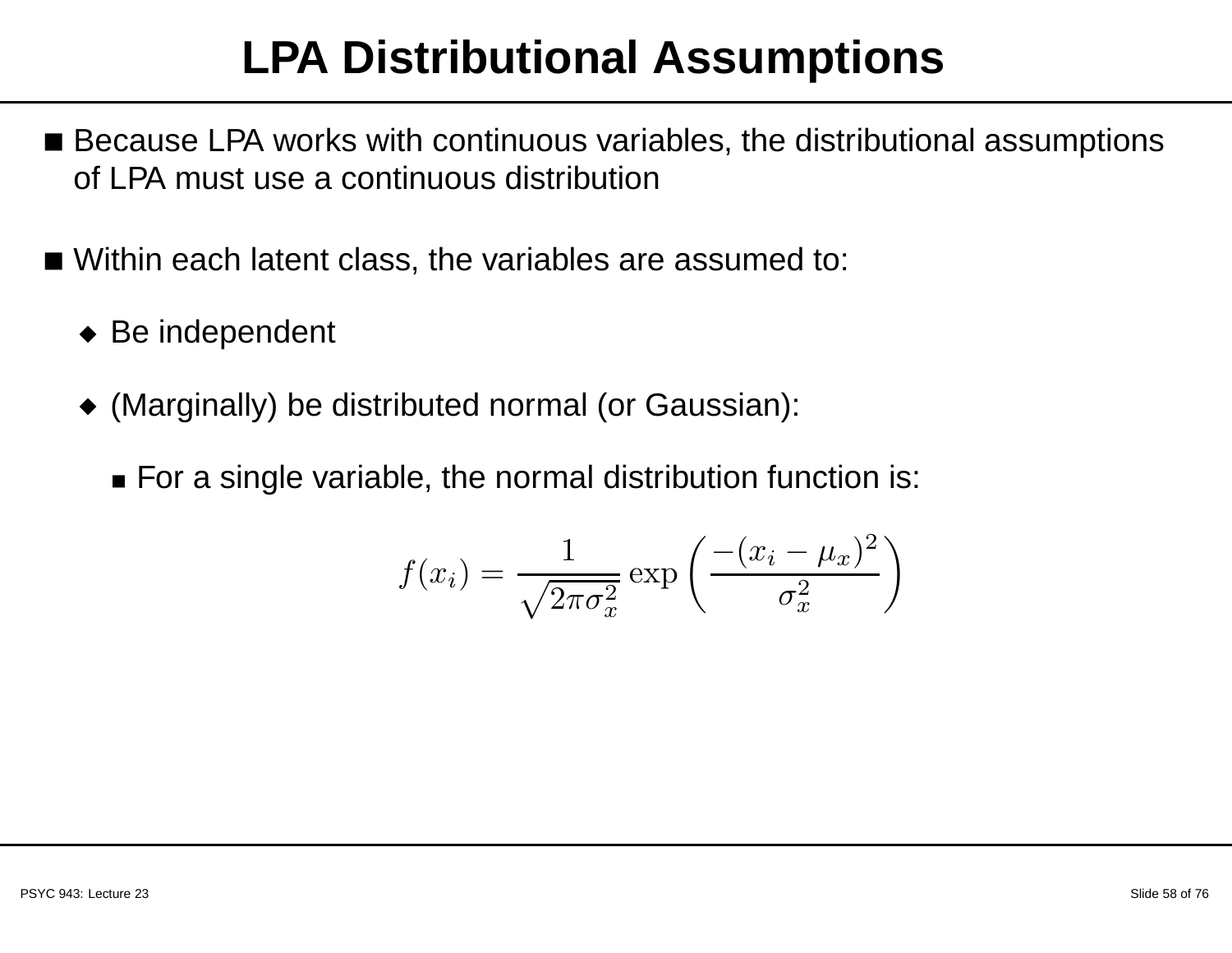### **Joint Distribution**

- $\blacksquare$  Because, conditional on class, we have normally distributed variables in LPA, we could also phrase the likelihood as coming from <sup>a</sup> multivariate normal distribution (MVN):
- $\blacksquare$  The next set of slides describes the MVN
- $\blacksquare$  What you must keep in mind is that our variables are set to be independent, conditional on class, so the within class covariance matrix will be diagonal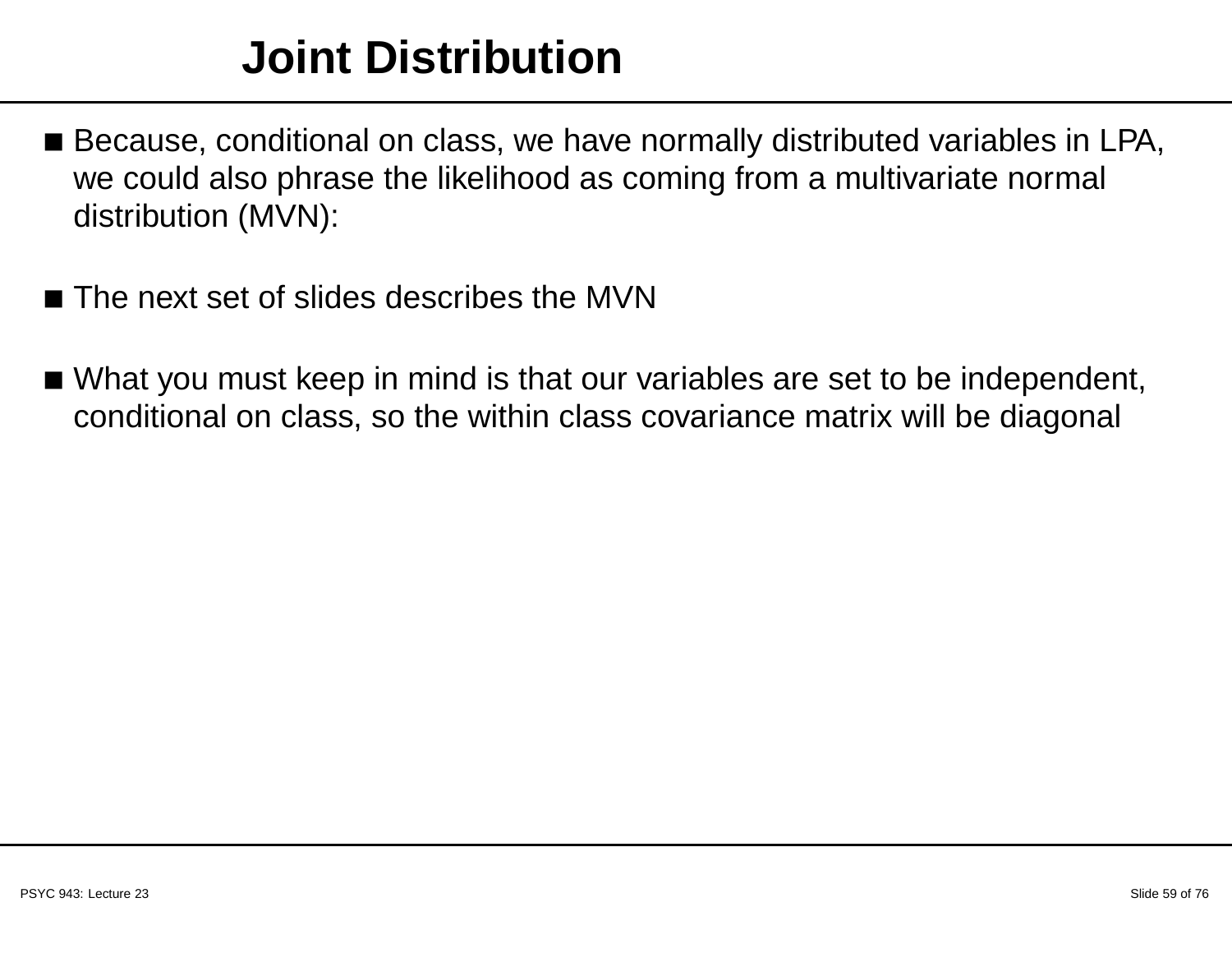## **Multivariate Normal Distribution**

- $\blacksquare$  The generalization of the well-known normal distribution to multiple variables is called the multivariate normal distribution (MVN)
- Many multivariate techniques rely on this distribution in some manner
- $\blacksquare$  Although real data may never come from a true MVN, the MVN provides a robust approximation, and has many nice mathematical properties
- $\blacksquare$  Furthermore, because of the central limit theorem, many multivariate statistics converge to the MVN distribution as the sample size increases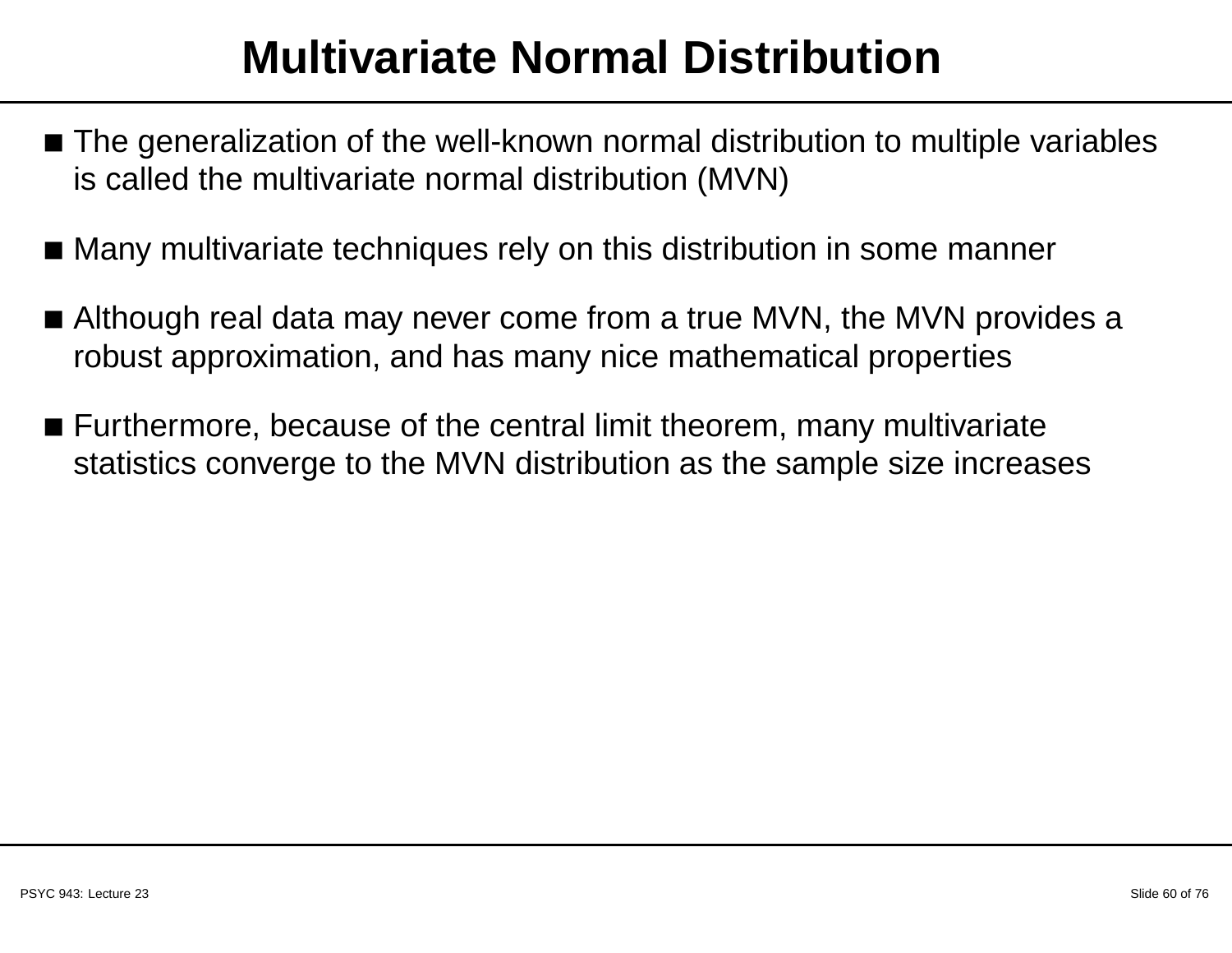#### **MVN**

■ The multivariate normal distribution function is:

$$
f(\mathbf{x}) = \frac{1}{(2\pi)^{p/2} |\Sigma|^{1/2}} e^{-\left(\mathbf{x} - \boldsymbol{\mu}\right) \Sigma^{-1} (\mathbf{x} - \boldsymbol{\mu})/2}
$$

- $\blacksquare$  The mean vector is  $\mu.$
- $\blacksquare$  The covariance matrix is  $\Sigma.$
- Standard notation for multivariate normal distributions is  $N_p(\boldsymbol{\mu}, \boldsymbol{\Sigma})$ .
- Visualizing the MVN is difficult for more than two dimensions, so <sup>I</sup> will demonstrate some plots with two variables - the bivariate normal distribution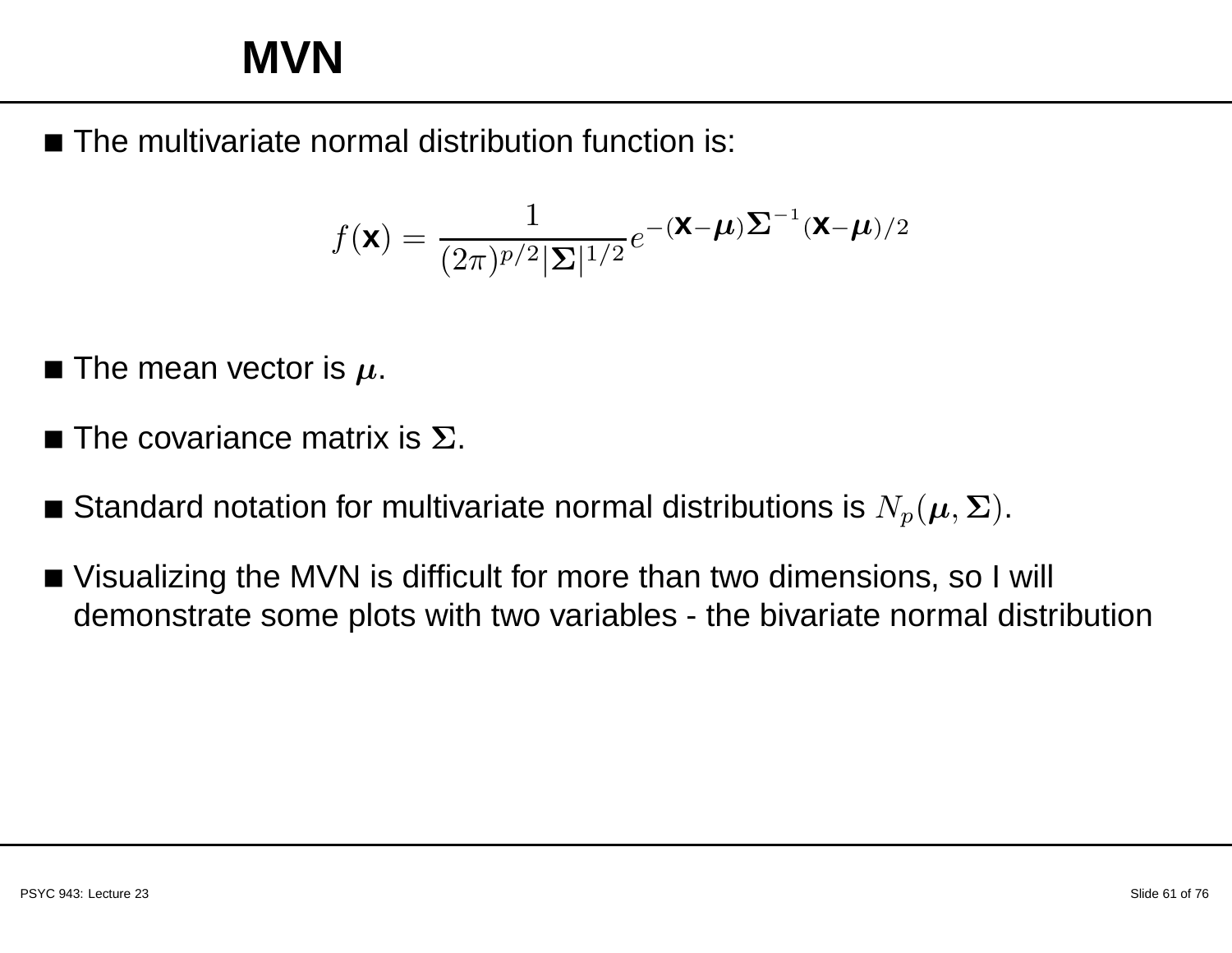#### **Bivariate Normal Plot #1**

$$
\boldsymbol{\mu} = \left[ \begin{array}{c} 0 \\ 0 \end{array} \right], \boldsymbol{\Sigma} = \left[ \begin{array}{cc} 1 & 0.5 \\ 0.5 & 1 \end{array} \right]
$$

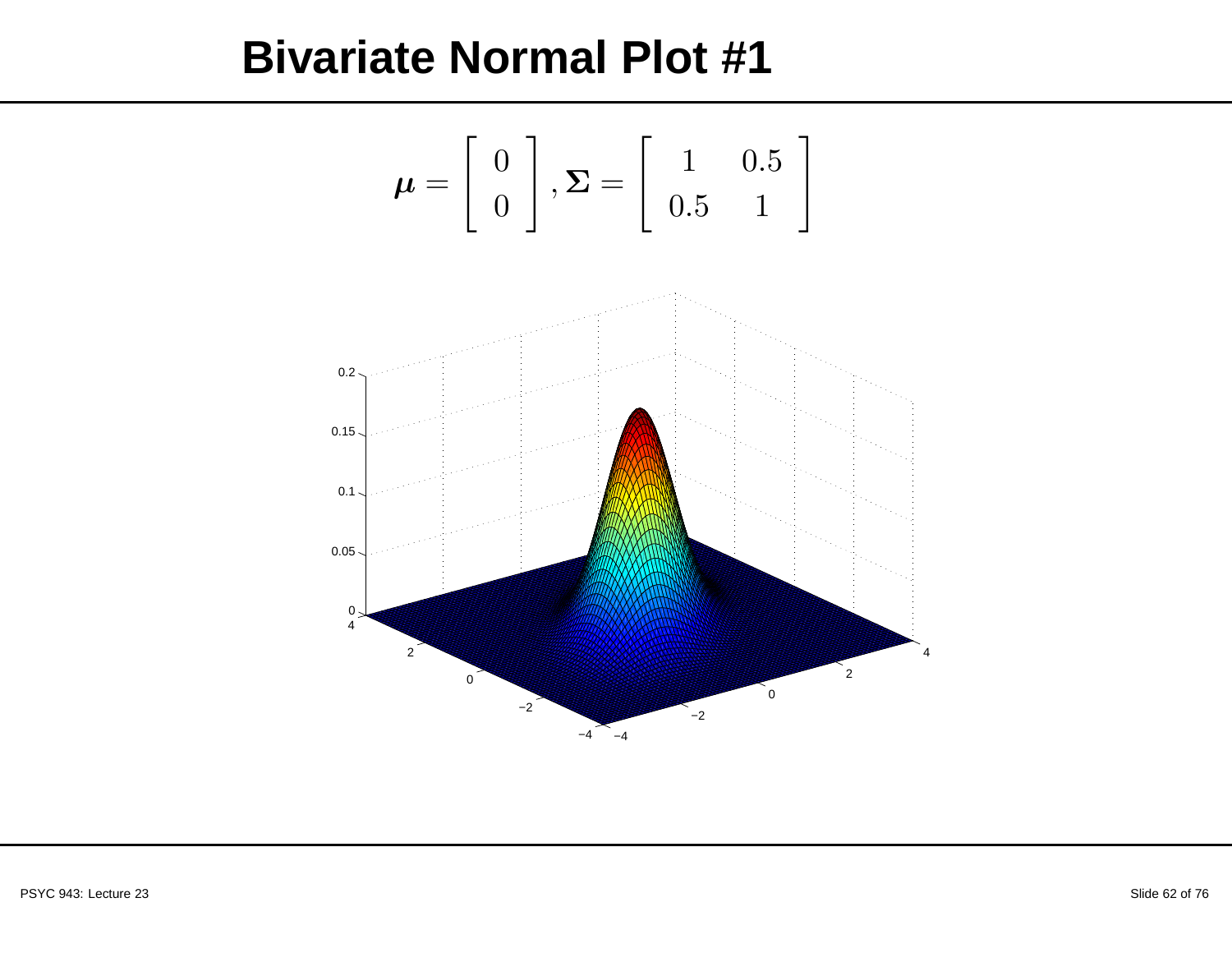#### **Bivariate Normal Plot #1a**

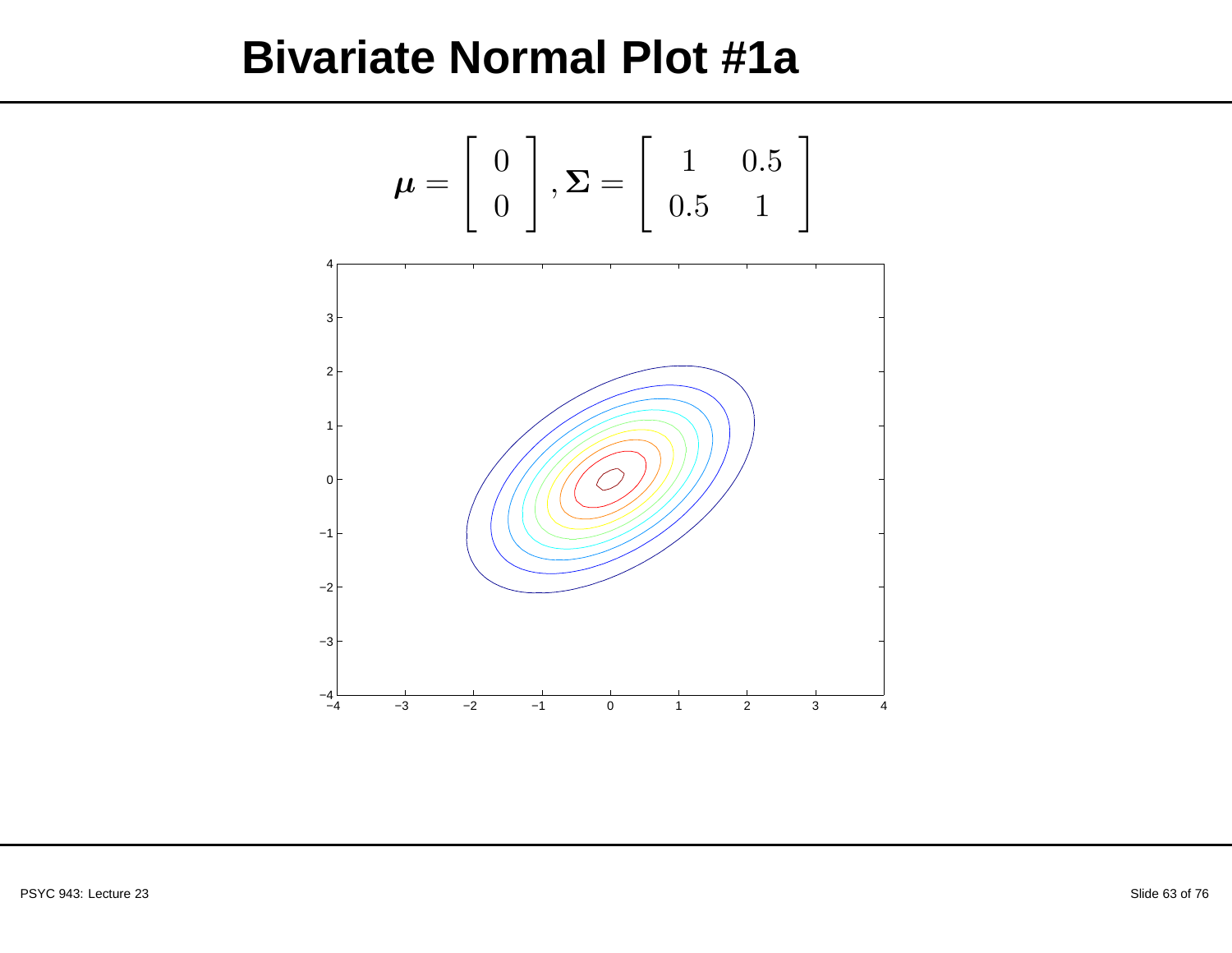#### **Finite Mixture Models**

 $\blacksquare$  Recall from last time that we stated that a finite mixture model expresses the distribution of **X** as <sup>a</sup> function of the sum of weighted distribution likelihoods:

$$
f(\mathbf{X}) = \sum_{g=1}^{G} \eta_g f(\mathbf{X}|g)
$$

- We are now ready to construct the LPA model likelihood
- Here, we say that the conditional distribution of **<sup>X</sup>** given <sup>g</sup> is <sup>a</sup> sequence of independent normally distributed variables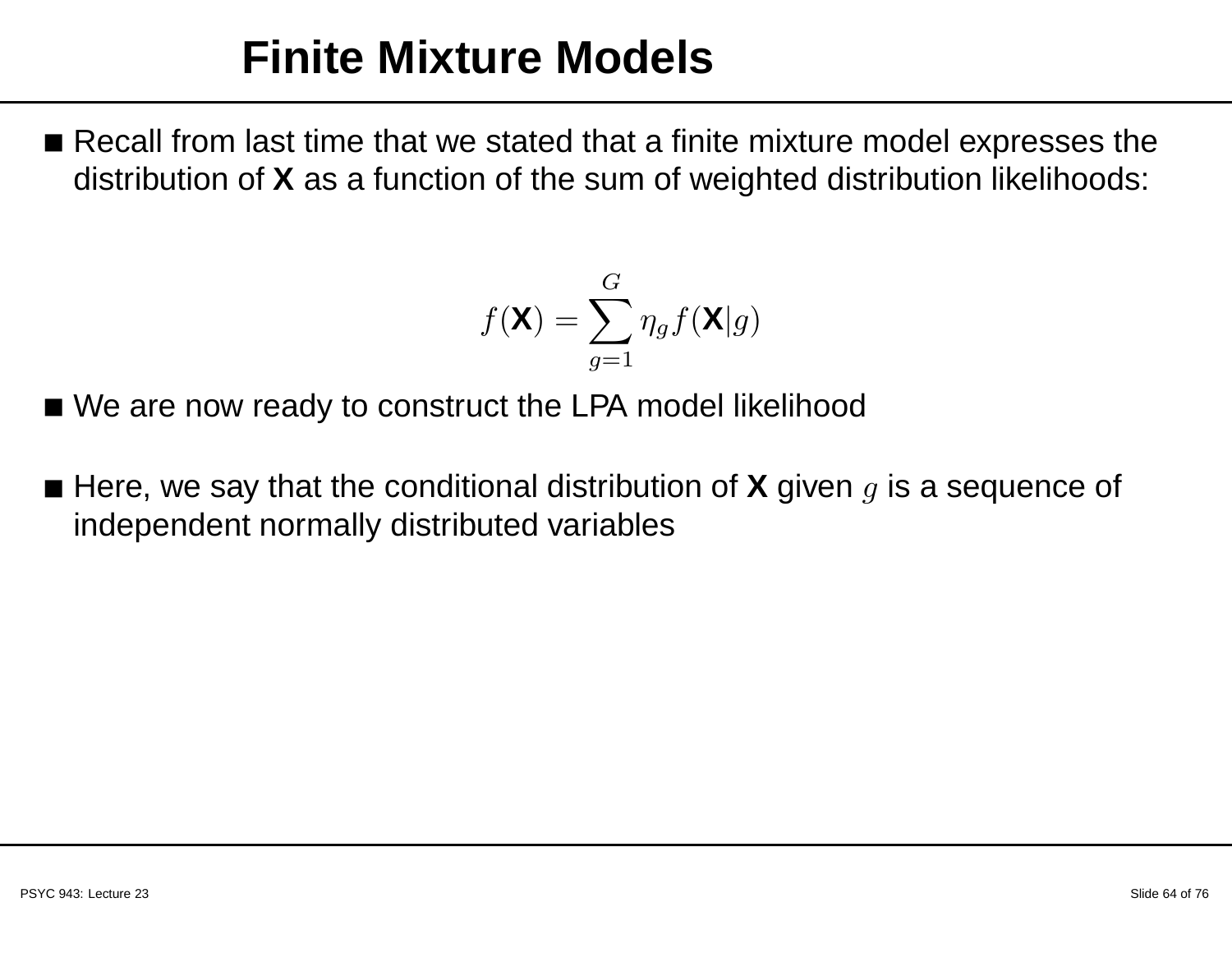### **Latent Profile Analysis as <sup>a</sup> FMM**

A latent profile model for the response vector of  $J$  variables  $(j = 1, \ldots, J)$  with  $C$  classes  $(c = 1, \ldots, C)$ :

$$
f(\mathbf{x}_i) = \sum_{c=1}^{C} \eta_c \prod_{j=1}^{J} \frac{1}{\sqrt{2\pi \sigma_{jc}^2}} \exp\left(\frac{-(x_i - \mu_{jc})^2}{\sigma_{jc}^2}\right)
$$

- $\blacksquare$   $\eta_c$  is the probability that any individual is a member of class  $c$  (must sum to one)
- $\bullet\,x_{ij}$  is the observed response to variable  $j$  from observation  $i$
- $\blacksquare$   $\mu_{jc}$  is the mean for variable  $j$  for an individual from class  $c$
- $\bullet$   $\sigma_{jc}^2$  is the variance for variable  $j$  for an individual from class  $c$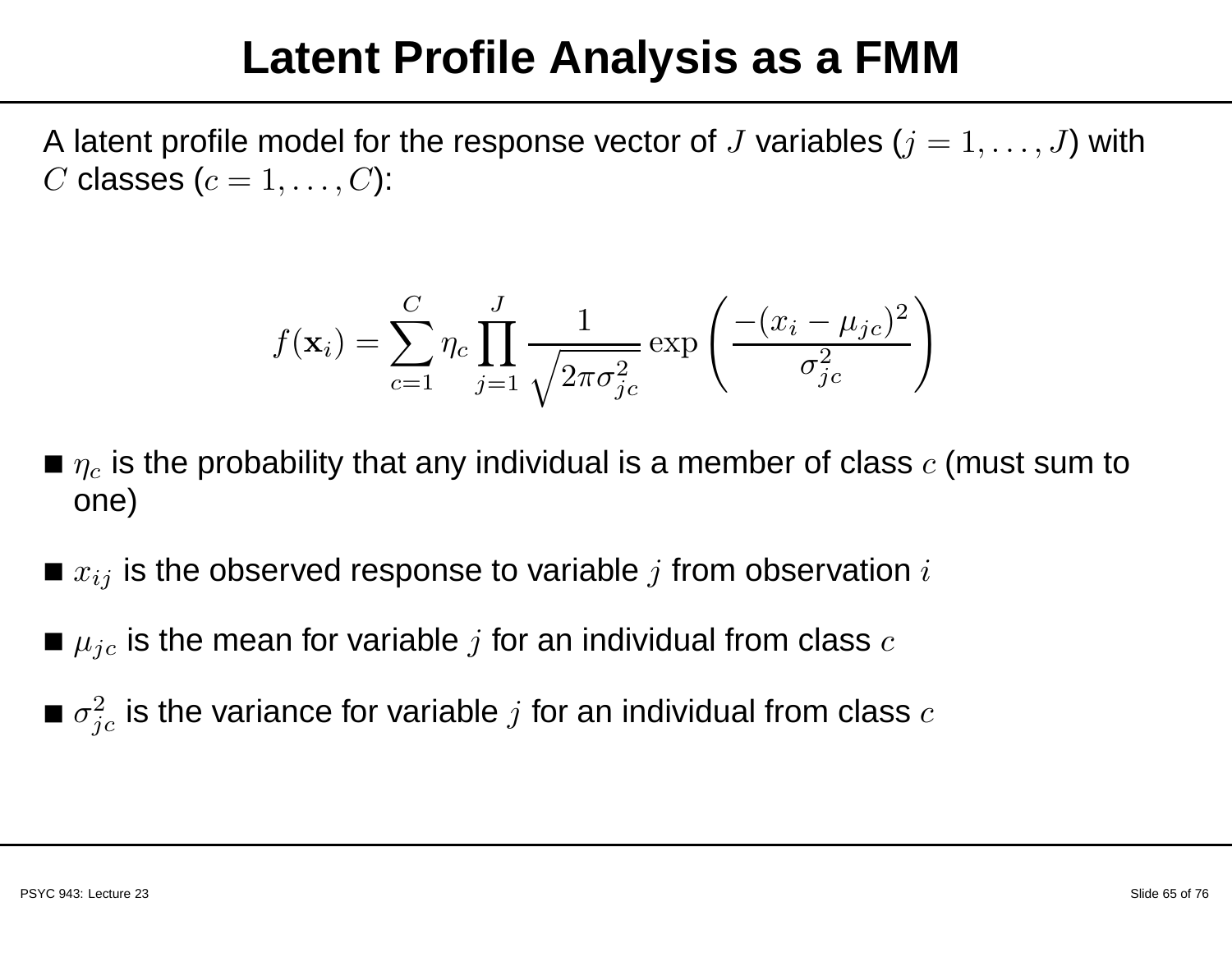## **LPA Example**

- $\blacksquare$  To illustrate the process of LPA, consider an example using Fisher's Iris data
	- ◆ From CMU's DASL:

The Iris dataset was introduced by R. A. Fisher as an example fordiscriminant analysis. The data report four characteristics (sepal width, sepal length, pedal width and pedal length) of three species of Iris flower.

- $\blacksquare$  This time we will try fitting multiple classes to see if our results change from time to time, and how the fit statistics look for each type of solution
- $\blacksquare$  Specifically, we will compare a two-class solution to a three-class solution (the correct one) and <sup>a</sup> 4-class solution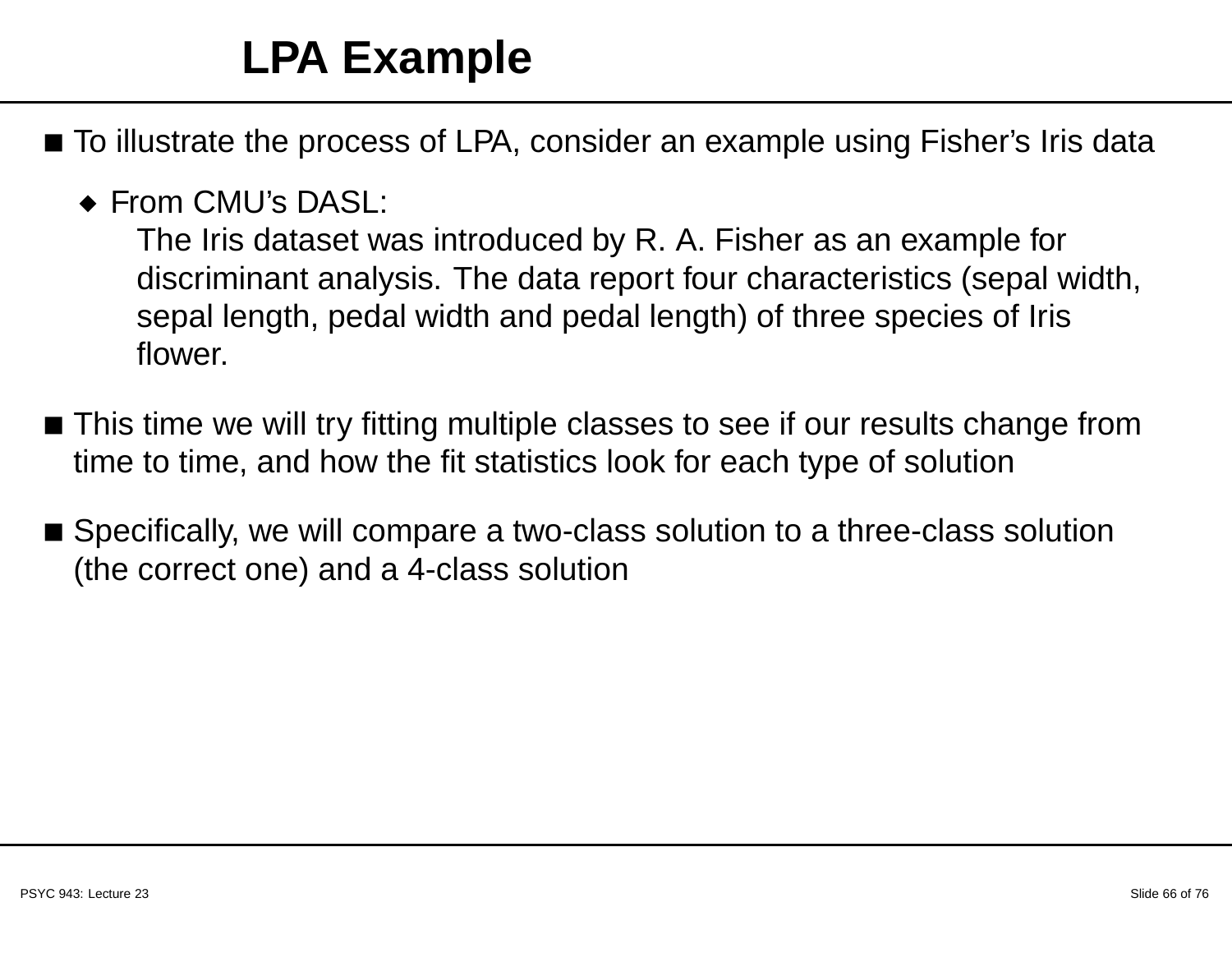#### **LPA Example**

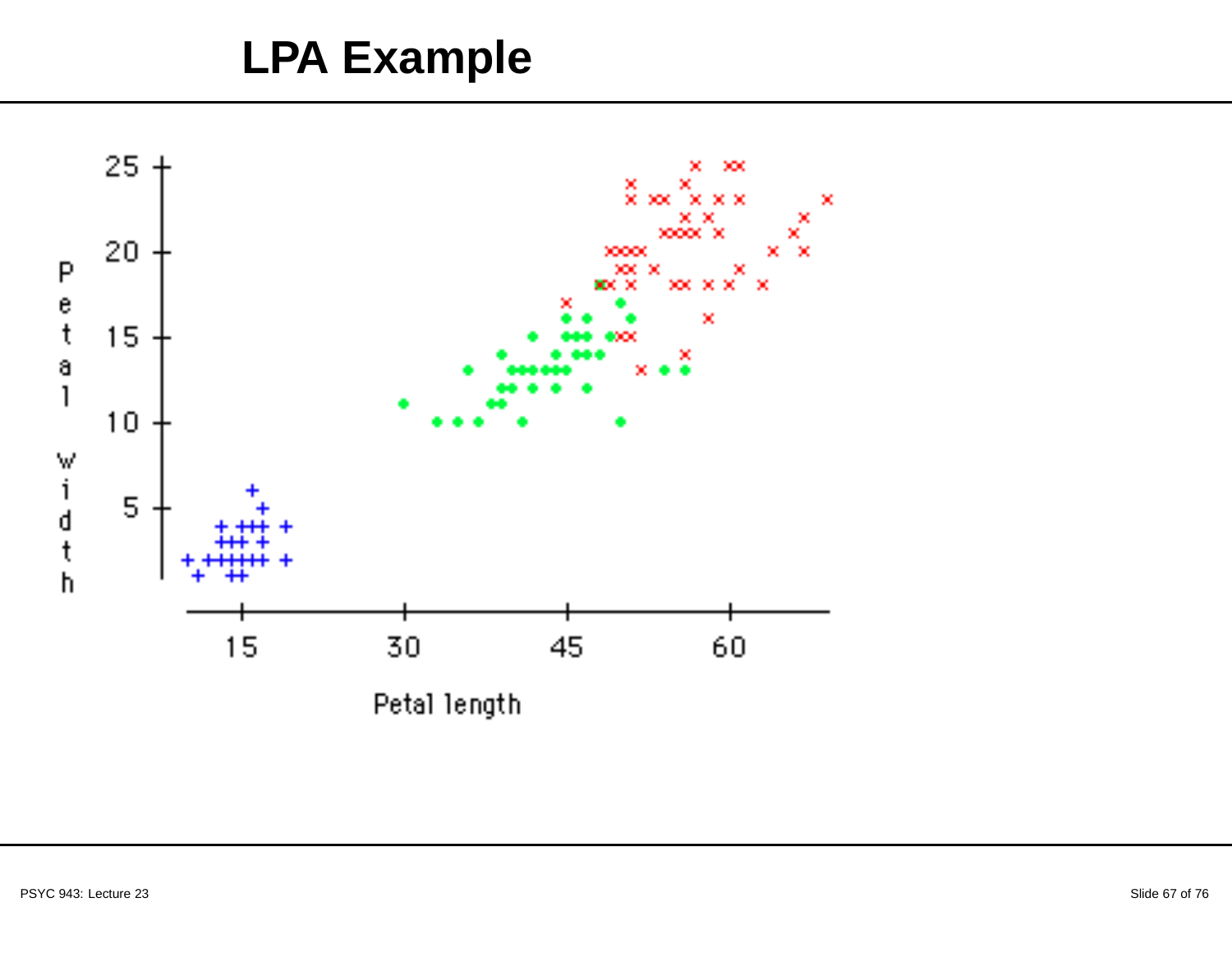```
title:
    2-Class Latent Profile Analysis
    of Fisher's Iris Data;
data:
    file=iris.dat;
variable:
   names=x1-x4;
   classes=c(2);
analysis:
    type=mixture;
model:
OUTPUT:
    TECH1 TECH5 TECH10;
PLOT:
    TYPE=PLOT3;
    SERIES IS x1(1) x2(2) x3(3) x4(4);
```

```
SAVEDATA:
```

```
FILE IS myfile2c.dat;
SAVE = CPROBABILITIES;
```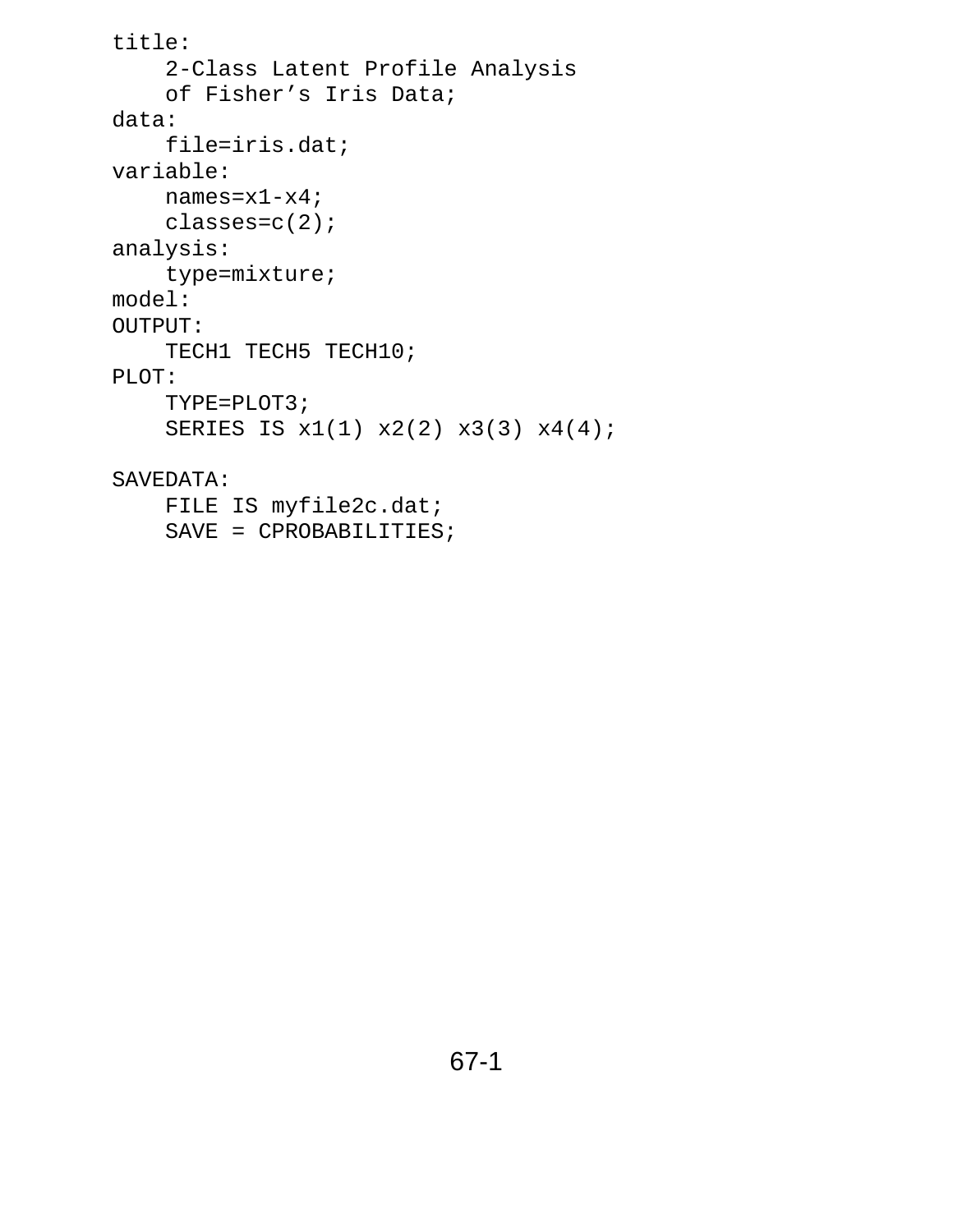$\blacksquare$  The table below shows the results of our models in for each class solution:

| Model   | <b>Parameters</b> | Log L      | AIC.     | <b>BIC</b> | Entropy |
|---------|-------------------|------------|----------|------------|---------|
| 2-class | 13                | -488.915   | 1003.830 | 1042.968   | O 991   |
| 3-class | 18                | $-361.426$ | 758.851  | 813.042    | 0.957   |
| 4-class | 23                | $-310.117$ | 666.234  | 735.479    | 0.945   |

- Based on AIC and BIC, we would choose the 4-class solution (and probably should try <sup>a</sup> 5-class model)
- $\blacksquare$  Note that by adding multiple starting points, the 3-class and 4-class solutions started to demonstrate problems with:
	- ◆ Convergence in some iterations
	- ◆ Multiple modes something else to worry about!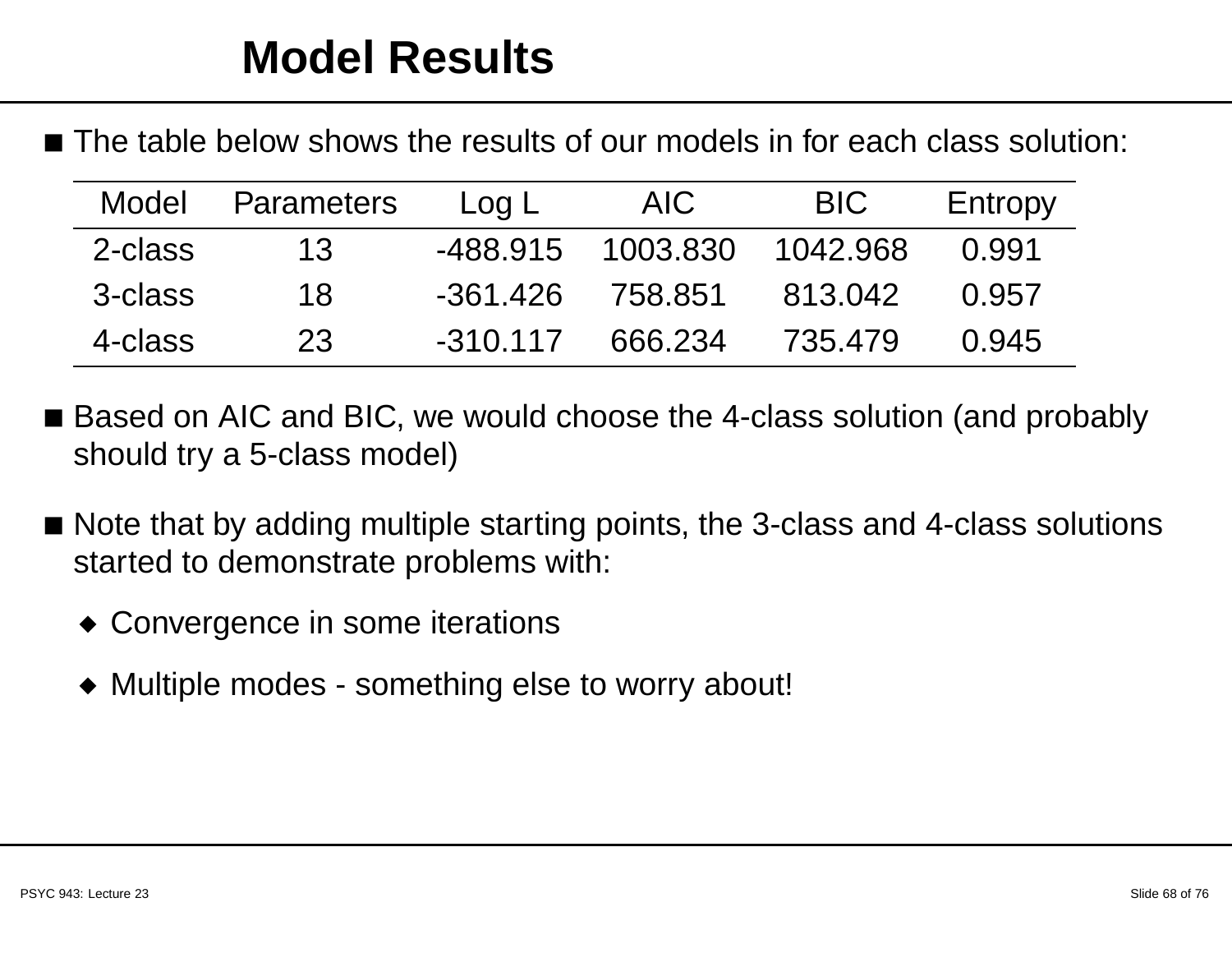#### **Model Results**

- $\blacksquare$  The use of information criteria in this example highlights some of the problems with using such methods
- $\blacksquare$  The data came from three distinct flowers
- $\blacksquare$  The analysis suggested having more than three groups extracted
- Such problems are prevalent with many FMM techniques
- $\blacksquare$  This highlights the need for use of validation techniques for any result obtained using these methods
- $\blacksquare$  We will reject the 4-class solution and examine the 3-class solution because of our prior knowledge about the flowers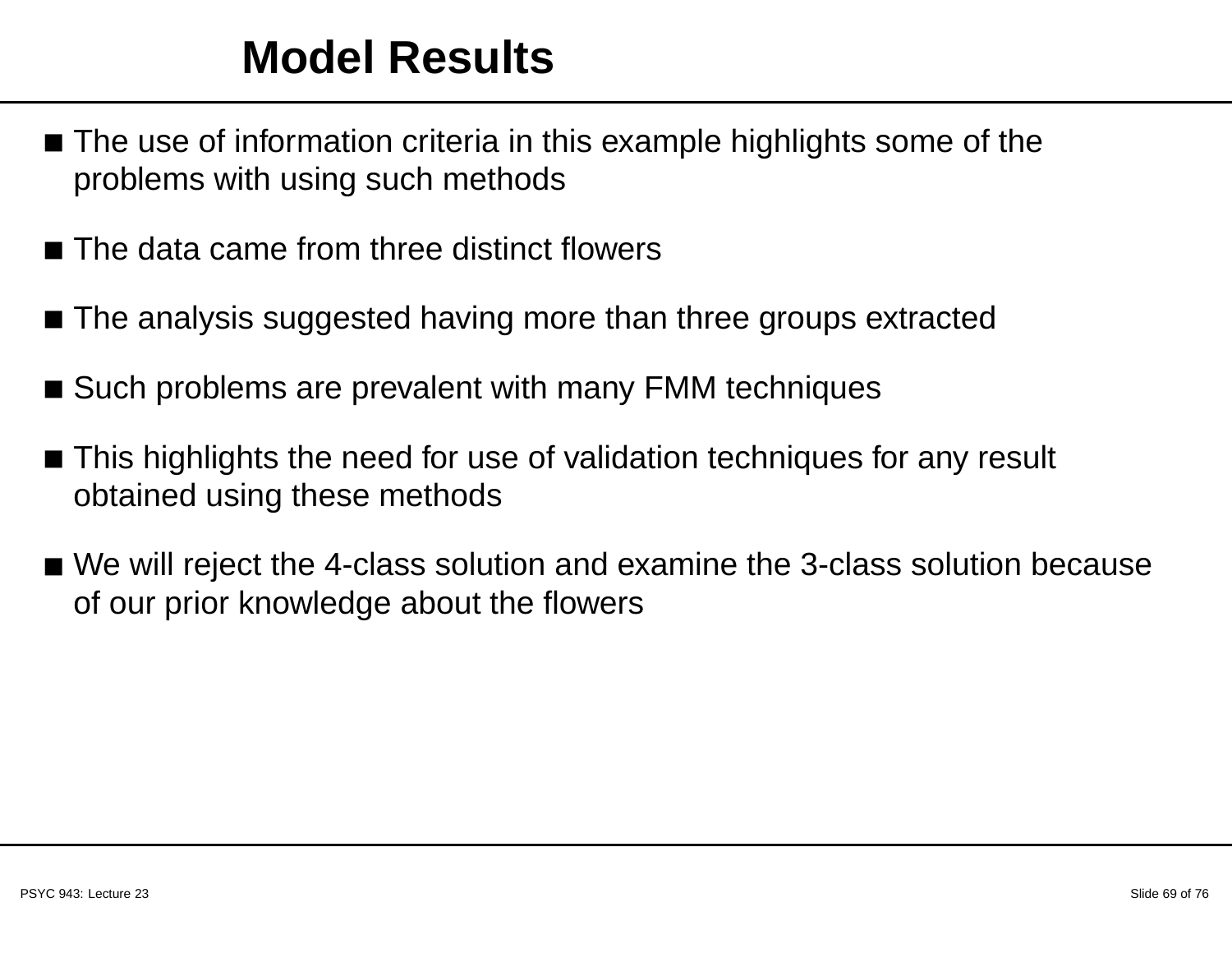#### **Model Results**

FINAL CLASS COUNTS AND PROPORTIONS FOR THE LATENT CLASSES BASEI THE ESTIMATED MODEL

LatentClasses

|               | 50.00000 | 0.33333 |
|---------------|----------|---------|
| -2            | 54.88812 | 0.36592 |
| $\mathcal{R}$ | 45.11188 | 0.30075 |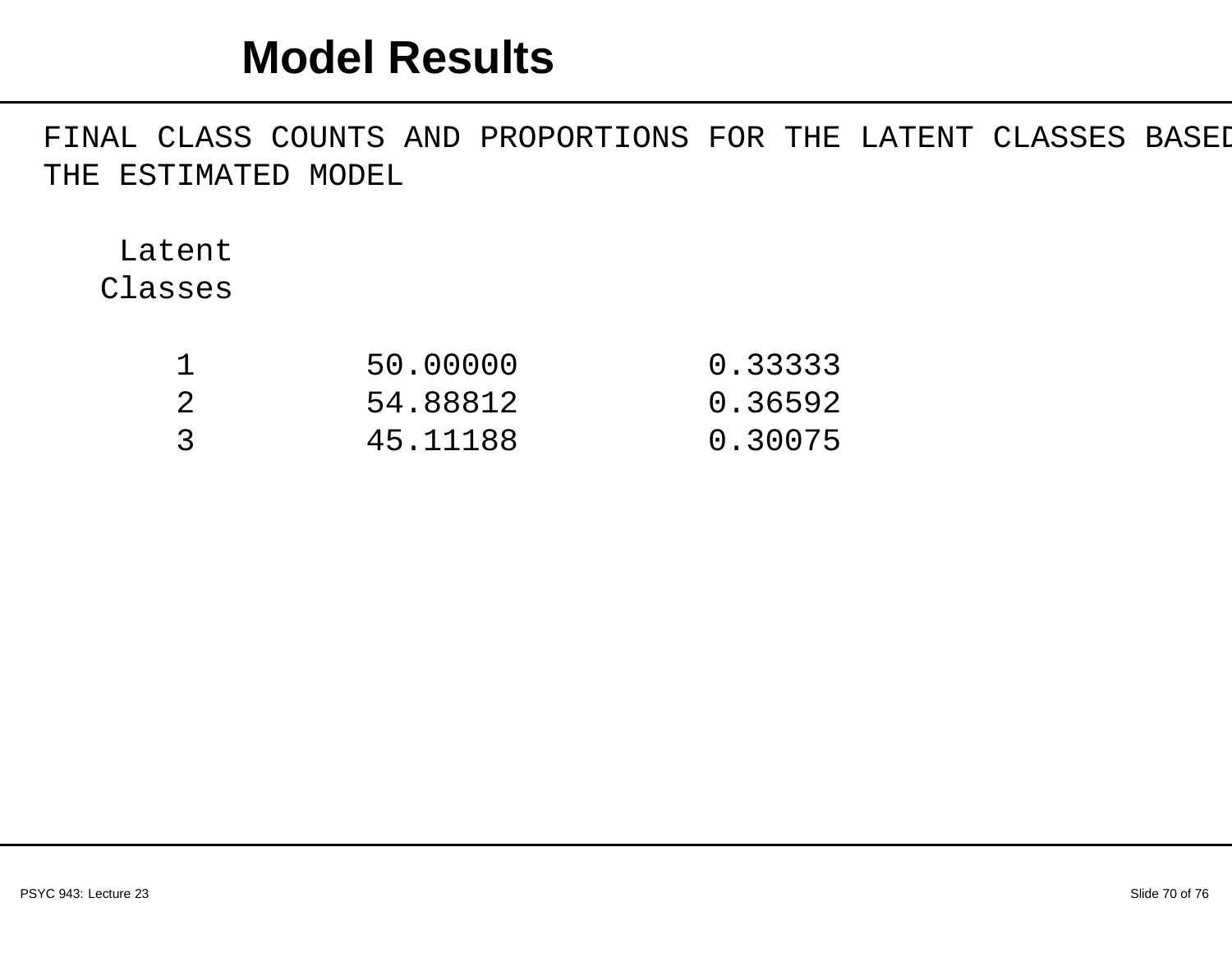#### **Model Results**

| Latent Class 1 |  |       |       |         |
|----------------|--|-------|-------|---------|
| Means          |  |       |       |         |
| X1             |  | 5.006 | 0.049 | 101.442 |
| X <sub>2</sub> |  | 3.428 | 0.053 | 64.595  |
| X3             |  | 1.462 | 0.024 | 60.132  |
| X4             |  | 0.246 | 0.015 | 16.673  |
| Latent Class 2 |  |       |       |         |
| Means          |  |       |       |         |
| X1             |  | 5.920 | 0.079 | 75.391  |
| X <sub>2</sub> |  | 2.748 | 0.051 | 54.285  |
| X3             |  | 4.327 | 0.122 | 35.533  |
| X <sub>4</sub> |  | 1.352 | 0.071 | 18.936  |
| Latent Class 3 |  |       |       |         |
| Means          |  |       |       |         |
| X1             |  | 6.678 | 0.150 | 44.464  |
| X <sub>2</sub> |  | 3.023 | 0.054 | 55.527  |
| X3             |  | 5.611 | 0.155 | 36.164  |
| X <sub>4</sub> |  | 2.070 | 0.062 | 33.501  |
| Variances      |  |       |       |         |
| X1             |  | 0.236 | 0.030 | 7.957   |
| X <sub>2</sub> |  | 0.107 | 0.014 | 7.643   |
| X3             |  | 0.187 | 0.027 | 6.862   |
| X4             |  | 0.038 | 0.007 | 5.083   |
|                |  |       |       |         |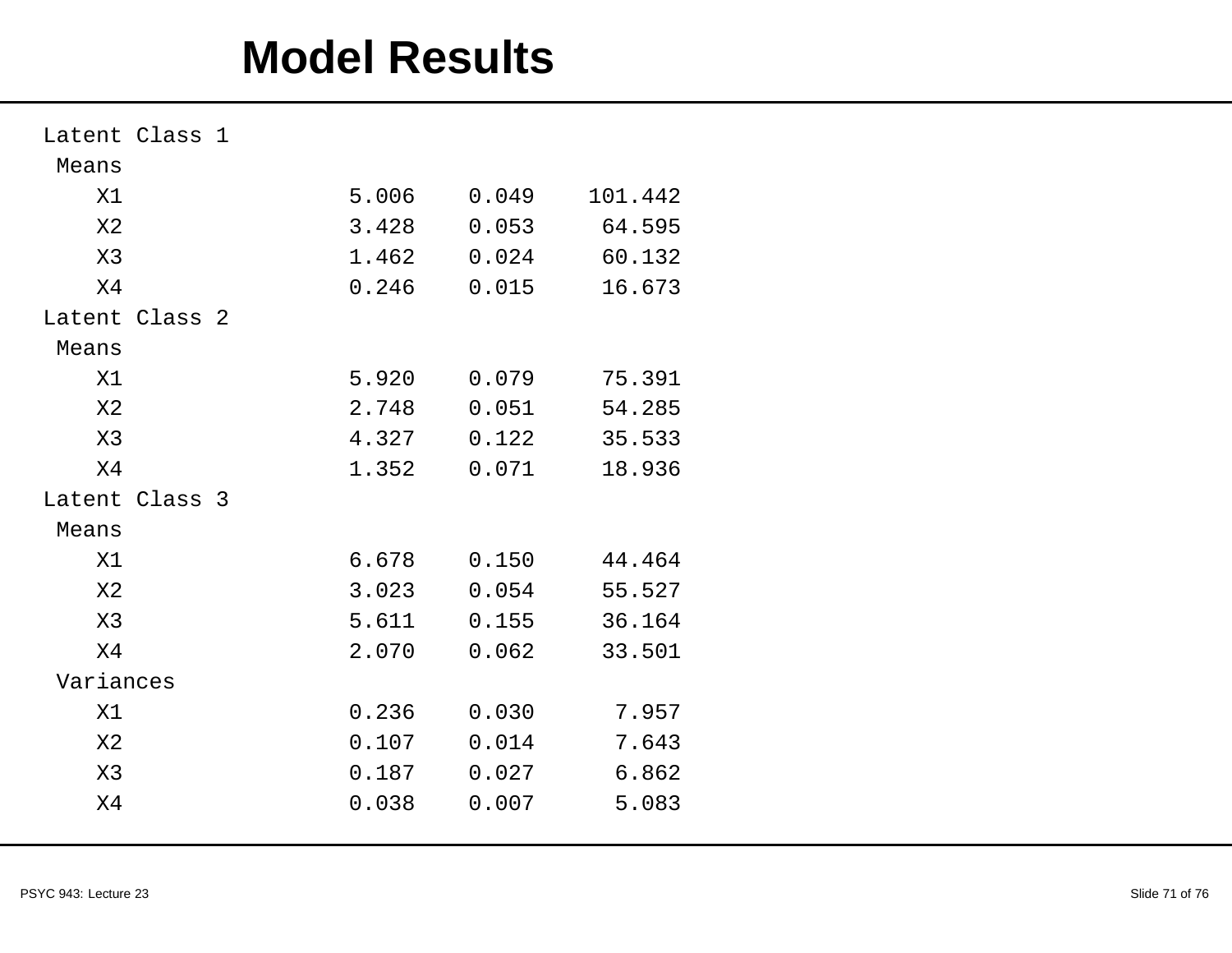#### **Model Results**

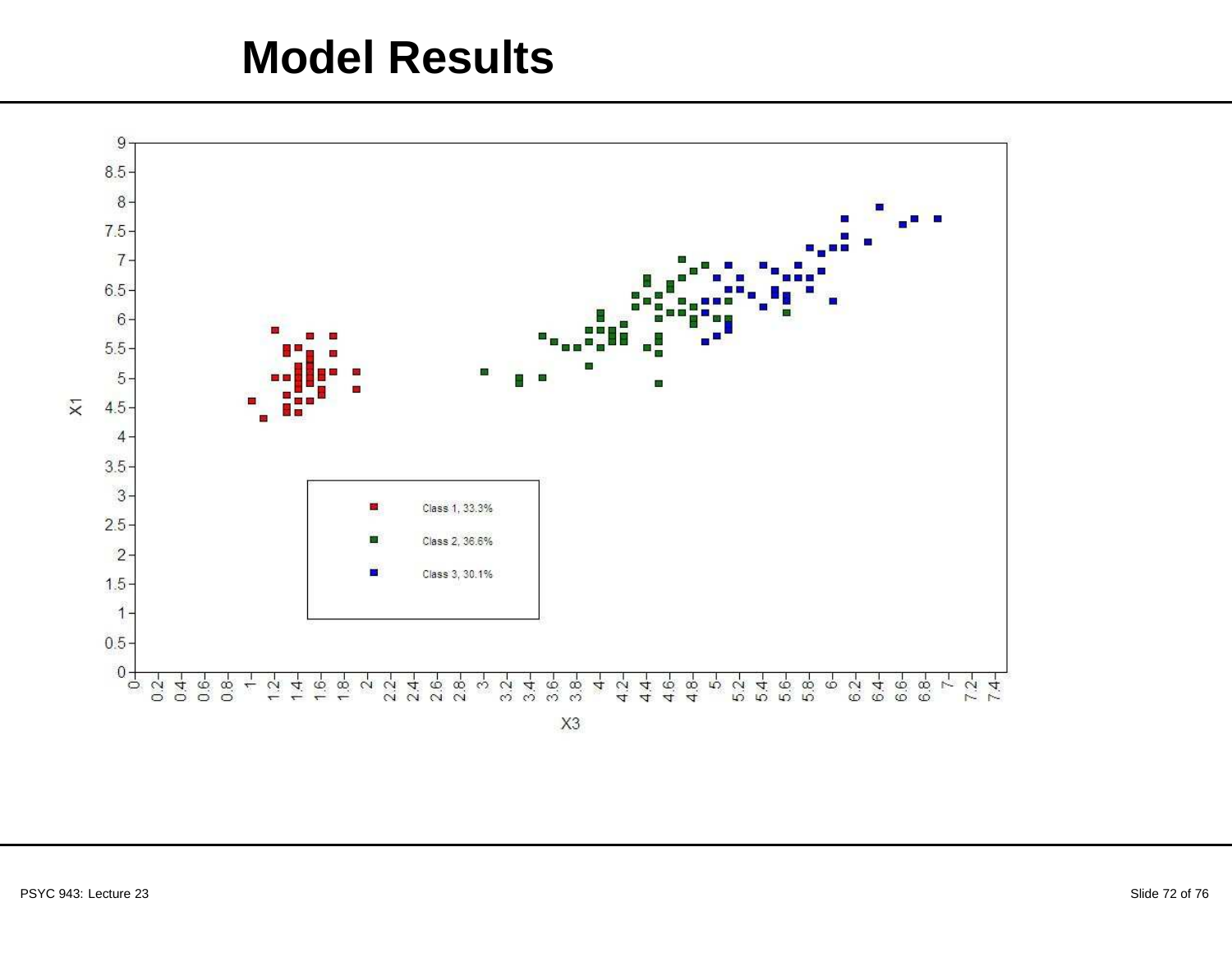## **LPA Summary**

- $\blacksquare$  Latent profile analysis is a model-based technique for finding clusters in continuous data
- $\blacksquare$  Each of the variables is assumed to be:
	- ◆ Have <sup>a</sup> normal distribution
	- ◆ Be independent given class
- $\blacksquare$  It is the continuous-distribution analog to LCA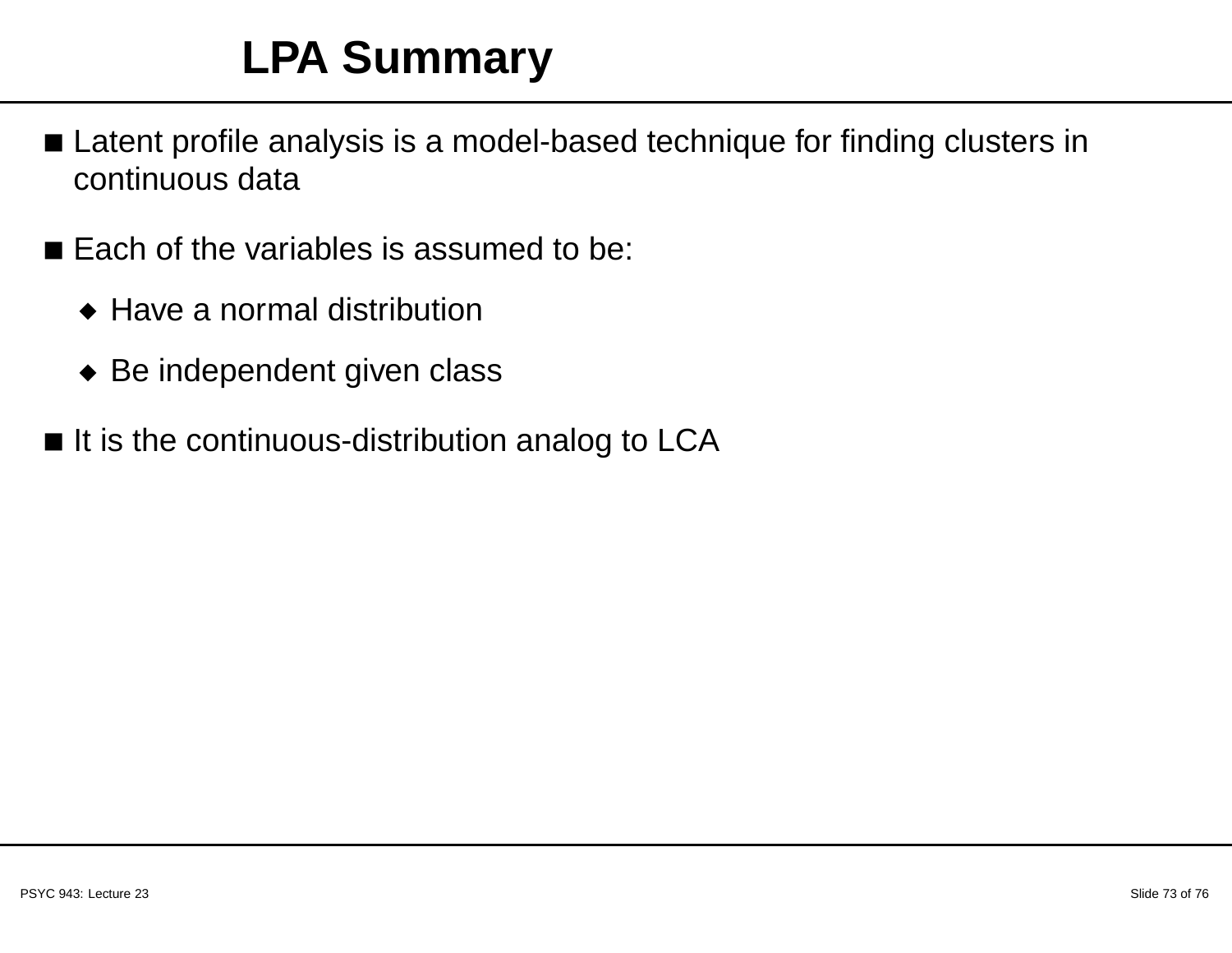# Concluding Remarks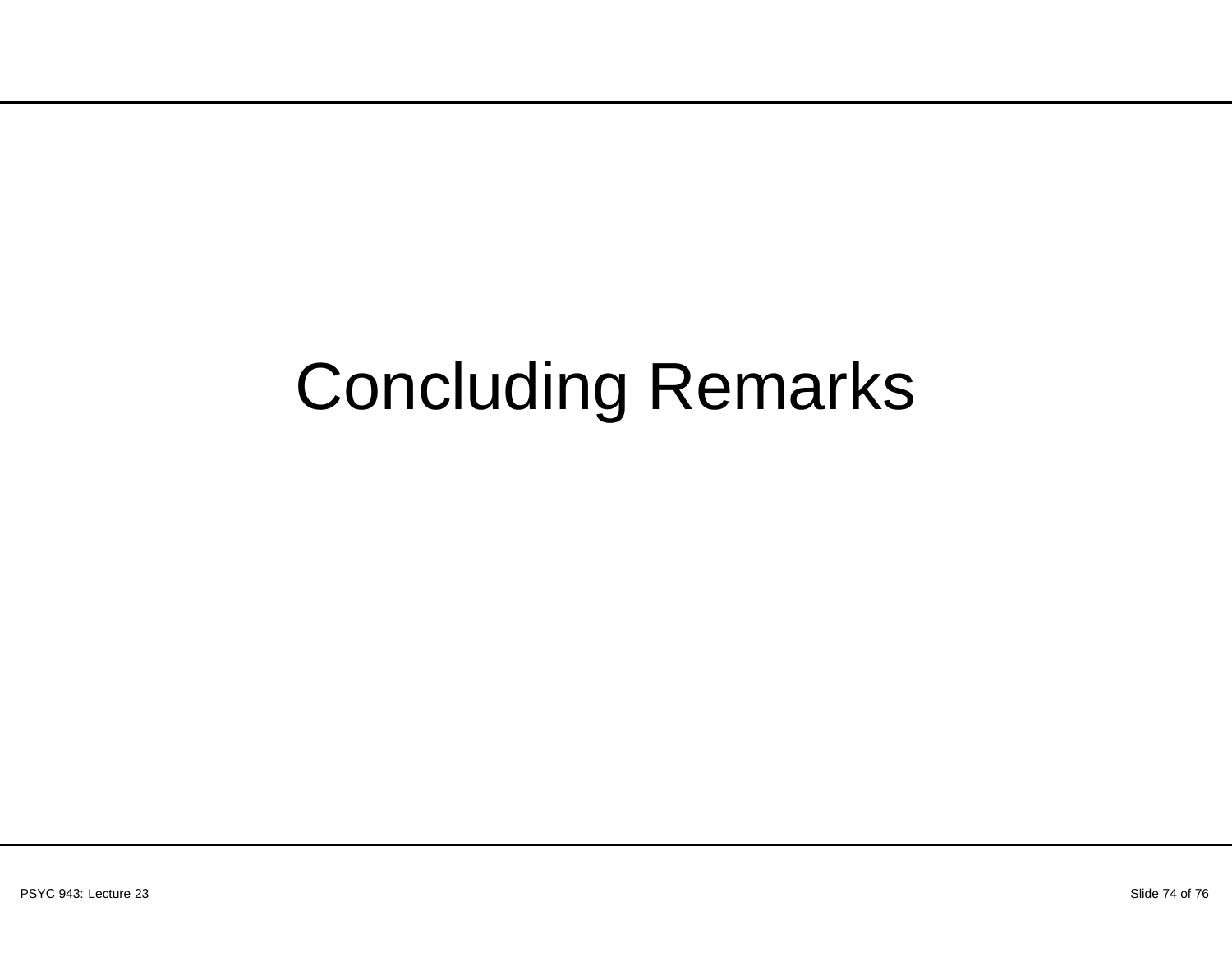### **Concluding Remarks**

- Many extensions of the models presented today can be found in recent empirical research articles
- ■ Other methods include:
	- ◆ Growth mixture models
		- Methods for detecting groups that have differing growth trajectories
	- ◆ Diagnostic classification models
		- Methods for confirmatory analysis with classes
		- Used to diagnose psychological disorders and knowledge states of students
	- ◆ General Finite Mixture Models
		- $\bullet\,$  Quite literally, any statistical distribution can be made into a mixture model